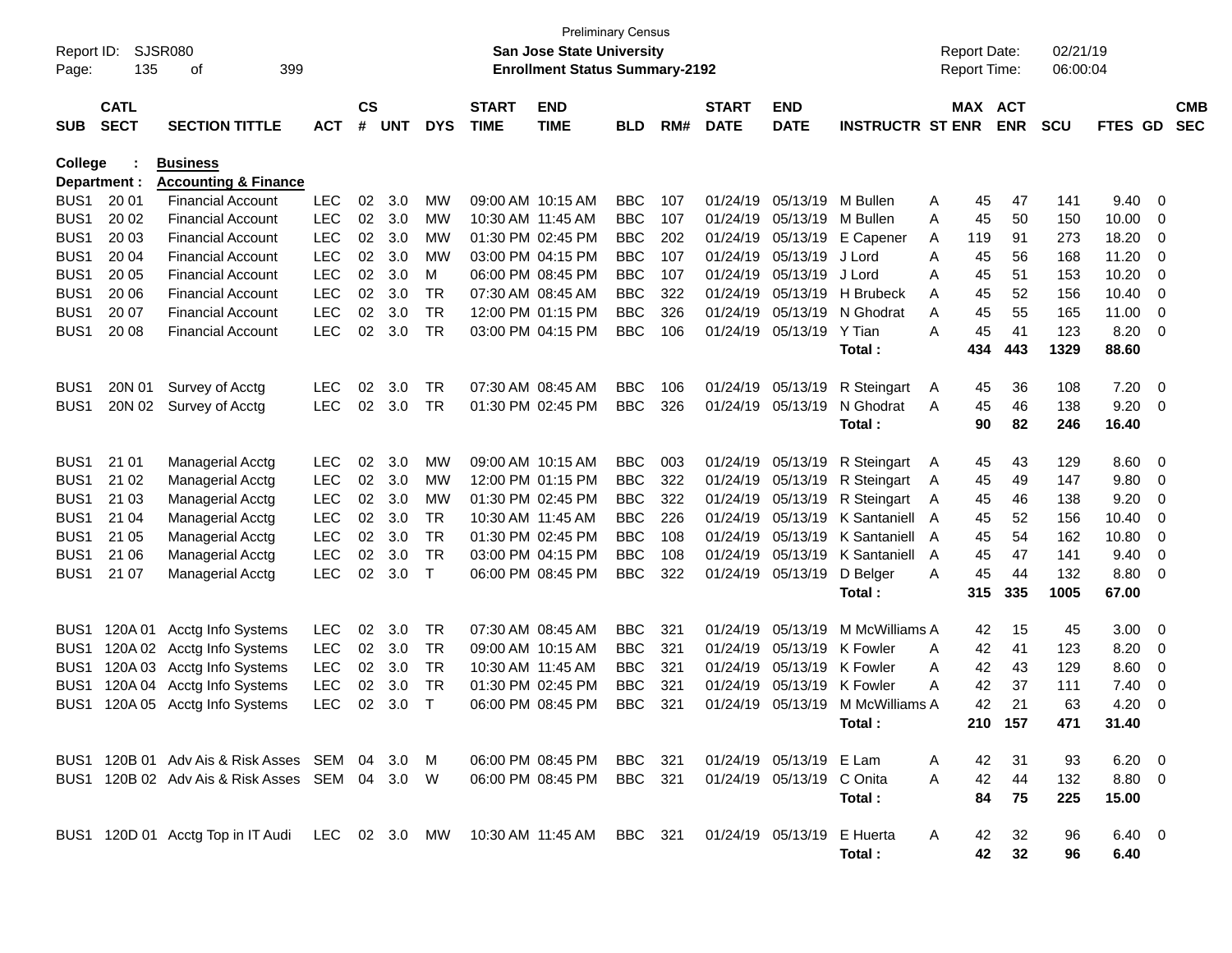| Page:                                                    | Report ID: SJSR080<br>136  | 399<br>οf                                                                                              |                                        |                    |                   |                        |                             | San Jose State University<br><b>Enrollment Status Summary-2192</b> | <b>Preliminary Census</b>              |                   |                             |                                                             |                                                                                        | <b>Report Date:</b><br><b>Report Time:</b> |                   | 02/21/19<br>06:00:04 |                                        |                                                      |                          |
|----------------------------------------------------------|----------------------------|--------------------------------------------------------------------------------------------------------|----------------------------------------|--------------------|-------------------|------------------------|-----------------------------|--------------------------------------------------------------------|----------------------------------------|-------------------|-----------------------------|-------------------------------------------------------------|----------------------------------------------------------------------------------------|--------------------------------------------|-------------------|----------------------|----------------------------------------|------------------------------------------------------|--------------------------|
| SUB.                                                     | <b>CATL</b><br><b>SECT</b> | <b>SECTION TITTLE</b>                                                                                  | <b>ACT</b>                             | $\mathsf{cs}$<br># | <b>UNT</b>        | <b>DYS</b>             | <b>START</b><br><b>TIME</b> | <b>END</b><br><b>TIME</b>                                          | <b>BLD</b>                             | RM#               | <b>START</b><br><b>DATE</b> | <b>END</b><br><b>DATE</b>                                   | <b>INSTRUCTR ST ENR</b>                                                                | MAX ACT                                    | <b>ENR</b>        | <b>SCU</b>           | FTES GD                                |                                                      | <b>CMB</b><br><b>SEC</b> |
| BUS1                                                     |                            | 120G 01 Systms Develop in AI LEC                                                                       |                                        |                    | 02 3.0            | МW                     |                             | 09:00 AM 10:15 AM                                                  | <b>BBC</b>                             | 321               |                             | 01/24/19 05/13/19                                           | E Huerta<br>Total :                                                                    | 42<br>A<br>42                              | 42<br>42          | 126<br>126           | 8.40 0<br>8.40                         |                                                      |                          |
| BUS <sub>1</sub>                                         | 121A 01                    | Inter Acctg I                                                                                          | <b>LEC</b>                             | 02                 | 3.0               | MW                     |                             | 12:00 PM 01:15 PM                                                  | <b>BBC</b>                             | 107               |                             | 01/24/19 05/13/19                                           | M Bullen                                                                               | Α<br>30                                    | 14                | 42                   | $2.80 \ 0$                             |                                                      |                          |
| BUS <sub>1</sub><br>BUS <sub>1</sub>                     | 121A 03                    | 121A 02 Inter Acctg I<br>Inter Acctg I                                                                 | <b>LEC</b><br><b>LEC</b>               | 02<br>02           | 3.0<br>3.0        | <b>TR</b><br><b>TR</b> |                             | 10:30 AM 11:45 AM<br>09:00 AM 10:15 AM                             | <b>BBC</b><br><b>BBC</b>               | 322<br>322        |                             | 01/24/19 05/13/19<br>01/24/19 05/13/19                      | <b>H</b> Brubeck<br>H Brubeck<br>Total:                                                | 30<br>A<br>30<br>A<br>90                   | 35<br>32<br>81    | 105<br>96<br>243     | $7.00 \t 0$<br>$6.40 \quad 0$<br>16.20 |                                                      |                          |
| BUS <sub>1</sub>                                         |                            | 121B 01 Inter Acctg II                                                                                 | <b>LEC</b>                             | 02                 | 3.0               | MW                     |                             | 09:00 AM 10:15 AM                                                  | <b>BBC</b>                             | 106               |                             | 01/24/19 05/13/19                                           | D He                                                                                   | A<br>45                                    | 49                | 147                  | 9.80 0                                 |                                                      |                          |
| BUS <sub>1</sub><br>BUS <sub>1</sub><br>BUS <sub>1</sub> |                            | 121B 02 Inter Acctg II<br>121B 03 Inter Acctg II<br>121B 04 Inter Acctg II                             | <b>LEC</b><br><b>LEC</b><br><b>LEC</b> | 02<br>02<br>02     | 3.0<br>3.0<br>3.0 | MW<br>МW<br>МW         |                             | 10:30 AM 11:45 AM<br>12:00 PM 01:15 PM<br>03:00 PM 04:15 PM        | <b>BBC</b><br><b>BBC</b><br><b>BBC</b> | 106<br>106<br>322 |                             | 01/24/19 05/13/19<br>01/24/19 05/13/19<br>01/24/19 05/13/19 | D He<br>D He<br><b>B</b> Anderson                                                      | A<br>45<br>Α<br>45<br>45<br>A              | 48<br>48<br>48    | 144<br>144<br>144    | $9.60 \quad 0$<br>9.60<br>9.60         | $\overline{\phantom{0}}$<br>$\overline{\phantom{0}}$ |                          |
| BUS1                                                     |                            | 121B 05 Inter Acctg II                                                                                 | <b>LEC</b>                             | 02                 | 3.0               | M                      |                             | 06:00 PM 08:45 PM                                                  | <b>BBC</b>                             | 322               |                             | 01/24/19 05/13/19                                           | <b>B</b> Anderson<br>Total:                                                            | 45<br>A<br>225                             | 45<br>238         | 135<br>714           | $9.00 \t 0$<br>47.60                   |                                                      |                          |
| BUS <sub>1</sub>                                         | 122A 01                    | Mgmt Actg Cntrl Sys                                                                                    | <b>LEC</b>                             |                    | 3.0               |                        |                             |                                                                    |                                        |                   |                             |                                                             |                                                                                        | Х<br>0                                     | 0                 | 0                    | $0.00 \t 0$                            |                                                      |                          |
| BUS <sub>1</sub><br>BUS <sub>1</sub>                     | 122A 02<br>122A 03         | Mgmt Actg Cntrl Sys<br>Mgmt Actg Cntrl Sys                                                             | <b>LEC</b><br>LEC                      | 03<br>03           | 3.0<br>3.0        | MW<br><b>TR</b>        |                             | 10:30 AM 11:45 AM<br>10:30 AM 11:45 AM                             | <b>BBC</b><br><b>BBC</b>               | 322<br>108        |                             | 01/24/19 05/13/19<br>01/24/19 05/13/19                      | E Capener<br>Y Tian                                                                    | A<br>45<br>A<br>45                         | 30<br>19          | 90<br>57             | 6.00<br>3.80                           | $\overline{\phantom{0}}$<br>$\overline{\phantom{0}}$ |                          |
| BUS <sub>1</sub><br>BUS <sub>1</sub>                     | 122A 04                    | Mgmt Actg Cntrl Sys<br>122A 05 Mgmt Actg Cntrl Sys                                                     | <b>LEC</b><br><b>LEC</b>               | 03<br>03           | 3.0<br>3.0        | TR<br>W                |                             | 12:00 PM 01:15 PM<br>06:00 PM 08:45 PM                             | <b>BBC</b><br><b>BBC</b>               | 108<br>107        |                             | 01/24/19 05/13/19<br>01/24/19 05/13/19                      | Y Tian<br>J Lord<br>Total:                                                             | 45<br>A<br>45<br>Α<br>180                  | 20<br>52<br>121   | 60<br>156<br>363     | 4.00<br>$10.40 \ 0$<br>24.20           | $\overline{\phantom{0}}$                             |                          |
| BUS <sub>1</sub>                                         | 123A 01<br>123A 02         | Tax Factor Bus Inv<br>Tax Factor Bus Inv                                                               | LEC.<br><b>LEC</b>                     | 02                 | 3.0<br>3.0        | MW                     |                             | 12:00 PM 01:15 PM                                                  | <b>BBC</b>                             | 108               |                             | 01/24/19 05/13/19 C Chen                                    |                                                                                        | 45<br>A                                    | 40<br>$\mathbf 0$ | 120                  | 8.00 0                                 |                                                      |                          |
| BUS1<br>BUS1<br>BUS1                                     | 123A 03                    | Tax Factor Bus Inv<br>123A 04 Tax Factor Bus Inv                                                       | <b>LEC</b><br><b>LEC</b>               | 02<br>02           | 3.0<br>3.0        | <b>TR</b><br>TR        |                             | 03:00 PM 04:15 PM<br>04:30 PM 05:45 PM                             | <b>BBC</b><br><b>BBC</b>               | 322<br>322        |                             | 01/24/19 05/13/19<br>01/24/19 05/13/19                      | J Busch<br>J Busch                                                                     | X<br>0<br>A<br>45<br>45<br>A               | 27<br>17          | 0<br>81<br>51        | 0.00<br>5.40<br>$3.40 \ 0$             | $\overline{\phantom{0}}$<br>$\overline{\phantom{0}}$ |                          |
|                                                          |                            |                                                                                                        |                                        |                    |                   |                        |                             |                                                                    |                                        |                   |                             |                                                             | Total :                                                                                | 135                                        | 84                | 252                  | 16.80                                  |                                                      |                          |
| BUS <sub>1</sub><br>BUS1                                 |                            | 123C 01 Tax Indy Pass Ent<br>123C 02 Tax Indy Pass Ent                                                 | <b>SEM</b><br><b>SEM</b>               | 04<br>04           | 3.0<br>3.0        | TR<br>W                |                             | 03:00 PM 04:15 PM<br>06:00 PM 08:45 PM                             | <b>BBC</b><br><b>BBC</b>               | 321<br>326        |                             | 01/24/19 05/13/19<br>01/24/19 05/13/19                      | K Fowler<br>L Boman<br>Total:                                                          | 42<br>A<br>45<br>A<br>87                   | 28<br>43<br>71    | 84<br>129<br>213     | $5.60$ 0<br>8.60<br>14.20              | - 0                                                  |                          |
|                                                          |                            | BUS1 125A 80 WritingforAcctg                                                                           | LEC 03 3.0 TBA                         |                    |                   |                        |                             |                                                                    |                                        |                   |                             |                                                             | 01/24/19 05/13/19 C Lycurgus A<br>Total:                                               | 20<br>20                                   | $-11$<br>11       | 33<br>33             | $2.20 \t 0$<br>2.20                    |                                                      |                          |
|                                                          |                            | BUS1 126 01 Adv Acctg                                                                                  |                                        |                    |                   |                        |                             |                                                                    |                                        |                   |                             |                                                             | LEC 02 3.0 TR  09:00 AM 10:15 AM BBC 108  01/24/19  05/13/19  M McWilliams A<br>Total: | 45<br>45                                   | 49<br>49          | 147<br>147           | $9.80\ 0$<br>9.80                      |                                                      |                          |
|                                                          |                            | BUS1 127B 01 Adv Honors Practicum LEC 02 3.0 M 06:00 PM 08:45 PM BBC 106 01/24/19 05/13/19 B Parineh A |                                        |                    |                   |                        |                             |                                                                    |                                        |                   |                             |                                                             |                                                                                        |                                            | 45 22             | 66                   | 4.40 0                                 |                                                      |                          |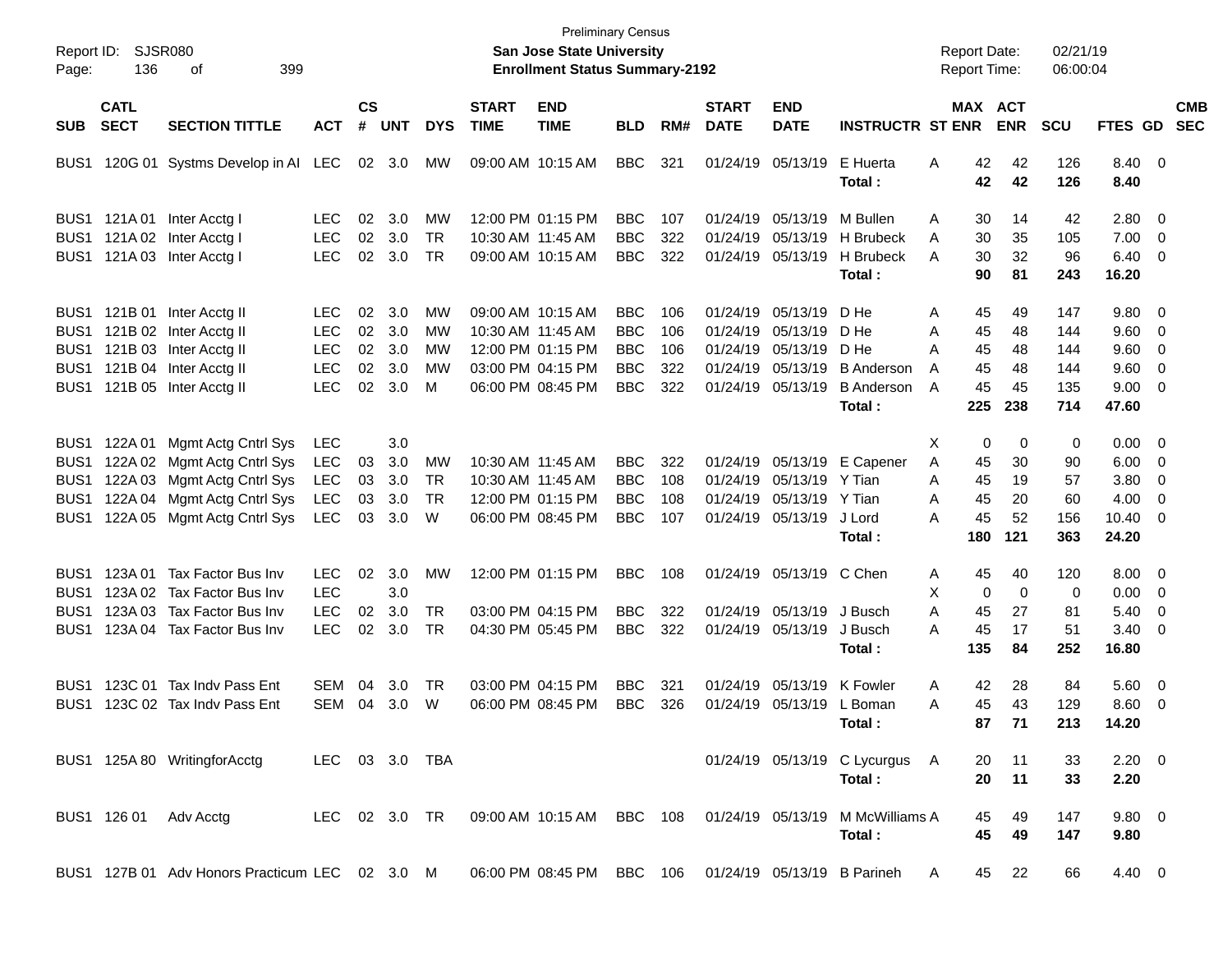| Report ID:<br>Page: | SJSR080<br>137             | 399<br>οf                                                               |            |                    |            |            |                             | San Jose State University<br><b>Enrollment Status Summary-2192</b> | <b>Preliminary Census</b> |     |                             |                           |                                  | <b>Report Date:</b><br><b>Report Time:</b> |            | 02/21/19<br>06:00:04 |                |                          |                          |
|---------------------|----------------------------|-------------------------------------------------------------------------|------------|--------------------|------------|------------|-----------------------------|--------------------------------------------------------------------|---------------------------|-----|-----------------------------|---------------------------|----------------------------------|--------------------------------------------|------------|----------------------|----------------|--------------------------|--------------------------|
| <b>SUB</b>          | <b>CATL</b><br><b>SECT</b> | <b>SECTION TITTLE</b>                                                   | <b>ACT</b> | $\mathsf{cs}$<br># | <b>UNT</b> | <b>DYS</b> | <b>START</b><br><b>TIME</b> | <b>END</b><br><b>TIME</b>                                          | <b>BLD</b>                | RM# | <b>START</b><br><b>DATE</b> | <b>END</b><br><b>DATE</b> | <b>INSTRUCTR ST ENR</b>          | MAX ACT                                    | <b>ENR</b> | <b>SCU</b>           | <b>FTES GD</b> |                          | <b>CMB</b><br><b>SEC</b> |
|                     |                            |                                                                         |            |                    |            |            |                             |                                                                    |                           |     |                             |                           | Total:                           | 45                                         | 22         | 66                   | 4.40           |                          |                          |
| BUS <sub>1</sub>    | 128 01                     | Acct Non-Prf Org                                                        | <b>LEC</b> | 02                 | 3.0        | <b>MW</b>  |                             | 01:30 PM 02:45 PM                                                  | <b>BBC</b>                | 107 | 01/24/19 05/13/19           |                           | J Lord<br>Total :                | 45<br>Α<br>45                              | 60<br>60   | 180<br>180           | 12.00<br>12.00 | $\overline{\phantom{0}}$ |                          |
| BUS1                | 129A 01                    | <b>Financial Auditing</b>                                               | <b>LEC</b> | 02                 | 3.0        | TR         |                             | 09:00 AM 10:15 AM                                                  | <b>BBC</b>                | 003 |                             | 01/24/19 05/13/19         | J Zhang                          | 45<br>A                                    | 46         | 138                  | 9.20           | $\overline{\mathbf{0}}$  |                          |
| BUS1                | 129A 02                    | <b>Financial Auditing</b>                                               | <b>LEC</b> | 02                 | 3.0        | TR         | 10:30 AM 11:45 AM           |                                                                    | <b>BBC</b>                | 003 |                             | 01/24/19 05/13/19         | J Zhang<br>Total:                | 45<br>A<br>90                              | 47<br>93   | 141<br>279           | 9.40<br>18.60  | 0                        |                          |
| BUS1                | 170 01                     | <b>Fund of Finance</b>                                                  | <b>LEC</b> | 02                 | 3.0        | MW         |                             | 07:30 AM 08:45 AM                                                  | <b>BBC</b>                | 202 |                             | 01/24/19 05/13/19         | <b>B</b> Parineh                 | 119<br>A                                   | 114        | 342                  | 22.80          | 0                        |                          |
| BUS1                | 170 02                     | <b>Fund of Finance</b>                                                  | <b>LEC</b> | 02                 | 3.0        | МW         |                             | 09:00 AM 10:15 AM                                                  | <b>BBC</b>                | 202 |                             | 01/24/19 05/13/19         | <b>B</b> Parineh                 | 119<br>A                                   | 119        | 357                  | 23.80          | 0                        |                          |
| BUS1                | 170 03                     | <b>Fund of Finance</b>                                                  | <b>LEC</b> | 02                 | 3.0        | МW         | 10:30 AM 11:45 AM           |                                                                    | <b>BBC</b>                | 003 | 01/24/19                    | 05/13/19                  | L Roden                          | 45<br>A                                    | 44         | 132                  | 8.80           | 0                        |                          |
| BUS1                | 170 04                     | Fund of Finance                                                         | <b>LEC</b> | 02                 | 3.0        | МW         |                             | 12:00 PM 01:15 PM                                                  | <b>BBC</b>                | 003 |                             | 01/24/19 05/13/19 X Xu    |                                  | A<br>45                                    | 46         | 138                  | 9.20           | 0                        |                          |
| BUS1                | 170 05                     | Fund of Finance                                                         | <b>LEC</b> | 02                 | 3.0        | МW         |                             | 01:30 PM 02:45 PM                                                  | <b>BBC</b>                | 106 |                             | 01/24/19 05/13/19         | L Roden                          | A<br>45                                    | 49         | 147                  | 9.80           | 0                        |                          |
| BUS1                | 170 06                     | <b>Fund of Finance</b>                                                  | <b>LEC</b> | 02                 | 3.0        | МW         |                             | 03:00 PM 04:15 PM                                                  | <b>BBC</b>                | 108 | 01/24/19                    | 05/13/19                  | D Abbott                         | 45<br>A                                    | 52         | 156                  | 10.40          | 0                        |                          |
| BUS1                | 170 07                     | Fund of Finance                                                         | <b>LEC</b> | 02                 | 3.0        | м          |                             | 06:00 PM 08:45 PM                                                  | <b>BBC</b>                | 326 |                             | 01/24/19 05/13/19         | D Abbott                         | 45<br>Α                                    | 43         | 129                  | 8.60           | 0                        |                          |
| BUS1                | 170 08                     | Fund of Finance                                                         | <b>LEC</b> |                    | 3.0        |            |                             |                                                                    |                           |     |                             |                           |                                  | X<br>0                                     | 0          | 0                    | 0.00           | 0                        |                          |
| BUS1                | 170 09                     | Fund of Finance                                                         | <b>LEC</b> |                    | 3.0        |            |                             |                                                                    |                           |     |                             |                           |                                  | X<br>0                                     | 0          | 0                    | 0.00           | 0                        |                          |
| BUS1                | 170 10                     | Fund of Finance                                                         | <b>LEC</b> | 02                 | 3.0        | TR         |                             | 12:00 PM 01:15 PM                                                  | <b>BBC</b>                | 322 |                             | 01/24/19 05/13/19         | D Belger                         | Α<br>45                                    | 50         | 150                  | 10.00          | 0                        |                          |
| BUS1                | 170 11                     | Fund of Finance                                                         | <b>LEC</b> | 02                 | 3.0        | TR         |                             | 01:30 PM 02:45 PM                                                  | <b>BBC</b>                | 106 |                             | 01/24/19 05/13/19         | D Belger                         | Α<br>45                                    | 47         | 141                  | 9.40           | 0                        |                          |
| BUS1                | 170 12                     | Fund of Finance                                                         | <b>LEC</b> | 02                 | 3.0        | TR         |                             | 04:30 PM 05:45 PM                                                  | <b>BBC</b>                | 106 |                             | 01/24/19 05/13/19         | M Greenough A                    | 45                                         | 40         | 120                  | 8.00           | 0                        |                          |
| BUS1                | 170 13                     | Fund of Finance                                                         | <b>LEC</b> | 02                 | 3.0        | $\top$     |                             | 06:00 PM 08:45 PM                                                  | <b>BBC</b>                | 107 |                             | 01/24/19 05/13/19         | E Webb                           | Α<br>45                                    | 39         | 117                  | 7.80           | 0                        |                          |
| BUS1                | 170 14                     | Fund of Finance                                                         | <b>LEC</b> | 02                 | 3.0        | W          |                             | 06:00 PM 08:45 PM                                                  | <b>BBC</b>                | 106 |                             | 01/24/19 05/13/19         | D Abbott                         | 45<br>A                                    | 48         | 144                  | 9.60           | 0                        |                          |
| BUS1                | 170 15                     | Fund of Finance                                                         | <b>LEC</b> |                    | 3.0        |            |                             |                                                                    |                           |     |                             |                           |                                  | X<br>0                                     | 0          | 0                    | 0.00           | 0                        |                          |
| BUS <sub>1</sub>    | 170 80                     | <b>Fund of Finance</b>                                                  | <b>LEC</b> | 02                 | 3.0        | <b>TBA</b> |                             |                                                                    |                           |     |                             | 01/24/19 05/13/19         | X Xu                             | 45<br>Α                                    | 47         | 141                  | 9.40           | 0                        |                          |
|                     |                            |                                                                         |            |                    |            |            |                             |                                                                    |                           |     |                             |                           | Total :                          | 733                                        | 738        | 2214                 | 147.60         |                          |                          |
| BUS1                | 171A 01                    | <b>Financial Instit</b>                                                 | <b>LEC</b> | 02                 | 3.0        | MW         |                             | 01:30 PM 02:45 PM                                                  | <b>BBC</b>                | 003 |                             | 01/24/19 05/13/19         | X Xu                             | 45<br>A                                    | 50         | 150                  | 10.00          | $\mathbf 0$              |                          |
| BUS1                |                            | 171A 02 Financial Instit                                                | <b>LEC</b> | 02                 | 3.0        | TR         |                             | 09:00 AM 10:15 AM                                                  | <b>BBC</b>                | 107 |                             | 01/24/19 05/13/19         | S Ivanov                         | A<br>45                                    | 33         | 99                   | 6.60           | 0                        |                          |
| BUS1                |                            | 171A 03 Financial Instit                                                | LEC        | 02                 | 3.0        | TR         | 10:30 AM 11:45 AM           |                                                                    | <b>BBC</b>                | 107 |                             | 01/24/19 05/13/19         | S Ivanov                         | 45<br>A                                    | 42         | 126                  | 8.40           | 0                        |                          |
|                     |                            |                                                                         |            |                    |            |            |                             |                                                                    |                           |     |                             |                           | Total :                          | 135                                        | 125        | 375                  | 25.00          |                          |                          |
|                     |                            | BUS1 171B 01 Commercial Banking LEC 02 3.0 TR 12:00 PM 01:15 PM BBC 003 |            |                    |            |            |                             |                                                                    |                           |     |                             |                           | 01/24/19 05/13/19 T Rajkovic     | 45<br>A                                    | 49         | 147                  | $9.80 \quad 0$ |                          |                          |
|                     |                            |                                                                         |            |                    |            |            |                             |                                                                    |                           |     |                             |                           | Total:                           | 45                                         | 49         | 147                  | 9.80           |                          |                          |
|                     |                            | BUS1 172A 01 Investmt Analysis                                          | LEC.       |                    | 02 3.0     | TR         |                             | 12:00 PM 01:15 PM                                                  | <b>BBC</b> 106            |     |                             |                           | 01/24/19 05/13/19 A Meshcherya A | 45                                         | 46         | 138                  | $9.20 \ 0$     |                          |                          |
|                     |                            | BUS1 172A 02 Investmt Analysis                                          | <b>LEC</b> |                    | 02 3.0     | <b>TR</b>  |                             | 01:30 PM 02:45 PM                                                  | <b>BBC</b>                | 107 |                             | 01/24/19 05/13/19         | J Cho                            | A<br>45                                    | 46         | 138                  | $9.20 \ 0$     |                          |                          |
|                     |                            | BUS1 172A 03 Investmt Analysis                                          | <b>LEC</b> |                    | 02 3.0     | <b>TR</b>  |                             | 03:00 PM 04:15 PM                                                  | BBC 107                   |     |                             | 01/24/19 05/13/19         | J Cho                            | 45<br>A                                    | 40         | 120                  | 8.00 0         |                          |                          |
|                     |                            |                                                                         |            |                    |            |            |                             |                                                                    |                           |     |                             |                           | Total:                           |                                            | 135 132    | 396                  | 26.40          |                          |                          |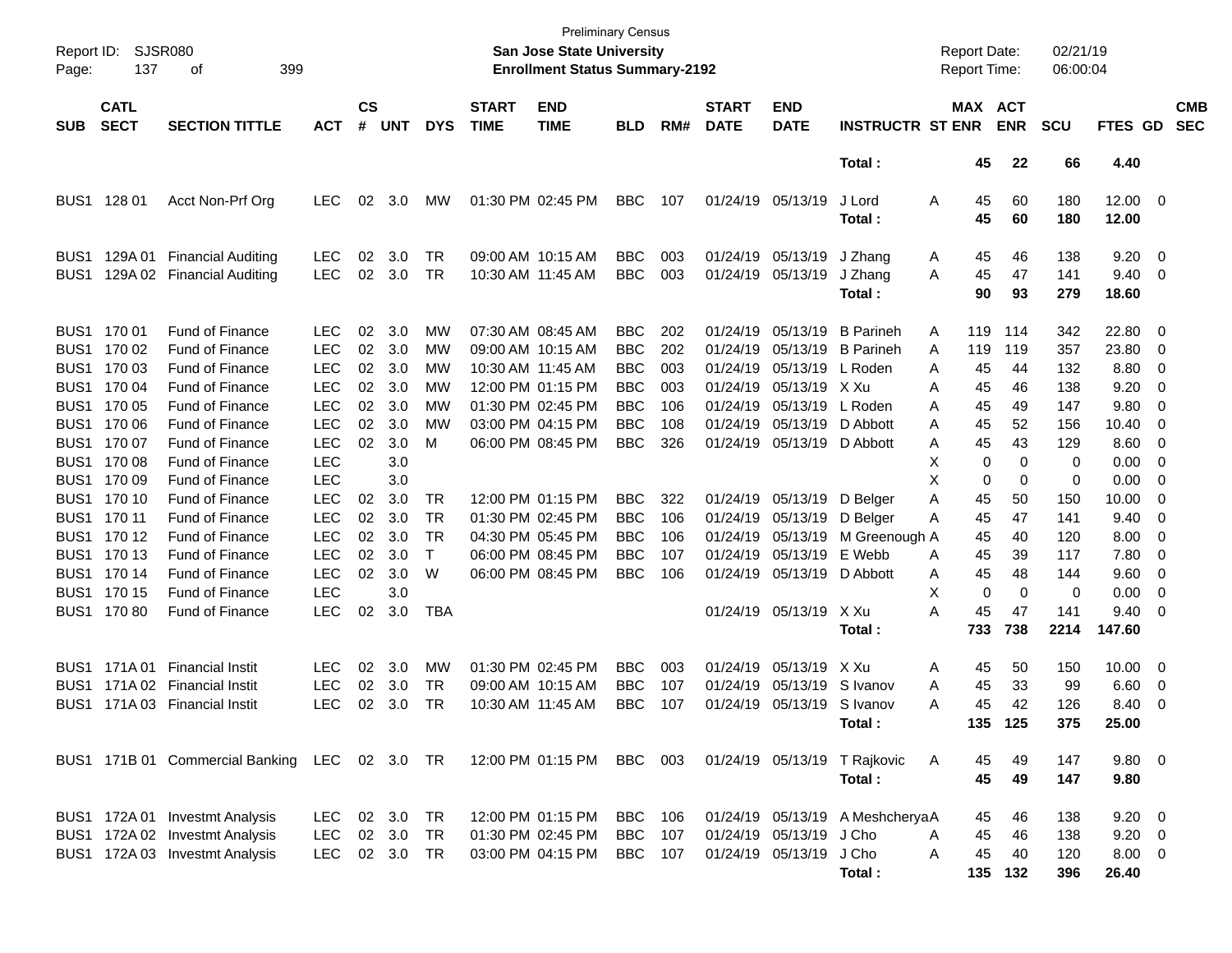| Page:        | Report ID: SJSR080<br>138                                | 399<br>οf                                                        |                                                      |                    |                             |                 |                             | San Jose State University<br><b>Enrollment Status Summary-2192</b> | <b>Preliminary Census</b> |            |                             |                                        |                                          | <b>Report Date:</b><br><b>Report Time:</b> |                                    | 02/21/19<br>06:00:04        |                                                                         |                          |
|--------------|----------------------------------------------------------|------------------------------------------------------------------|------------------------------------------------------|--------------------|-----------------------------|-----------------|-----------------------------|--------------------------------------------------------------------|---------------------------|------------|-----------------------------|----------------------------------------|------------------------------------------|--------------------------------------------|------------------------------------|-----------------------------|-------------------------------------------------------------------------|--------------------------|
| <b>SUB</b>   | <b>CATL</b><br><b>SECT</b>                               | <b>SECTION TITTLE</b>                                            | <b>ACT</b>                                           | $\mathsf{cs}$<br># | <b>UNT</b>                  | <b>DYS</b>      | <b>START</b><br><b>TIME</b> | <b>END</b><br><b>TIME</b>                                          | <b>BLD</b>                | RM#        | <b>START</b><br><b>DATE</b> | <b>END</b><br><b>DATE</b>              | <b>INSTRUCTR ST ENR</b>                  | MAX ACT                                    | <b>ENR</b>                         | <b>SCU</b>                  | <b>FTES GD</b>                                                          | <b>CMB</b><br><b>SEC</b> |
| BUS1         |                                                          | 172B 01 Portfolio Mgmt                                           | <b>LEC</b>                                           |                    | 02 3.0                      | MW              |                             | 09:00 AM 10:15 AM                                                  | <b>BBC</b>                | 108        |                             | 01/24/19 05/13/19                      | F Jones<br>Total:                        | A<br>45<br>45                              | 54<br>54                           | 162<br>162                  | 10.80 0<br>10.80                                                        |                          |
| BUS1         |                                                          | 172C 01 Futures and Options                                      | LEC                                                  |                    | 02 3.0 TR                   |                 |                             | 12:00 PM 01:15 PM                                                  | <b>BBC</b>                | 107        |                             | 01/24/19 05/13/19                      | J Cho<br>Total:                          | 45<br>A<br>45                              | 46<br>46                           | 138<br>138                  | $9.20 \ 0$<br>9.20                                                      |                          |
| BUS1         |                                                          | 172D 01 Student Fund                                             | <b>LEC</b>                                           | 03                 | 3.0                         | TR              |                             | 01:30 PM 02:45 PM                                                  | <b>BBC</b>                | 303        |                             | 01/24/19 05/13/19                      | S Ivanov<br>Total:                       | 20<br>A<br>20                              | 19<br>19                           | 57<br>57                    | $3.80 \ 0$<br>3.80                                                      |                          |
| BUS1<br>BUS1 |                                                          | 173A 01 Fin Mgt Theory Pol<br>173A 02 Fin Mgt Theory Pol         | <b>LEC</b><br><b>LEC</b>                             | 02                 | 3.0<br>02 3.0               | <b>TR</b><br>TR |                             | 09:00 AM 10:15 AM<br>01:30 PM 02:45 PM                             | <b>BBC</b><br><b>BBC</b>  | 202<br>322 |                             | 01/24/19 05/13/19<br>01/24/19 05/13/19 | T Rajkovic<br><b>B Campsey</b><br>Total: | 119<br>A<br>45<br>A<br>164                 | 71<br>51<br>122                    | 213<br>153<br>366           | $14.20 \t 0$<br>$10.20 \t 0$<br>24.40                                   |                          |
| BUS1<br>BUS1 |                                                          | 173B 01 Prob in Fin Mgmt<br>173B 02 Prob in Fin Mgmt             | <b>LEC</b><br><b>LEC</b>                             | 02                 | 3.0<br>3.0                  | R               |                             | 06:00 PM 08:45 PM                                                  | <b>BBC</b>                | 201        |                             | 01/24/19 05/13/19                      | M Williams<br>Total:                     | Х<br>0<br>A<br>45<br>45                    | 0<br>46<br>46                      | 0<br>138<br>138             | $0.00 \t 0$<br>$9.20 \ 0$<br>9.20                                       |                          |
| BUS1         |                                                          | 173C 01 Entrepreneurial Fina                                     | LEC                                                  |                    | 02 3.0                      | <b>MW</b>       |                             | 03:00 PM 04:15 PM                                                  | <b>BBC</b>                | 106        |                             | 01/24/19 05/13/19                      | L Roden<br>Total:                        | Α<br>45<br>45                              | 52<br>52                           | 156<br>156                  | $10.40 \quad 0$<br>10.40                                                |                          |
|              | BUS1 177 01<br>BUS1 177 02<br>BUS1 177 03<br>BUS1 177 04 | Inter Bus Fin<br>Inter Bus Fin<br>Inter Bus Fin<br>Inter Bus Fin | <b>LEC</b><br><b>LEC</b><br><b>LEC</b><br><b>LEC</b> | 02                 | 3.0<br>3.0<br>3.0<br>02 3.0 | <b>TR</b><br>TR |                             | 09:00 AM 10:15 AM<br>10:30 AM 11:45 AM                             | <b>BBC</b><br><b>BBC</b>  | 106<br>106 |                             | 01/24/19 05/13/19<br>01/24/19 05/13/19 | A MeshcheryaA<br>A MeshcheryaA<br>Total: | 0<br>Х<br>X<br>0<br>45<br>45<br>90         | 0<br>$\mathbf 0$<br>47<br>47<br>94 | 0<br>0<br>141<br>141<br>282 | $0.00 \t 0$<br>$0.00 \t 0$<br>$9.40 \quad 0$<br>$9.40 \quad 0$<br>18.80 |                          |
| BUS1         |                                                          | 179B 01 Selec Top Bus Fin                                        | <b>LEC</b>                                           |                    | 02 3.0                      | MW              |                             | 10:30 AM 11:45 AM                                                  | <b>BBC</b>                | 108        |                             | 01/24/19 05/13/19                      | F Jones<br>Total :                       | Α<br>45<br>45                              | 37<br>37                           | 111<br>111                  | $7.40 \quad 0$<br>7.40                                                  |                          |
|              |                                                          | BUS1 180A 01 Indiv Study Acctg                                   | <b>SUP</b>                                           |                    |                             |                 |                             |                                                                    |                           |            |                             | 01/24/19 05/13/19 E Grace              | Total:                                   | 36<br>A<br>36                              | 6<br>6                             | 6<br>6                      | $0.40 \quad 0$<br>0.40                                                  |                          |
|              |                                                          | BUS1 180C 01 Indiv Study Finan                                   | SUP 36 1.0 TBA                                       |                    |                             |                 |                             |                                                                    |                           |            |                             | 01/24/19 05/13/19 E Grace              | Total:                                   | A<br>36<br>36                              | 0<br>$\mathbf 0$                   | 0<br>0                      | $0.00 \t 0$<br>$0.00\,$                                                 |                          |
|              |                                                          | BUS1 196A 01 Acctg Analytics<br>BUS1 196A 01 Acctg Analytics     | LEC<br><b>LEC</b>                                    |                    | 3.0<br>3.0                  |                 |                             |                                                                    |                           |            |                             |                                        | Total:                                   | X<br>0<br>X<br>0<br>0                      | 0<br>0<br>0                        | 0<br>0<br>0                 | $0.00 \t 0$<br>$0.00 \t 0$<br>0.00                                      |                          |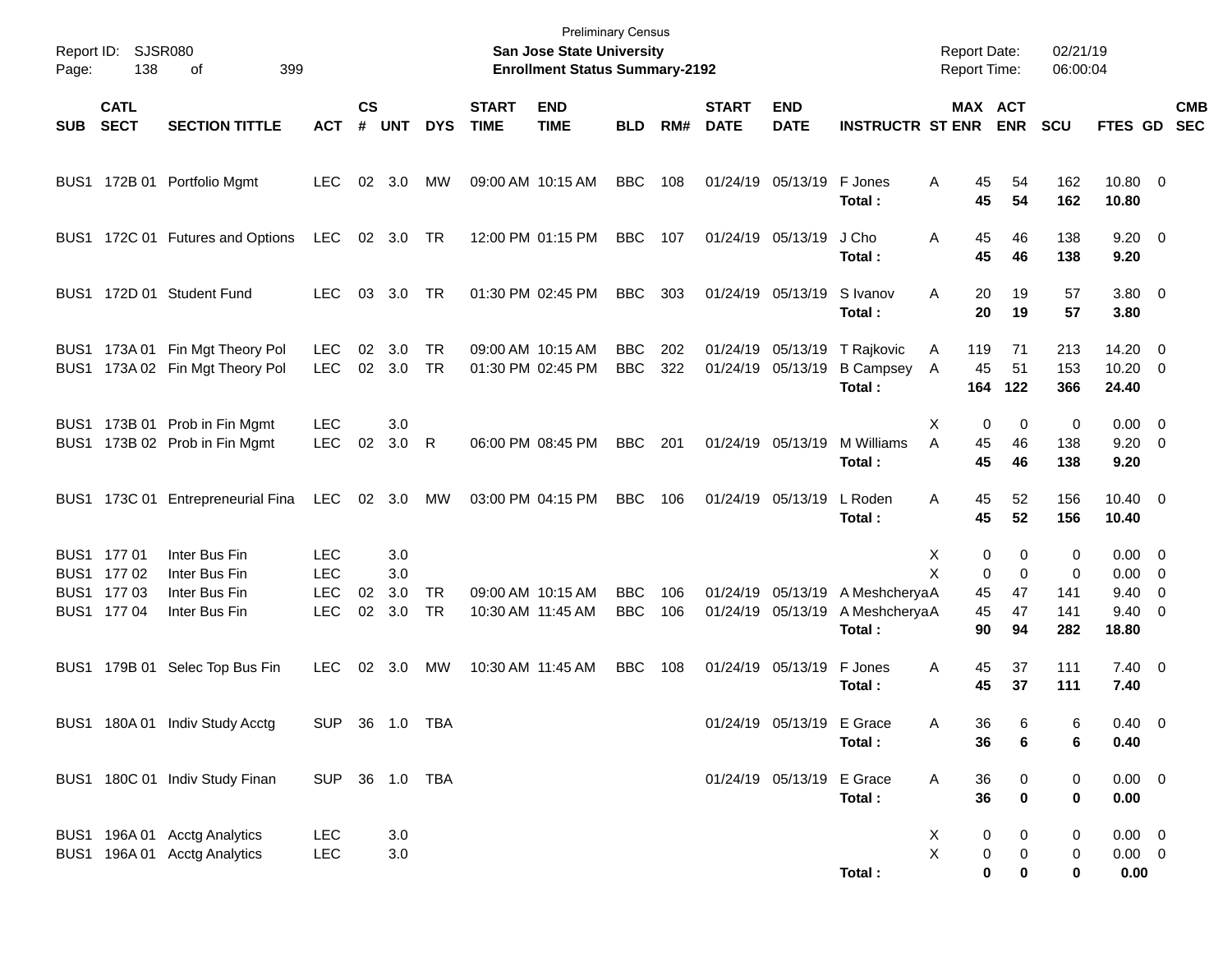| Page:      | Report ID: SJSR080<br>139  | . of                  | 399     |                  |            |                             | <b>San Jose State University</b><br><b>Enrollment Status Summary-2192</b> | <b>Preliminary Census</b> |     |                             |                           |                         | <b>Report Date:</b><br>Report Time: |            | 02/21/19<br>06:00:04 |             |            |
|------------|----------------------------|-----------------------|---------|------------------|------------|-----------------------------|---------------------------------------------------------------------------|---------------------------|-----|-----------------------------|---------------------------|-------------------------|-------------------------------------|------------|----------------------|-------------|------------|
| <b>SUB</b> | <b>CATL</b><br><b>SECT</b> | <b>SECTION TITTLE</b> | $ACT$ # | CS<br><b>UNT</b> | <b>DYS</b> | <b>START</b><br><b>TIME</b> | <b>END</b><br><b>TIME</b>                                                 | <b>BLD</b>                | RM# | <b>START</b><br><b>DATE</b> | <b>END</b><br><b>DATE</b> | <b>INSTRUCTR ST ENR</b> | <b>MAX ACT</b>                      | <b>ENR</b> | <b>SCU</b>           | FTES GD SEC | <b>CMB</b> |

| Department : | <b>Accounting &amp; Finance</b> |
|--------------|---------------------------------|
|--------------|---------------------------------|

| Department: Accounting & Finance | Department Total:         | 3798 3516 10536 |      |      | 702.40 |
|----------------------------------|---------------------------|-----------------|------|------|--------|
|                                  | <b>Lower Division:</b>    | 839             | 860  | 2580 | 172.00 |
|                                  | <b>Upper Division:</b>    | 2959            | 2656 | 7956 | 530.40 |
|                                  | <b>Graduate Division:</b> |                 | n.   |      | 0.00   |
|                                  |                           |                 |      |      |        |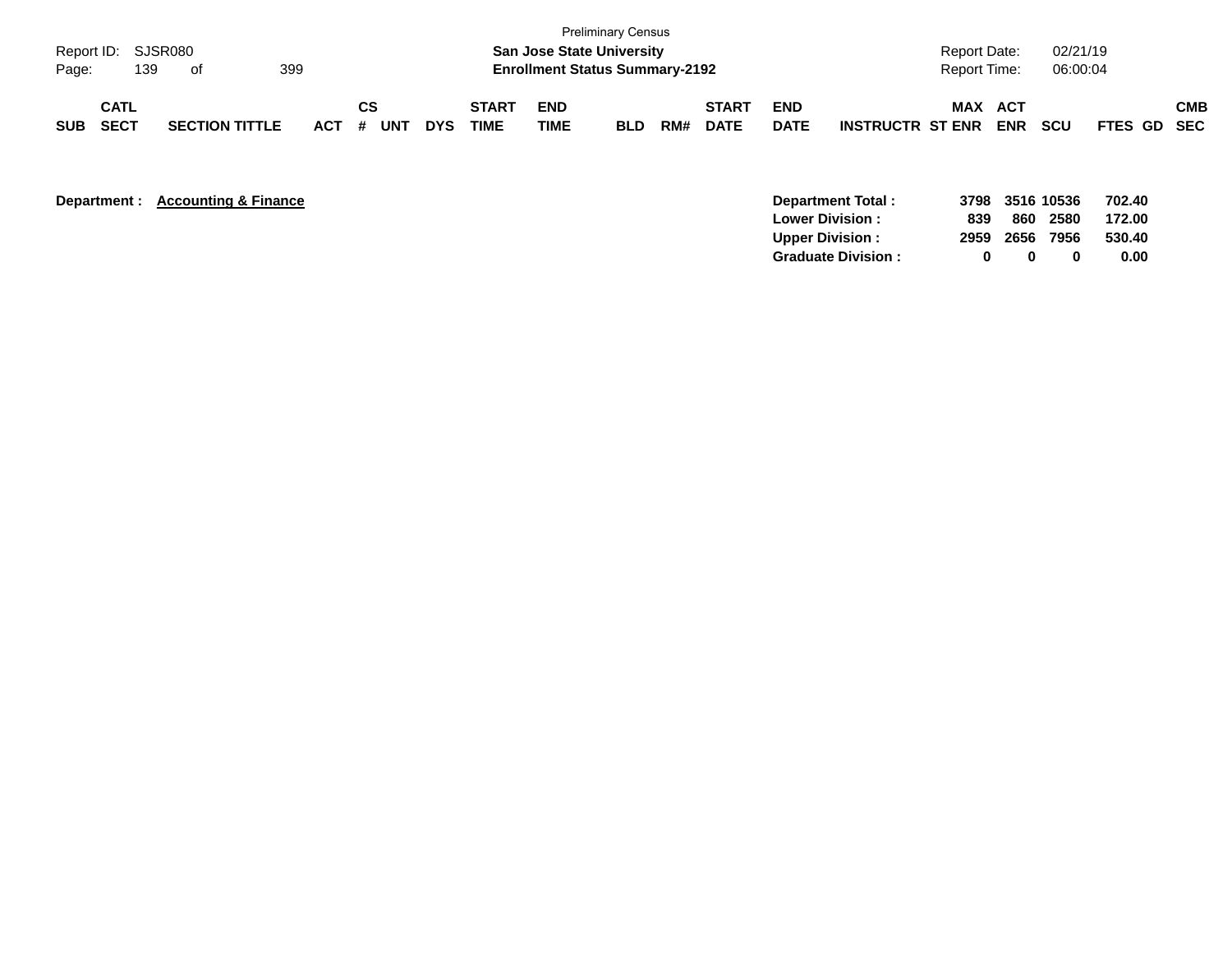| Page:      | Report ID: SJSR080<br>140 | 399<br>of                                                      |                |                    |        |            |                             | <b>San Jose State University</b><br><b>Enrollment Status Summary-2192</b> | <b>Preliminary Census</b> |     |                             |                                        |                                 | <b>Report Date:</b><br><b>Report Time:</b> |          |          | 02/21/19<br>06:00:04 |                  |            |
|------------|---------------------------|----------------------------------------------------------------|----------------|--------------------|--------|------------|-----------------------------|---------------------------------------------------------------------------|---------------------------|-----|-----------------------------|----------------------------------------|---------------------------------|--------------------------------------------|----------|----------|----------------------|------------------|------------|
|            | <b>CATL</b><br>SUB SECT   | <b>SECTION TITTLE</b>                                          | <b>ACT</b>     | $\mathsf{cs}$<br># | UNT    | <b>DYS</b> | <b>START</b><br><b>TIME</b> | <b>END</b><br><b>TIME</b>                                                 | <b>BLD</b>                | RM# | <b>START</b><br><b>DATE</b> | <b>END</b><br><b>DATE</b>              | <b>INSTRUCTR ST ENR ENR</b>     |                                            |          | MAX ACT  | <b>SCU</b>           | FTES GD SEC      | <b>CMB</b> |
| College    |                           | <b>Business</b>                                                |                |                    |        |            |                             |                                                                           |                           |     |                             |                                        |                                 |                                            |          |          |                      |                  |            |
|            | Department :              | <b>Business Graduate Programs</b>                              |                |                    |        |            |                             |                                                                           |                           |     |                             |                                        |                                 |                                            |          |          |                      |                  |            |
| <b>BUS</b> | 202 01                    | Managing Glob Econ LEC 02 3.0<br>Managing Glob Econ LEC 02 3.0 |                |                    |        | TBA        |                             |                                                                           |                           |     |                             | 03/18/19 05/13/19<br>03/18/19 05/13/19 |                                 | A<br>A                                     | 35<br>35 | 35<br>30 | 105<br>90            | 8.75 35          |            |
| <b>BUS</b> | 202 02                    |                                                                |                |                    |        | TBA        |                             |                                                                           |                           |     |                             |                                        | Total:                          |                                            | 70       | 65       | 195                  | 7.50 30<br>16.25 |            |
| <b>BUS</b> |                           | 220K 80 Practicum                                              | LEC.           |                    | 02 3.0 | TBA        |                             |                                                                           |                           |     |                             |                                        | 01/24/19 03/15/19 C Lycurgus    | A                                          | 40       | 20       | 60                   | 5.00 20          |            |
|            |                           |                                                                |                |                    |        |            |                             |                                                                           |                           |     |                             |                                        | Total:                          |                                            | 40       | 20       | 60                   | 5.00             |            |
| <b>BUS</b> |                           | 220M 81 Accounting Ethics                                      | <b>LEC</b>     |                    | 01 3.0 | TBA        |                             |                                                                           |                           |     |                             | 01/24/19 03/15/19                      | J Zhang<br>Total:               | Α                                          | 40<br>40 | 22<br>22 | 66<br>66             | 5.45 21<br>5.45  |            |
|            |                           |                                                                |                |                    |        |            |                             |                                                                           |                           |     |                             |                                        |                                 |                                            |          |          |                      |                  |            |
| <b>BUS</b> |                           | 220U 01 IT Audit & Int Contr                                   | <b>LEC</b>     |                    | 02 3.0 | MW         |                             | 01:30 PM 05:30 PM                                                         | BBC                       | 321 |                             | 03/18/19 04/29/19                      | E Huerta                        | A                                          | 30       | 22       | 66                   | 5.50 22          |            |
|            |                           |                                                                |                |                    |        |            |                             |                                                                           |                           |     |                             |                                        | Total:                          |                                            | 30       | 22       | 66                   | 5.50             |            |
| <b>BUS</b> |                           | 220V 01 Spec Topics in Accnt LEC 02 3.0 TR                     |                |                    |        |            |                             | 01:30 PM 05:30 PM                                                         | <b>BBC</b>                | 003 |                             | 03/19/19 04/30/19                      | M McWilliams A                  |                                            | 30       | 13       | 39                   | 3.25 13          |            |
|            |                           |                                                                |                |                    |        |            |                             |                                                                           |                           |     |                             |                                        | Total:                          |                                            | 30       | 13       | 39                   | 3.25             |            |
| <b>BUS</b> |                           | 220X 01 Bus Anal & Val Fin                                     | LEC            |                    | 02 3.0 | TBA        |                             |                                                                           |                           |     |                             | 03/20/19 05/13/19                      |                                 | Α                                          | 30       | 4        | 12                   | 1.004            |            |
|            |                           |                                                                |                |                    |        |            |                             |                                                                           |                           |     |                             |                                        | Total:                          |                                            | 30       | 4        | 12                   | 1.00             |            |
| <b>BUS</b> |                           | 220Z 01 Account Analytics                                      | <b>LEC</b>     |                    | 02 3.0 | TBA        |                             |                                                                           |                           |     |                             | 03/22/19 05/13/19                      |                                 | Α                                          | 30       | 23       | 69                   | 5.70 22          |            |
|            |                           |                                                                |                |                    |        |            |                             |                                                                           |                           |     |                             |                                        | Total:                          |                                            | 30       | 23       | 69                   | 5.70             |            |
| <b>BUS</b> | 230 01                    | <b>Marketing Mgmt</b>                                          | <b>LEC</b>     |                    | 02 3.0 | TBA        |                             |                                                                           |                           |     |                             | 01/22/19 03/16/19                      |                                 | Α                                          | 35       | 33       | 99                   | 8.25 33          |            |
| <b>BUS</b> | 230 02                    | <b>Marketing Mgmt</b>                                          | <b>LEC</b>     |                    | 02 3.0 | <b>TBA</b> |                             |                                                                           |                           |     |                             | 01/22/19 03/16/19                      |                                 | A                                          | 35       | 33       | 99                   | 8.25 33          |            |
|            |                           |                                                                |                |                    |        |            |                             |                                                                           |                           |     |                             |                                        | Total:                          |                                            | 70       | 66       | 198                  | 16.50            |            |
| <b>BUS</b> | 250 01                    | Law & Ethics                                                   | <b>LEC</b>     | 02                 | 3.0    | <b>TBA</b> |                             |                                                                           |                           |     |                             | 01/22/19 03/16/19                      |                                 | Α                                          | 35       | 20       | 60                   | 5.00 20          |            |
| <b>BUS</b> | 250 02                    | Law & Ethics                                                   | <b>LEC</b>     |                    | 02 3.0 | <b>TBA</b> |                             |                                                                           |                           |     |                             | 01/22/19 03/16/19                      |                                 | Α                                          | 35       | 34       | 102                  | 8.50 34          |            |
|            |                           |                                                                |                |                    |        |            |                             |                                                                           |                           |     |                             |                                        | Total:                          |                                            |          | 70 54    | 162                  | 13.50            |            |
|            |                           | BUS 252 04 Managing Org Chg LEC 02 3.0 TBA                     |                |                    |        |            |                             |                                                                           |                           |     |                             | 03/18/19 05/13/19                      |                                 | A                                          | 41       | 44       | 132                  | 11.00 44         |            |
|            |                           |                                                                |                |                    |        |            |                             |                                                                           |                           |     |                             |                                        | Total:                          |                                            | 41       | 44       | 132                  | 11.00            |            |
|            |                           | BUS 265 01 Silicon Valley Exp                                  | LEC 02 2.0 TBA |                    |        |            |                             |                                                                           |                           |     |                             |                                        | 01/22/19 05/13/19 R Partridge A |                                            | 50       | 36       | 72                   | 6.00 36          |            |
|            |                           |                                                                |                |                    |        |            |                             |                                                                           |                           |     |                             |                                        | Total:                          |                                            | 50       | 36       | 72                   | 6.00             |            |
|            | BUS 268 04                | Mang Across Cult                                               | LEC 02 3.0 TBA |                    |        |            |                             |                                                                           |                           |     |                             | 01/22/19 03/16/19                      |                                 | A                                          | 35       | 16       | 48                   | 4.00 16          |            |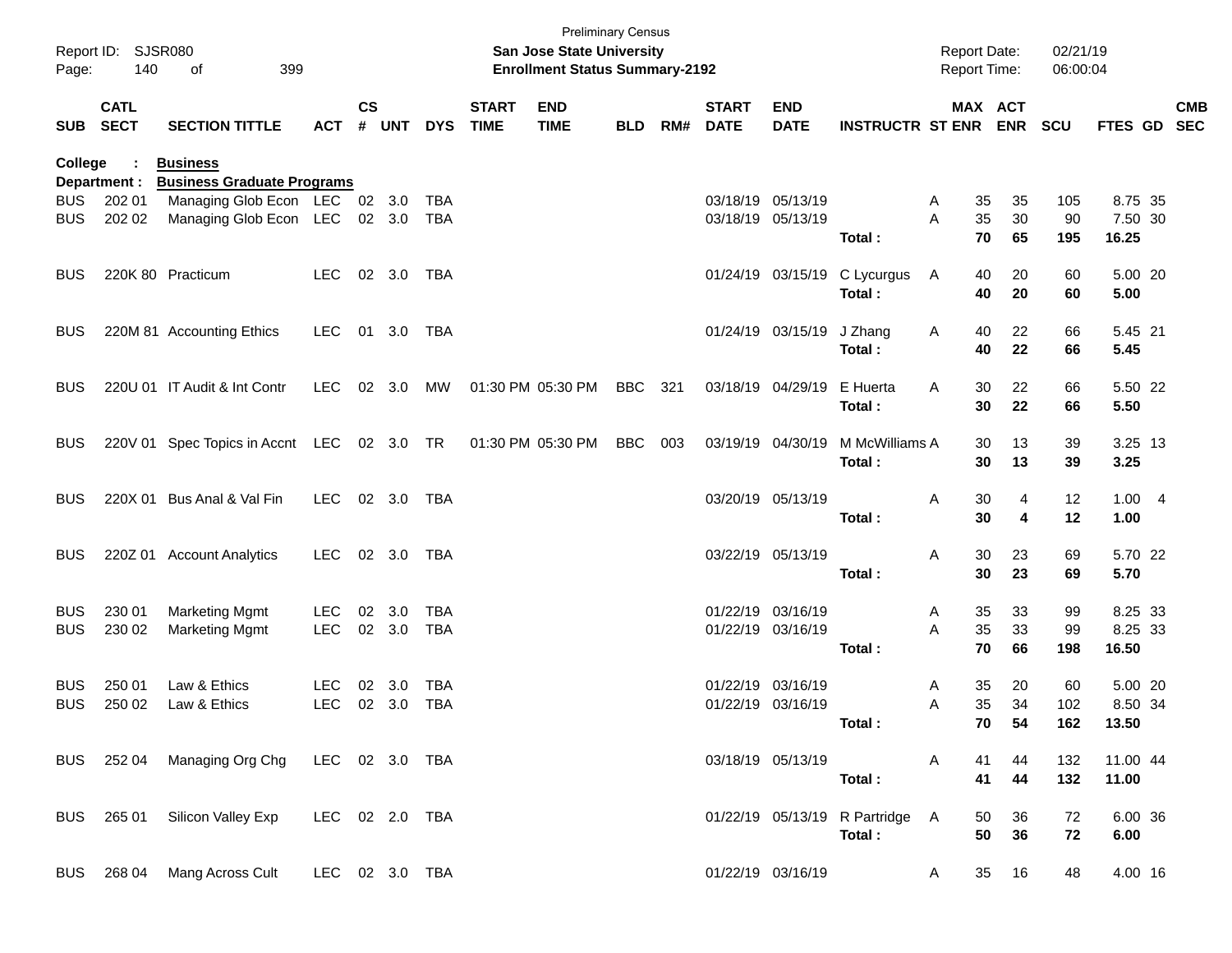| Page:                    | Report ID: SJSR080<br>141  | 399<br>οf                                              |                          |                |                  |                          |                             | San Jose State University<br><b>Enrollment Status Summary-2192</b> | <b>Preliminary Census</b> |     |                                        |                                                  |                                                       |        | <b>Report Date:</b><br>Report Time: |                                  | 02/21/19<br>06:00:04                 |                                  |                                            |            |
|--------------------------|----------------------------|--------------------------------------------------------|--------------------------|----------------|------------------|--------------------------|-----------------------------|--------------------------------------------------------------------|---------------------------|-----|----------------------------------------|--------------------------------------------------|-------------------------------------------------------|--------|-------------------------------------|----------------------------------|--------------------------------------|----------------------------------|--------------------------------------------|------------|
| <b>SUB</b>               | <b>CATL</b><br><b>SECT</b> | <b>SECTION TITTLE</b>                                  | <b>ACT</b>               | <b>CS</b><br># | <b>UNT</b>       | <b>DYS</b>               | <b>START</b><br><b>TIME</b> | <b>END</b><br><b>TIME</b>                                          | <b>BLD</b>                | RM# | <b>START</b><br><b>DATE</b>            | <b>END</b><br><b>DATE</b>                        | <b>INSTRUCTR ST ENR</b>                               |        | MAX ACT                             | <b>ENR</b>                       | SCU                                  | FTES GD SEC                      |                                            | <b>CMB</b> |
|                          |                            |                                                        |                          |                |                  |                          |                             |                                                                    |                           |     |                                        |                                                  | Total:                                                |        | 35                                  | 16                               | 48                                   | 4.00                             |                                            |            |
| <b>BUS</b>               | 273 04                     | <b>Bus Valuation</b>                                   | LEC.                     |                | 03 3.0           | <b>TBA</b>               |                             |                                                                    |                           |     |                                        | 03/18/19 05/13/19                                | Total:                                                | A      | 25<br>25                            | 11<br>11                         | 33<br>33                             | 2.75 11<br>2.75                  |                                            |            |
| <b>BUS</b><br><b>BUS</b> | 290 01<br>290 02           | <b>Strategic Thinking</b><br><b>Strategic Thinking</b> | <b>LEC</b><br>LEC        | 02<br>$02\,$   | 3.0<br>3.0       | <b>TBA</b><br><b>TBA</b> |                             |                                                                    |                           |     | 01/22/19<br>01/22/19 05/13/19          | 05/13/19                                         | Total:                                                | A<br>A | 25<br>25<br>50                      | 28<br>19<br>47                   | 84<br>57<br>141                      | 7.00 28<br>4.75 19<br>11.75      |                                            |            |
| <b>BUS</b>               | 294 04                     | Mgmt Sim Comp                                          | <b>LEC</b>               |                | 02 3.0           | TBA                      |                             |                                                                    |                           |     |                                        | 03/18/19 05/13/19                                | S Rodan<br>Total:                                     | A      | 20<br>20                            | $\overline{2}$<br>$\overline{2}$ | 6<br>$\bf 6$                         | $0.50$ 2<br>0.50                 |                                            |            |
| BUS                      |                            | 297D 01 Spec Topics Bus Adm LEC 02 3.0 TBA             |                          |                |                  |                          |                             |                                                                    |                           |     |                                        | 01/24/19 05/13/19                                | E Grace<br>Total:                                     | A      | 10<br>10                            | $\overline{2}$<br>$\mathbf{2}$   | 6<br>6                               | $0.50$ 2<br>0.50                 |                                            |            |
| <b>BUS</b><br><b>BUS</b> | 298 01<br>298 03           | Ind Study Prob<br>Ind Study Prob                       | <b>SUP</b><br><b>SUP</b> |                | 24 3.0<br>24 1.0 | <b>TBA</b><br><b>TBA</b> |                             |                                                                    |                           |     | 01/24/19 05/13/19<br>01/24/19 05/13/19 |                                                  | Total:                                                | A<br>A | 5<br>1<br>6                         | 0<br>0<br>$\bf{0}$               | 0<br>$\pmb{0}$<br>$\mathbf 0$        | 0.00<br>0.00<br>0.00             | $\overline{\phantom{0}}$<br>$\overline{0}$ |            |
| <b>BUS</b>               |                            | 298C 01 CMBA Internship                                | <b>SUP</b>               | 48             | 3.0              | <b>TBA</b>               |                             |                                                                    |                           |     |                                        | 01/24/19 05/13/19                                | D Czerwinski A<br>Total:                              |        | 5<br>5                              | 0<br>$\bf{0}$                    | 0<br>$\bf{0}$                        | $0.00 \t 0$<br>0.00              |                                            |            |
| <b>BUS</b>               | 298I01                     | Applied Bus Intern                                     | <b>SUP</b>               | 48             | 1.0              | <b>TBA</b>               |                             |                                                                    |                           |     |                                        | 01/24/19 05/13/19                                | D Czerwinski A<br>Total:                              |        | 5<br>5                              | -1<br>$\overline{1}$             | $\mathbf{1}$<br>$\mathbf{1}$         | $0.08$ 1<br>0.08                 |                                            |            |
|                          | Department :               | <b>Business Graduate Programs</b>                      |                          |                |                  |                          |                             |                                                                    |                           |     |                                        | <b>Lower Division:</b><br><b>Upper Division:</b> | <b>Department Total:</b><br><b>Graduate Division:</b> |        | 657<br>0<br>0<br>657                | 448<br>0<br>$\bf{0}$<br>448      | 1306<br>$\bf{0}$<br>$\bf{0}$<br>1306 | 108.73<br>0.00<br>0.00<br>108.73 |                                            |            |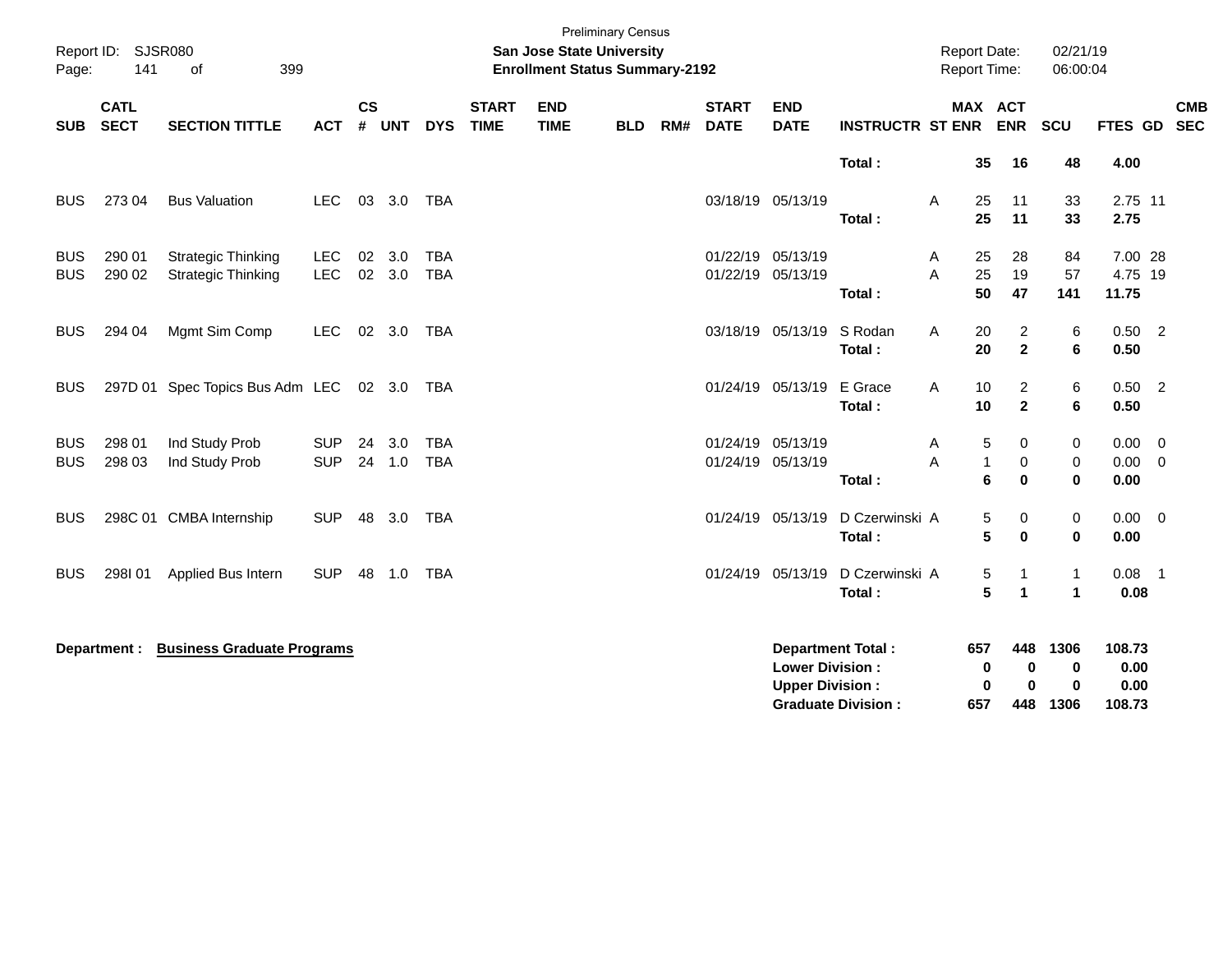| Report ID:<br>Page: | 142          | <b>SJSR080</b><br>399<br>οf                         |            |           |            |            |              | <b>San Jose State University</b><br><b>Enrollment Status Summary-2192</b> | <b>Preliminary Census</b> |     |                          |                         |                         |   | <b>Report Date:</b><br>Report Time: |                | 02/21/19<br>06:00:04 |             |                |            |
|---------------------|--------------|-----------------------------------------------------|------------|-----------|------------|------------|--------------|---------------------------------------------------------------------------|---------------------------|-----|--------------------------|-------------------------|-------------------------|---|-------------------------------------|----------------|----------------------|-------------|----------------|------------|
|                     | <b>CATL</b>  |                                                     |            | <b>CS</b> |            |            | <b>START</b> | <b>END</b>                                                                |                           |     | <b>START</b>             | <b>END</b>              |                         |   | MAX ACT                             |                |                      |             |                | <b>CMB</b> |
| <b>SUB</b>          | <b>SECT</b>  | <b>SECTION TITTLE</b>                               | <b>ACT</b> | #         | <b>UNT</b> | <b>DYS</b> | <b>TIME</b>  | <b>TIME</b>                                                               | <b>BLD</b>                | RM# | <b>DATE</b>              | <b>DATE</b>             | <b>INSTRUCTR ST ENR</b> |   |                                     | <b>ENR</b>     | <b>SCU</b>           | FTES GD     |                | <b>SEC</b> |
| College             |              | <b>Business</b>                                     |            |           |            |            |              |                                                                           |                           |     |                          |                         |                         |   |                                     |                |                      |             |                |            |
|                     | Department : | <b>School of Global Innovation &amp; Leadership</b> |            |           |            |            |              |                                                                           |                           |     |                          |                         |                         |   |                                     |                |                      |             |                |            |
| BUS5                | 16 01        | Intro Lrdshp & Innov                                | <b>LEC</b> | 02        | 3.0        | $\top$     |              | 06:00 PM 08:45 PM                                                         | <b>BBC</b>                | 323 | 01/24/19                 | 05/13/19                | R Pollard               | Α | 40                                  | 25             | 75                   | 5.00        | $\overline{0}$ |            |
| BUS <sub>5</sub>    | 16 02        | Intro Lrdshp & Innov                                | <b>LEC</b> |           | 3.0        |            |              |                                                                           |                           |     |                          |                         |                         | X | 0                                   | $\mathbf 0$    | 0                    | 0.00        | 0              |            |
|                     |              |                                                     |            |           |            |            |              |                                                                           |                           |     |                          |                         | Total:                  |   | 40                                  | 25             | 75                   | 5.00        |                |            |
| BUS <sub>5</sub>    | 140 01       | Fund of Oper Mgmt                                   | <b>LEC</b> | 02        | 3.0        | MW         |              | 07:30 AM 08:45 AM                                                         | <b>BBC</b>                | 220 | 01/24/19                 | 05/13/19                | C Lim                   | A | 45                                  | 43             | 129                  | 8.60        | 0              |            |
| BUS <sub>5</sub>    | 140 02       | Fund of Oper Mgmt                                   | <b>LEC</b> | 02        | 3.0        | MW         |              | 10:30 AM 11:45 AM                                                         | <b>BBC</b>                | 204 | 01/24/19                 | 05/13/19                | T Shi                   | Α | 45                                  | 45             | 135                  | 9.00        | 0              |            |
| BUS <sub>5</sub>    | 140 03       | Fund of Oper Mgmt                                   | <b>LEC</b> | 02        | 3.0        | MW         |              | 12:00 PM 01:15 PM                                                         | <b>BBC</b>                | 220 | 01/24/19                 | 05/13/19                | C Lim                   | Α | 45                                  | 43             | 129                  | 8.60        | 0              |            |
| BUS <sub>5</sub>    | 140 04       | Fund of Oper Mgmt                                   | <b>LEC</b> | 02        | 3.0        | MW         |              | 12:00 PM 01:15 PM                                                         | <b>BBC</b>                | 226 | 01/24/19                 | 05/13/19                | X Qi                    | Α | 45                                  | 50             | 150                  | 10.00       | 0              |            |
| BUS <sub>5</sub>    | 140 05       | Fund of Oper Mgmt                                   | <b>LEC</b> | 02        | 3.0        | м          |              | 06:00 PM 08:45 PM                                                         | <b>BBC</b>                | 130 | 01/24/19                 | 05/13/19                | J Sung                  | Α | 40                                  | 39             | 117                  | 7.80        | 0              |            |
| BUS <sub>5</sub>    | 140 06       | Fund of Oper Mgmt                                   | <b>LEC</b> | 02        | 3.0        | W          |              | 06:00 PM 08:45 PM                                                         | <b>BBC</b>                | 130 | 01/24/19                 | 05/13/19                | M Ashley                | Α | 40                                  | 40             | 120                  | 8.00        | 0              |            |
| BUS <sub>5</sub>    | 140 07       | Fund of Oper Mgmt                                   | <b>LEC</b> | 02        | 3.0        | <b>TR</b>  |              | 09:00 AM 10:15 AM                                                         | <b>BBC</b>                | 204 | 01/24/19                 | 05/13/19                | <b>B</b> Makani         | Α | 119                                 | 118            | 354                  | 23.60       | 0              |            |
| BUS <sub>5</sub>    | 140 08       | Fund of Oper Mgmt                                   | <b>LEC</b> | 02        | 3.0        | <b>TR</b>  |              | 12:00 PM 01:15 PM                                                         | <b>BBC</b>                | 226 | 01/24/19                 | 05/13/19                | J Tan                   | A | 45                                  | 48             | 144                  | 9.60        | 0              |            |
| BUS <sub>5</sub>    | 140 09       | Fund of Oper Mgmt                                   | <b>LEC</b> | 02        | 3.0        | <b>TR</b>  |              | 01:30 PM 02:45 PM                                                         | <b>BBC</b>                | 226 | 01/24/19                 | 05/13/19                | J Tan                   | Α | 45                                  | 45             | 135                  | 9.00        | 0              |            |
| BUS <sub>5</sub>    | 140 10       | Fund of Oper Mgmt                                   | <b>LEC</b> |           | 3.0        |            |              |                                                                           |                           |     |                          |                         |                         | X | 0                                   | 0              | 0                    | 0.00        | 0              |            |
| BUS <sub>5</sub>    | 140 11       | Fund of Oper Mgmt                                   | <b>LEC</b> | 02        | 3.0        | Τ          |              | 06:00 PM 08:45 PM                                                         | <b>BBC</b>                | 226 | 01/24/19                 | 05/13/19                | J Song                  | A | 45                                  | 44             | 132                  | 8.80        | 0              |            |
| BUS <sub>5</sub>    | 140 12       | Fund of Oper Mgmt                                   | <b>LEC</b> | 02        | 3.0        | R          |              | 03:00 PM 05:45 PM                                                         | <b>BBC</b>                | 326 | 01/24/19                 | 05/13/19                | R Salstrom              | Α | 45                                  | 50             | 150                  | 10.00       | 0              |            |
| BUS <sub>5</sub>    | 140 13       | Fund of Oper Mgmt                                   | <b>LEC</b> | 02        | 3.0        | R          |              | 06:00 PM 08:45 PM                                                         | <b>BBC</b>                | 220 | 01/24/19                 | 05/13/19                | R Salstrom              | A | 45                                  | 48             | 144                  | 9.60        | 0              |            |
| BUS <sub>5</sub>    | 14080        | Fund of Oper Mgmt                                   | <b>LEC</b> | 02        | 3.0        | <b>TBA</b> |              |                                                                           |                           |     | 01/24/19                 | 05/13/19                | A Loomba                | A | 45                                  | 44             | 132                  | 8.80        | 0              |            |
| BUS <sub>5</sub>    | 14081        | Fund of Oper Mgmt                                   | <b>LEC</b> | 02        | 3.0        | TBA        |              |                                                                           |                           |     | 01/24/19                 | 05/13/19                | A Loomba                | Α | 45                                  | 45             | 135                  | 9.00        | 0              |            |
| BUS <sub>5</sub>    | 14082        | Fund of Oper Mgmt                                   | <b>LEC</b> | 02        | 3.0        | TBA        |              |                                                                           |                           |     | 01/24/19                 | 05/13/19                | A Loomba                | Α | 45                                  | 41             | 123                  | 8.20        | 0              |            |
| BUS <sub>5</sub>    | 14083        | Fund of Oper Mgmt                                   | <b>LEC</b> | 02        | 3.0        | TBA        |              |                                                                           |                           |     | 01/24/19                 | 05/13/19                | X Qi                    | Α | 45                                  | 48             | 144                  | 9.60        | 0              |            |
| BUS <sub>5</sub>    | 140 84       | Fund of Oper Mgmt                                   | <b>LEC</b> | 02        | 3.0        | TBA        |              |                                                                           |                           |     | 01/24/19                 | 05/13/19                | J Sung                  | Α | 45                                  | 45             | 135                  | 9.00        | 0              |            |
| BUS5                | 140 85       | Fund of Oper Mgmt                                   | <b>LEC</b> | 02        | 3.0        | TBA        |              |                                                                           |                           |     | 01/24/19                 | 05/13/19                | S Zhou                  | Α | 45                                  | 45             | 135                  | 9.00        | 0              |            |
| BUS <sub>5</sub>    | 140 86       | Fund of Oper Mgmt                                   | <b>LEC</b> | 02        | 3.0        | TBA        |              |                                                                           |                           |     | 01/24/19                 | 05/13/19                | S Zhou                  | Α | 45                                  | 45             | 135                  | 9.00        | 0              |            |
| BUS5                | 140 87       | Fund of Oper Mgmt                                   | <b>LEC</b> | 02        | 3.0        | TBA        |              |                                                                           |                           |     | 01/24/19                 | 05/13/19                | S Zhou                  | A | 45                                  | 44             | 132                  | 8.80        | 0              |            |
|                     |              |                                                     |            |           |            |            |              |                                                                           |                           |     |                          |                         | Total:                  |   | 964                                 | 970            | 2910                 | 194.00      |                |            |
|                     | BUS5 141 01  | Proc & Supply Mgmt                                  | <b>LEC</b> | 02        | 3.0        | MW         |              | 09:00 AM 10:15 AM                                                         | <b>BBC</b>                | 220 | 01/24/19                 | 05/13/19                | C Lim                   | Α | 45                                  | 40             | 120                  | 8.00        | 0              |            |
|                     | BUS5 141 02  | Proc & Supply Mgmt LEC 02 3.0 TR                    |            |           |            |            |              | 09:00 AM 10:15 AM                                                         | BBC 104                   |     |                          | 01/24/19 05/13/19 C Lim |                         | Α | 45                                  | 29             | 87                   | 5.80        | $\Omega$       |            |
|                     |              |                                                     |            |           |            |            |              |                                                                           |                           |     |                          |                         | Total:                  |   | 90                                  | 69             | 207                  | 13.80       |                |            |
|                     | BUS5 142 01  | <b>Total Quality Mgmt</b>                           | LEC 02 3.0 |           |            | MW         |              | 01:30 PM 02:45 PM                                                         | BBC 226                   |     |                          | 01/24/19 05/13/19 T Shi |                         | A | 45                                  | 45             | 135                  | $9.00 \t 0$ |                |            |
|                     | BUS5 142 02  | <b>Total Quality Mgmt</b>                           | LEC 02 3.0 |           |            | MW         |              | 03:00 PM 04:15 PM                                                         | BBC 320                   |     |                          | 01/24/19 05/13/19 TShi  |                         | Α | 45                                  | 39             | 117                  | 7.80 0      |                |            |
|                     | BUS5 142 03  | <b>Total Quality Mgmt</b>                           | <b>LEC</b> |           | 3.0        |            |              |                                                                           |                           |     |                          |                         |                         | X | $\mathbf 0$                         | $\overline{0}$ | 0                    | $0.00 \t 0$ |                |            |
|                     |              |                                                     |            |           |            |            |              |                                                                           |                           |     |                          |                         | Total:                  |   | 90                                  | 84             | 252                  | 16.80       |                |            |
|                     | BUS5 144 01  | Supply Chain Mgmt LEC 02 3.0 W                      |            |           |            |            |              | 06:00 PM 08:45 PM BBC 222                                                 |                           |     | 01/24/19 05/13/19 M Zhou |                         |                         | A | 45                                  | 30             | 90                   | $6.00 \t 0$ |                |            |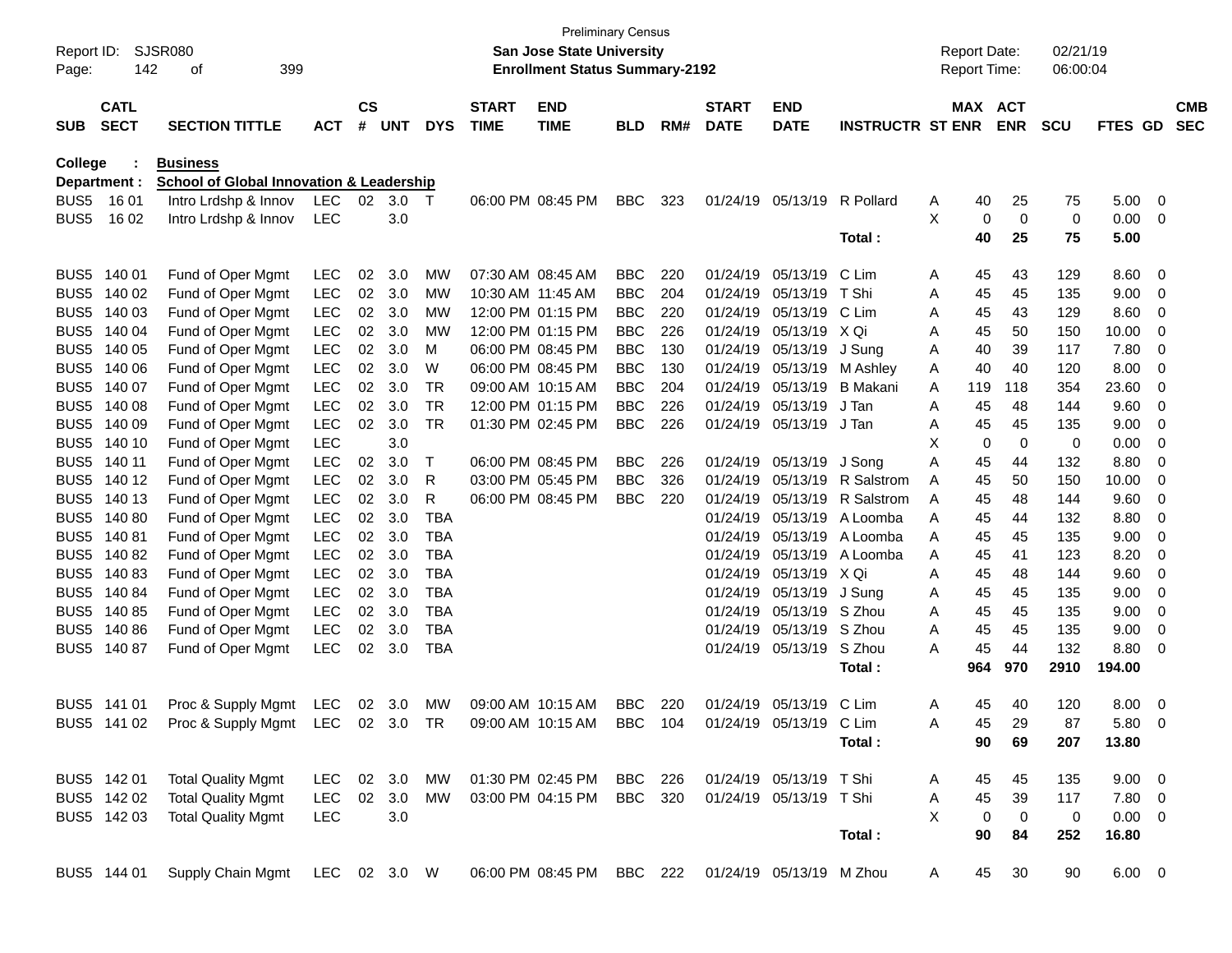| Report ID:<br>Page:      | 143                        | SJSR080<br>399<br>οf                                         |                          |                |               |                          |                             | <b>Preliminary Census</b><br>San Jose State University<br><b>Enrollment Status Summary-2192</b> |                          |            |                             |                                                            |                                  | <b>Report Date:</b><br><b>Report Time:</b> |                              | 02/21/19<br>06:00:04 |                                    |                          |
|--------------------------|----------------------------|--------------------------------------------------------------|--------------------------|----------------|---------------|--------------------------|-----------------------------|-------------------------------------------------------------------------------------------------|--------------------------|------------|-----------------------------|------------------------------------------------------------|----------------------------------|--------------------------------------------|------------------------------|----------------------|------------------------------------|--------------------------|
| <b>SUB</b>               | <b>CATL</b><br><b>SECT</b> | <b>SECTION TITTLE</b>                                        | <b>ACT</b>               | <b>CS</b><br># | <b>UNT</b>    | <b>DYS</b>               | <b>START</b><br><b>TIME</b> | <b>END</b><br><b>TIME</b>                                                                       | <b>BLD</b>               | RM#        | <b>START</b><br><b>DATE</b> | <b>END</b><br><b>DATE</b>                                  | <b>INSTRUCTR ST ENR</b>          |                                            | <b>MAX ACT</b><br><b>ENR</b> | SCU                  | <b>FTES GD</b>                     | <b>CMB</b><br><b>SEC</b> |
| BUS <sub>5</sub>         | 144 80                     | Supply Chain Mgmt                                            | <b>LEC</b>               |                | 02 3.0        | TBA                      |                             |                                                                                                 |                          |            |                             | 01/24/19 05/13/19                                          | M Zhou<br>Total:                 | 45<br>Α<br>90                              | 45<br>75                     | 135<br>225           | $9.00 \t 0$<br>15.00               |                          |
| BUS <sub>5</sub>         | 145 01                     | Global Operations St LEC                                     |                          |                | 02 3.0        | R                        |                             | 06:00 PM 08:45 PM                                                                               | <b>BBC</b>               | 130        |                             | 01/24/19 05/13/19                                          | G Naroola<br>Total:              | A<br>40<br>40                              | 41<br>41                     | 123<br>123           | $8.20 \ 0$<br>8.20                 |                          |
| BUS5<br>BUS <sub>5</sub> | 146 01<br>146 02           | Fund Project Mgmt<br>Fund Project Mgmt                       | <b>LEC</b><br><b>LEC</b> | 03<br>03       | 3.0<br>3.0    | MW<br>$\mathsf{T}$       |                             | 03:00 PM 04:15 PM<br>06:00 PM 08:45 PM                                                          | <b>BBC</b><br><b>BBC</b> | 220<br>222 | 01/24/19<br>01/24/19        | 05/13/19<br>05/13/19                                       | X Qi<br>J Tan<br>Total :         | A<br>45<br>45<br>A<br>90                   | 51<br>39<br>90               | 153<br>117<br>270    | 10.20<br>7.80 0<br>18.00           | - 0                      |
|                          | BUS5 147 01                | Servic Oper Mgmt                                             | <b>LEC</b>               | 02             | 3.0           | MW                       |                             | 01:30 PM 02:45 PM                                                                               | <b>BBC</b>               | 323        |                             | 01/24/19 05/13/19                                          | S Zhou<br>Total:                 | A<br>40<br>40                              | 39<br>39                     | 117<br>117           | $7.80\ 0$<br>7.80                  |                          |
| BUS5                     | 162 01<br>BUS5 162 02      | Intl & Compar Mgmt<br>Intl & Compar Mgmt                     | <b>LEC</b><br><b>LEC</b> | 02<br>02       | 3.0<br>3.0    | MW<br><b>MW</b>          |                             | 09:00 AM 10:15 AM<br>10:30 AM 11:45 AM                                                          | <b>BBC</b><br><b>BBC</b> | 302<br>301 | 01/24/19<br>01/24/19        | 05/13/19<br>05/13/19                                       | A Semenov<br>A Semenov<br>Total: | A<br>45<br>45<br>A<br>90                   | 15<br>25<br>40               | 45<br>75<br>120      | $3.00 \ 0$<br>$5.00 \t 0$<br>8.00  |                          |
| BUS5                     |                            | 162A 01 IB Strategy                                          | SEM 05                   |                | 3.0           | МW                       |                             | 12:00 PM 01:15 PM                                                                               | <b>BBC</b>               | 302        |                             | 01/24/19 05/13/19                                          | A Semenov<br>Total:              | 45<br>A<br>45                              | 29<br>29                     | 87<br>87             | $5.80\ 0$<br>5.80                  |                          |
| BUS5                     |                            | 163A 01 Negotiating Global                                   | SEM 05                   |                | 3.0           | м                        |                             | 03:00 PM 05:45 PM                                                                               | <b>BBC</b>               | 323        |                             | 01/24/19 05/13/19                                          | C Reade<br>Total:                | 30<br>A<br>30                              | 30<br>30                     | 90<br>90             | $6.00 \quad 0$<br>6.00             |                          |
| BUS5<br>BUS <sub>5</sub> |                            | 165A 01 Global Leadership<br>165A 02 Global Leadership       | <b>LEC</b><br><b>LEC</b> | 02             | 3.0<br>3.0    | $\top$                   |                             | 03:00 PM 05:45 PM                                                                               | <b>BBC</b>               | 323        |                             | 01/24/19 05/13/19 P Wells                                  |                                  | 40<br>A<br>X<br>0                          | 36<br>$\Omega$               | 108<br>$\mathbf 0$   | $7.20 \t 0$<br>0.00                | - 0                      |
| BUS <sub>5</sub>         |                            | 165A 03 Global Leadership                                    | <b>LEC</b>               | 02             | 3.0           | W                        |                             | 06:00 PM 08:45 PM                                                                               | <b>BBC</b>               | 323        |                             | 01/24/19 05/13/19                                          | T Shirley<br>Total:              | A<br>40<br>80                              | 24<br>60                     | 72<br>180            | $4.80\ 0$<br>12.00                 |                          |
| BUS5                     |                            | 169B 01 Honors Seminar                                       | LEC.                     | 02             | 3.0           | м                        |                             | 04:30 PM 07:15 PM                                                                               | <b>BBC</b>               | 302        |                             | 01/24/19 05/13/19                                          | A Basu<br>Total:                 | 40<br>A<br>40                              | 15<br>15                     | 45<br>45             | $3.00 \ 0$<br>3.00                 |                          |
|                          |                            | BUS5 180D 01 Individ Studies<br>BUS5 180D 02 Individ Studies | <b>SUP</b><br><b>SUP</b> | 36<br>36       | 3.0<br>3.0    | <b>TBA</b><br><b>TBA</b> |                             |                                                                                                 |                          |            |                             | 01/24/19 05/13/19 R Pollard<br>01/24/19 05/13/19 R Pollard |                                  | 30<br>A<br>30<br>Α                         | 0<br>6                       | 0<br>18              | $0.00 \t 0$<br>$1.20 \t 0$         |                          |
|                          |                            | BUS5 180D 03 Individ Studies<br>BUS5 180D 04 Individ Studies | <b>SUP</b><br><b>SUP</b> | 36             | 2.0<br>36 1.0 | <b>TBA</b><br>TBA        |                             |                                                                                                 |                          |            |                             | 01/24/19 05/13/19<br>01/24/19 05/13/19                     | Total:                           | 30<br>Α<br>Α<br>30<br>120                  | 0<br>0<br>6                  | 0<br>0<br>18         | $0.00 \t 0$<br>$0.00 \t 0$<br>1.20 |                          |
|                          | BUS5 181 01<br>BUS5 181 02 | Intro Entrepreneur<br>Intro Entrepreneur                     | <b>LEC</b><br><b>LEC</b> | 03             | 3.0<br>3.0    | <b>MW</b>                |                             | 01:30 PM 02:45 PM                                                                               | BBC 220                  |            |                             | 01/24/19 05/13/19 X Quan                                   |                                  | х<br>$\pmb{0}$<br>45<br>Α                  | 0<br>41                      | $\pmb{0}$<br>123     | $0.00 \t 0$<br>8.20 0              |                          |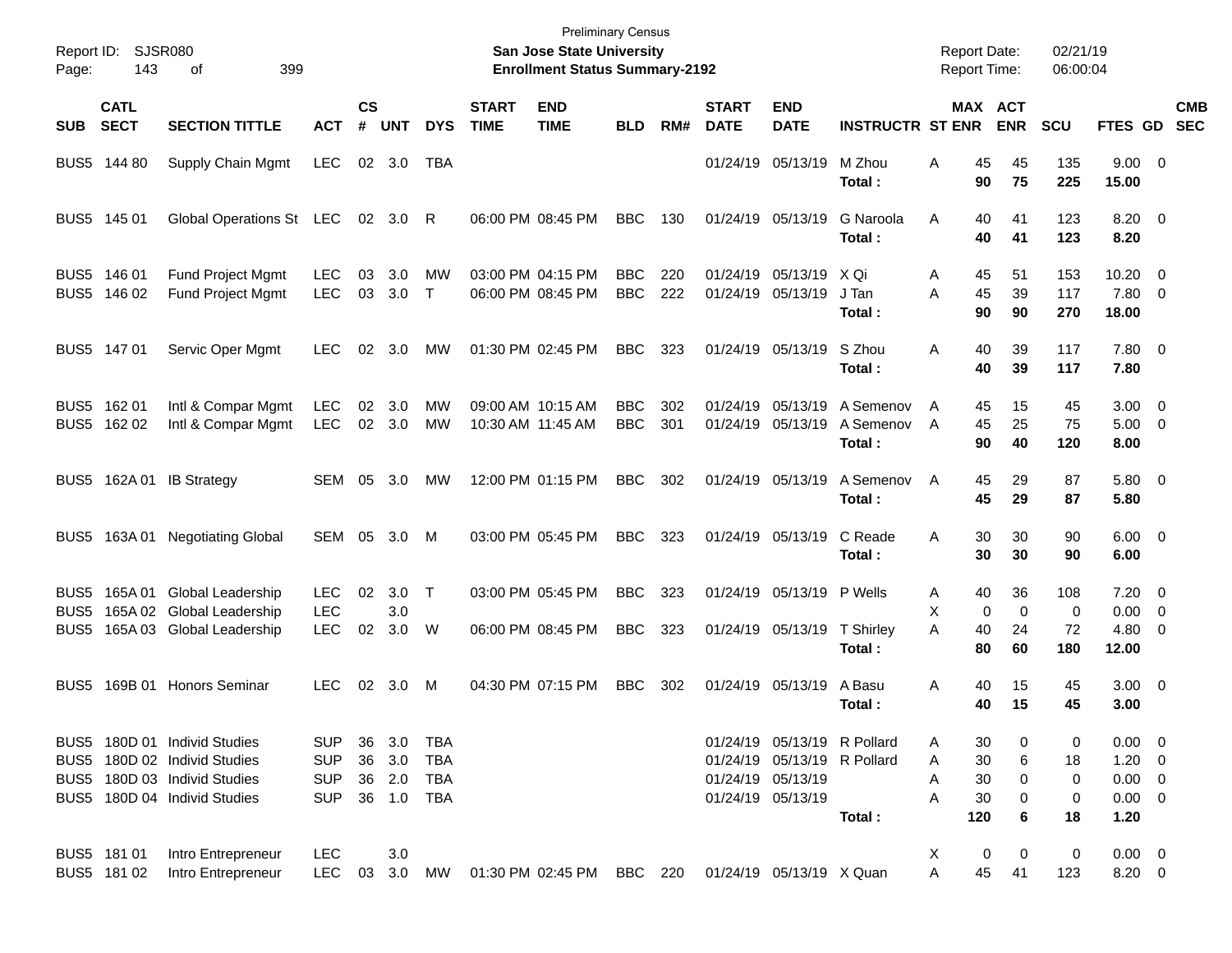| Report ID:<br>Page:      | 144                        | <b>SJSR080</b><br>399<br>οf                            |                          |                    |            |                        |                             | <b>Preliminary Census</b><br>San Jose State University<br><b>Enrollment Status Summary-2192</b> |                          |            |                             |                             |                                |        |                | <b>Report Date:</b><br>Report Time: | 02/21/19<br>06:00:04 |                       |                          |                          |
|--------------------------|----------------------------|--------------------------------------------------------|--------------------------|--------------------|------------|------------------------|-----------------------------|-------------------------------------------------------------------------------------------------|--------------------------|------------|-----------------------------|-----------------------------|--------------------------------|--------|----------------|-------------------------------------|----------------------|-----------------------|--------------------------|--------------------------|
| <b>SUB</b>               | <b>CATL</b><br><b>SECT</b> | <b>SECTION TITTLE</b>                                  | <b>ACT</b>               | $\mathsf{cs}$<br># | <b>UNT</b> | <b>DYS</b>             | <b>START</b><br><b>TIME</b> | <b>END</b><br><b>TIME</b>                                                                       | <b>BLD</b>               | RM#        | <b>START</b><br><b>DATE</b> | <b>END</b><br><b>DATE</b>   | <b>INSTRUCTR ST ENR</b>        |        |                | MAX ACT<br><b>ENR</b>               | <b>SCU</b>           | <b>FTES GD</b>        |                          | <b>CMB</b><br><b>SEC</b> |
| BUS <sub>5</sub>         | 18180                      | Intro Entrepreneur                                     | <b>LEC</b>               | 03                 | 3.0        | TBA                    |                             |                                                                                                 |                          |            | 01/24/19                    | 05/13/19                    | X Quan<br>Total:               | Α      | 45<br>90       | 44<br>85                            | 132<br>255           | 8.80<br>17.00         | - 0                      |                          |
| BUS5<br>BUS <sub>5</sub> | 18201<br>18202             | Bus Plan for New Ven LEC<br>Bus Plan for New Ven LEC   |                          | 02<br>02           | 3.0<br>3.0 | MW<br>W                |                             | 10:30 AM 11:45 AM<br>03:00 PM 05:45 PM                                                          | <b>BBC</b><br><b>BBC</b> | 220<br>302 | 01/24/19<br>01/24/19        | 05/13/19 X Quan<br>05/13/19 | A Basu<br>Total:               | A<br>A | 45<br>45<br>90 | 32<br>22<br>54                      | 96<br>66<br>162      | 6.40<br>4.40<br>10.80 | - 0<br>0                 |                          |
| BUS5<br>BUS <sub>5</sub> | 18301<br>18302             | Global Entreneurship LEC<br>Global Entreneurship LEC   |                          | 02<br>02           | 3.0<br>3.0 | MW<br>MW               | 10:30 AM 11:45 AM           | 09:00 AM 10:15 AM                                                                               | <b>BBC</b><br><b>BBC</b> | 226<br>226 | 01/24/19<br>01/24/19        | 05/13/19<br>05/13/19        | S Pruthi<br>S Pruthi<br>Total: | A<br>A | 45<br>45<br>90 | 17<br>34<br>51                      | 51<br>102<br>153     | 3.40<br>6.80<br>10.20 | - 0<br>0                 |                          |
| BUS <sub>5</sub>         | 18501                      | <b>Family Business</b>                                 | <b>LEC</b>               | 02                 | 3.0        | $\top$                 |                             | 03:00 PM 05:45 PM                                                                               | <b>BBC</b>               | 104        |                             | 01/24/19 05/13/19           | R Pollard<br>Total:            | Α      | 45<br>45       | 37<br>37                            | 111<br>111           | 7.40<br>7.40          | $\overline{\phantom{0}}$ |                          |
| BUS <sub>5</sub>         | 186H 01 E-Lab              |                                                        | SEM                      | 05                 | 3.0        | W                      |                             | 06:00 PM 08:45 PM                                                                               | <b>BBC</b>               | 220        |                             | 01/24/19 05/13/19           | S Bennet<br>Total:             | A      | 45<br>45       | 13<br>13                            | 39<br>39             | $2.60 \ 0$<br>2.60    |                          |                          |
| BUS5                     | 18701                      | <b>Global Dimensn Bus</b>                              | <b>LEC</b>               | 02                 | 3.0        | MW                     |                             | 10:30 AM 11:45 AM                                                                               | <b>BBC</b>               | 323        | 01/24/19                    | 05/13/19                    | C Reade                        | A      | 30             | 24                                  | 72                   | 4.80                  | - 0                      |                          |
| BUS5                     | 18702                      | <b>Global Dimensn Bus</b>                              | <b>LEC</b>               | 02                 | 3.0        | МW                     |                             | 12:00 PM 01:15 PM                                                                               | <b>BBC</b>               | 102        | 01/24/19                    | 05/13/19                    | I Yang                         | A      | 45             | 41                                  | 123                  | 8.20                  | 0                        |                          |
| BUS5                     | 18703                      | <b>Global Dimensn Bus</b>                              | <b>LEC</b>               | 02                 | 3.0        | МW                     |                             | 01:30 PM 02:45 PM                                                                               | <b>BBC</b>               | 204        | 01/24/19                    | 05/13/19                    | A Musgrave                     | A      | 100            | 96                                  | 288                  | 19.20                 | 0                        |                          |
| BUS5                     | 18704                      | <b>Global Dimensn Bus</b>                              | <b>LEC</b>               | 02                 | 3.0        | МW                     |                             | 04:30 PM 05:45 PM                                                                               | <b>BBC</b>               | 220        | 01/24/19                    | 05/13/19                    | A Osland                       | A      | 45             | 27                                  | 81                   | 5.40                  | 0                        |                          |
| BUS5                     | 18705                      | <b>Global Dimensn Bus</b>                              | <b>LEC</b>               | 02                 | 3.0        | МW                     |                             | 09:00 AM 10:15 AM                                                                               | <b>BBC</b>               | 323        | 01/24/19                    | 05/13/19                    | C Reade                        | A      | 40             | 38                                  | 114                  | 7.60                  | 0                        |                          |
| BUS5                     | 18706                      | <b>Global Dimensn Bus</b>                              | <b>LEC</b>               | 02                 | 3.0        | м                      |                             | 06:00 PM 08:45 PM                                                                               | <b>BBC</b>               | 220        | 01/24/19                    | 05/13/19                    | T Kothari                      | A      | 45             | 44                                  | 132                  | 8.80                  | 0                        |                          |
| BUS5                     | 18707                      | <b>Global Dimensn Bus</b>                              | <b>LEC</b>               | 02                 | 3.0        | TR                     |                             | 07:30 AM 08:45 AM                                                                               | <b>BBC</b>               | 220        | 01/24/19                    |                             | 05/13/19 S Francis             | A      | 45             | 32                                  | 96                   | 6.40                  | 0                        |                          |
| BUS5                     | 18708                      | <b>Global Dimensn Bus</b>                              | <b>LEC</b>               | 02                 | 3.0        | <b>TR</b>              |                             | 09:00 AM 10:15 AM                                                                               | <b>BBC</b>               | 004        | 01/24/19                    |                             | 05/13/19 S Francis             | A      | 100            | 94                                  | 282                  | 18.80                 | 0                        |                          |
| BUS5                     | 18709                      | <b>Global Dimensn Bus</b><br><b>Global Dimensn Bus</b> | <b>LEC</b><br><b>LEC</b> | 02                 | 3.0        | <b>TR</b><br><b>TR</b> |                             | 10:30 AM 11:45 AM                                                                               | <b>BBC</b>               | 220        | 01/24/19                    | 05/13/19                    | W Van Hooff A                  |        | 37             | 37                                  | 111                  | 7.40                  | 0                        |                          |
| BUS5<br>BUS5             | 187 10<br>187 11           | <b>Global Dimensn Bus</b>                              | <b>LEC</b>               | 02                 | 3.0<br>3.0 |                        |                             | 04:30 PM 05:45 PM                                                                               | <b>BBC</b>               | 220        | 01/24/19                    |                             | 05/13/19 W Van Hooff A         | X      | 45<br>0        | 21<br>0                             | 63<br>0              | 4.20<br>0.00          | 0<br>0                   |                          |
| BUS <sub>5</sub>         | 187 12                     | <b>Global Dimensn Bus</b>                              | <b>LEC</b>               | 02                 | 3.0        | R                      |                             | 06:00 PM 08:45 PM                                                                               | <b>BBC</b>               | 226        | 01/24/19                    | 05/13/19                    | W Van Hooff A                  |        | 45             | 19                                  | 57                   | 3.80                  | 0                        |                          |
| BUS <sub>5</sub>         | 187 13                     | <b>Global Dimensn Bus</b>                              | <b>LEC</b>               |                    | 3.0        |                        |                             |                                                                                                 |                          |            |                             |                             |                                | Χ      | 0              | 0                                   | 0                    | 0.00                  | 0                        |                          |
|                          | BUS5 187 14                | Global Dimensn Bus                                     | LEC                      |                    | 3.0        |                        |                             |                                                                                                 |                          |            |                             |                             |                                | х      | 0              | 0                                   | 0                    | 0.00                  | 0                        |                          |
|                          | BUS5 187 15                | Global Dimensn Bus                                     | LEC                      |                    | 3.0        |                        |                             |                                                                                                 |                          |            |                             |                             |                                | Χ      | 0              | 0                                   | 0                    | 0.00                  | - 0                      |                          |
|                          | BUS5 187 16                | Global Dimensn Bus                                     | <b>LEC</b>               |                    | 3.0        |                        |                             |                                                                                                 |                          |            |                             |                             |                                | х      | 0              | 0                                   | 0                    | 0.00                  | - 0                      |                          |
|                          | BUS5 187 80                | Global Dimensn Bus                                     | <b>LEC</b>               | 02                 | 3.0        | TBA                    |                             |                                                                                                 |                          |            |                             | 01/24/19 05/13/19 A Osland  |                                | Α      | 45             | 46                                  | 138                  | 9.20                  | - 0                      |                          |
|                          | BUS5 18781                 | Global Dimensn Bus                                     | LEC                      | 02                 | 3.0        | TBA                    |                             |                                                                                                 |                          |            |                             | 01/24/19 05/13/19 A Osland  |                                | A      | 45             | 47                                  | 141                  | 9.40                  | - 0                      |                          |
|                          | BUS5 18782                 | Global Dimensn Bus                                     | LEC                      | 02                 | 3.0        | TBA                    |                             |                                                                                                 |                          |            |                             | 01/24/19 05/13/19 T Kothari |                                | A      | 45             | 44                                  | 132                  | 8.80                  | - 0                      |                          |
|                          | BUS5 18783                 | Global Dimensn Bus                                     | <b>LEC</b>               | 02                 | 3.0        | TBA                    |                             |                                                                                                 |                          |            |                             | 01/24/19 05/13/19 T Kothari |                                | A      | 45             | 45                                  | 135                  | 9.00                  | - 0                      |                          |
|                          | BUS5 187 84                | Global Dimensn Bus                                     | <b>LEC</b>               |                    | 3.0        |                        |                             |                                                                                                 |                          |            |                             |                             |                                | х      | 0              | 0                                   | 0                    | $0.00 \t 0$           |                          |                          |
|                          | BUS5 187 85                | Global Dimensn Bus                                     | LEC                      |                    | 3.0        |                        |                             |                                                                                                 |                          |            |                             |                             |                                | X      | 0              | 0                                   | 0                    | $0.00 \t 0$           |                          |                          |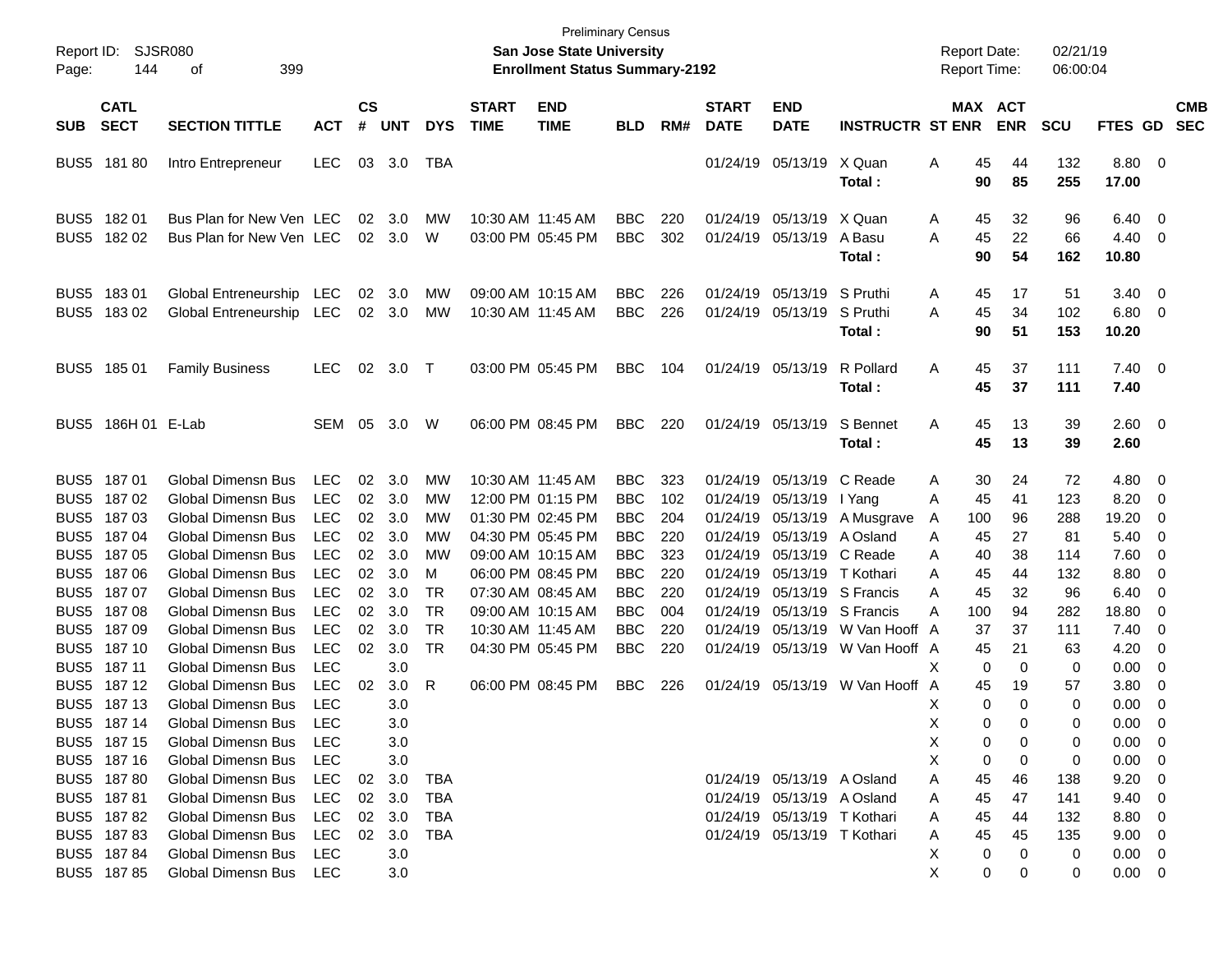| Report ID:<br>145<br>Page:               | SJSR080<br>399<br>of                                |            |                              |            |                             | <b>San Jose State University</b><br><b>Enrollment Status Summary-2192</b> | <b>Preliminary Census</b> |     |                             |                                                  |                                                       | <b>Report Date:</b><br><b>Report Time:</b> |                         | 02/21/19<br>06:00:04           |                                            |                          |
|------------------------------------------|-----------------------------------------------------|------------|------------------------------|------------|-----------------------------|---------------------------------------------------------------------------|---------------------------|-----|-----------------------------|--------------------------------------------------|-------------------------------------------------------|--------------------------------------------|-------------------------|--------------------------------|--------------------------------------------|--------------------------|
| <b>CATL</b><br><b>SECT</b><br><b>SUB</b> | <b>SECTION TITTLE</b>                               | <b>ACT</b> | <b>CS</b><br><b>UNT</b><br># | <b>DYS</b> | <b>START</b><br><b>TIME</b> | <b>END</b><br>TIME                                                        | <b>BLD</b>                | RM# | <b>START</b><br><b>DATE</b> | <b>END</b><br><b>DATE</b>                        | <b>INSTRUCTR ST ENR</b>                               | MAX                                        | ACT<br><b>ENR</b>       | <b>SCU</b>                     | <b>FTES GD</b>                             | <b>CMB</b><br><b>SEC</b> |
| 18787<br>BUS <sub>5</sub>                | Global Dimensn Bus                                  | <b>LEC</b> | 3.0                          |            |                             |                                                                           |                           |     |                             |                                                  | Total:                                                | X<br>$\mathbf{0}$<br>757                   | $\Omega$<br>655         | $\Omega$<br>1965               | 0.00<br>$\overline{\phantom{0}}$<br>131.00 |                          |
| Department :                             | <b>School of Global Innovation &amp; Leadership</b> |            |                              |            |                             |                                                                           |                           |     |                             | <b>Lower Division:</b><br><b>Upper Division:</b> | <b>Department Total:</b><br><b>Graduate Division:</b> | 2966<br>40<br>2926<br>$\mathbf 0$          | 2468<br>25<br>2443<br>0 | 7404<br>75<br>7329<br>$\bf{0}$ | 493.60<br>5.00<br>488.60<br>0.00           |                          |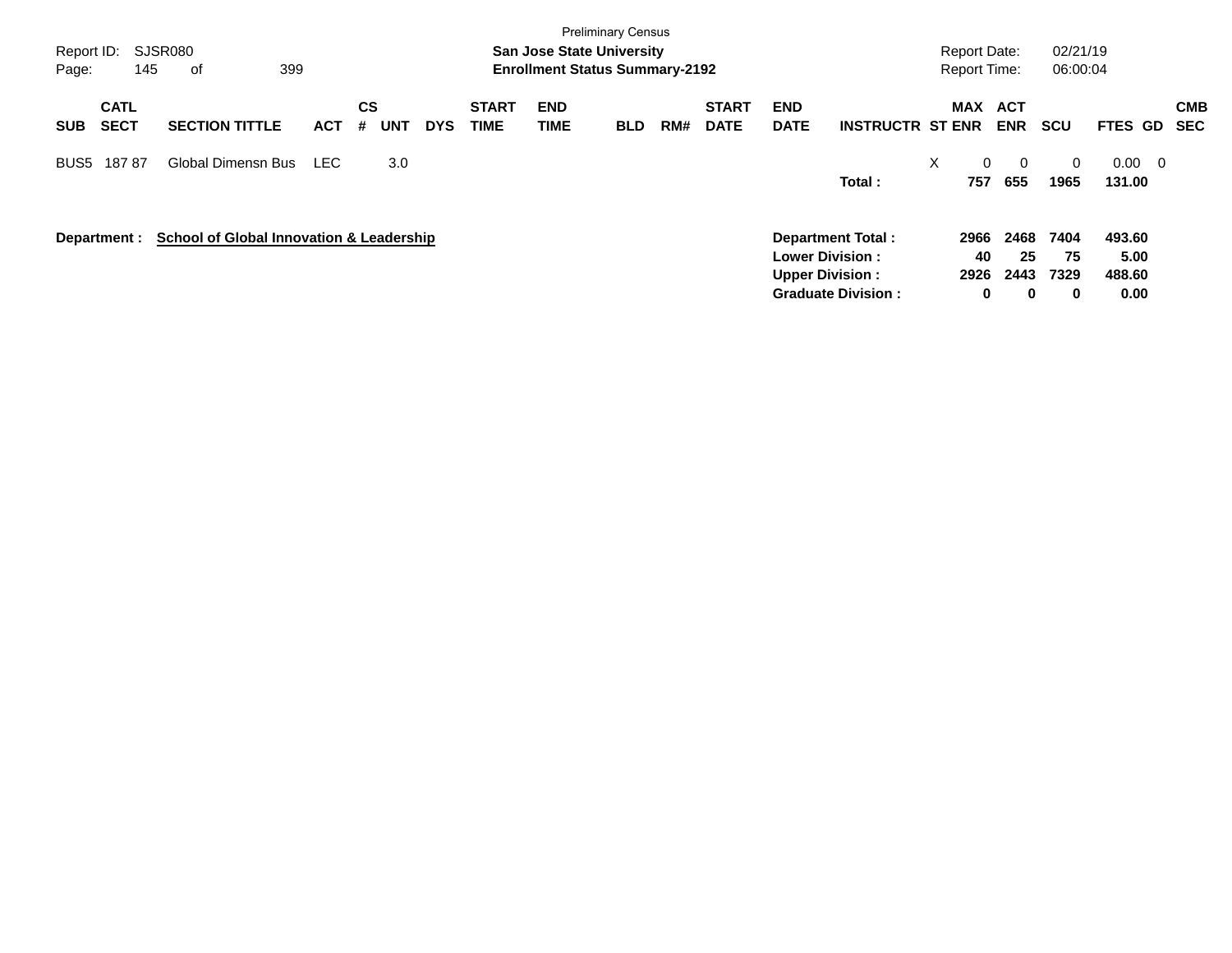| Report ID:<br>Page: | 146                        | <b>SJSR080</b><br>399<br>οf                    |              |                    |            |            |                             | <b>Preliminary Census</b><br><b>San Jose State University</b><br><b>Enrollment Status Summary-2192</b> |            |     |                             |                           |                         |   | <b>Report Date:</b><br><b>Report Time:</b> |            | 02/21/19<br>06:00:04 |                |                          |                          |
|---------------------|----------------------------|------------------------------------------------|--------------|--------------------|------------|------------|-----------------------------|--------------------------------------------------------------------------------------------------------|------------|-----|-----------------------------|---------------------------|-------------------------|---|--------------------------------------------|------------|----------------------|----------------|--------------------------|--------------------------|
| <b>SUB</b>          | <b>CATL</b><br><b>SECT</b> | <b>SECTION TITTLE</b>                          | <b>ACT</b>   | $\mathsf{cs}$<br># | <b>UNT</b> | <b>DYS</b> | <b>START</b><br><b>TIME</b> | <b>END</b><br><b>TIME</b>                                                                              | <b>BLD</b> | RM# | <b>START</b><br><b>DATE</b> | <b>END</b><br><b>DATE</b> | <b>INSTRUCTR ST ENR</b> |   | MAX ACT                                    | <b>ENR</b> | <b>SCU</b>           | FTES GD        |                          | <b>CMB</b><br><b>SEC</b> |
| College             | Department :               | <b>Business</b><br><b>School of Management</b> |              |                    |            |            |                             |                                                                                                        |            |     |                             |                           |                         |   |                                            |            |                      |                |                          |                          |
| BUS3                | 10 01                      | <b>Discover Business</b>                       | <b>LEC</b>   | 02                 | 3.0        | MW         |                             | 12:00 PM 01:15 PM                                                                                      | <b>BBC</b> | 021 |                             | 01/24/19 05/13/19         | W Easter                | Α | 45                                         | 40         | 120                  | $8.00 \t 0$    |                          |                          |
|                     |                            |                                                |              |                    |            |            |                             |                                                                                                        |            |     |                             |                           | Total:                  |   | 45                                         | 40         | 120                  | 8.00           |                          |                          |
| BUS3                | 12 60                      | <b>Money Matters</b>                           | <b>LEC</b>   | 01                 | 3.0        | Т          |                             | 06:00 PM 08:45 PM                                                                                      | <b>BBC</b> | 104 |                             | 01/24/19 05/13/19         | M Hill                  | A | 45                                         | 45         | 135                  | 9.00           | $\overline{\mathbf{0}}$  |                          |
| BUS3                | 1261                       | <b>Money Matters</b>                           | <b>LEC</b>   | 01                 | 3.0        | Т          |                             | 03:00 PM 05:45 PM                                                                                      | <b>BBC</b> | 326 | 01/24/19                    | 05/13/19                  | A Rao                   | Α | 45                                         | 37         | 111                  | 7.40           | $\overline{\mathbf{0}}$  |                          |
| BUS3                | 1262                       | <b>Money Matters</b>                           | LEC          | 01                 | 3.0        | Т          |                             | 06:00 PM 08:45 PM                                                                                      | <b>BBC</b> | 102 |                             | 01/24/19 05/13/19         | J Jain                  | Α | 45                                         | 46         | 138                  | 9.20           | 0                        |                          |
| BUS3                | 1263                       | <b>Money Matters</b>                           | LEC          | 01                 | 3.0        | <b>MW</b>  |                             | 04:30 PM 05:45 PM                                                                                      | <b>BBC</b> | 104 |                             | 01/24/19 05/13/19         | V Agarwal               | Α | 45                                         | 48         | 144                  | 9.60           | 0                        |                          |
| BUS3                | 1264                       | <b>Money Matters</b>                           | LEC          | 01                 | 3.0        | МW         | 10:30 AM 11:45 AM           |                                                                                                        | <b>BBC</b> | 103 |                             | 01/24/19 05/13/19         | T Shirley               | Α | 45                                         | 45         | 135                  | 9.00           | 0                        |                          |
| BUS3                | 1265                       | <b>Money Matters</b>                           | LEC          | 01                 | 3.0        | Т          |                             | 06:00 PM 08:45 PM                                                                                      | <b>BBC</b> | 003 |                             | 01/24/19 05/13/19         | M Schwartz              | A | 45                                         | 42         | 126                  | 8.40           | 0                        |                          |
| BUS3                | 1266                       | <b>Money Matters</b>                           | <b>LEC</b>   | 01                 | 3.0        | <b>MW</b>  |                             | 03:00 PM 04:15 PM                                                                                      | <b>BBC</b> | 104 |                             | 01/24/19 05/13/19         | T Shirley               | Α | 45                                         | 44         | 132                  | 8.80           | 0                        |                          |
| BUS3                | 1280                       | <b>Money Matters</b>                           | LEC          | 01                 | 3.0        | <b>TBA</b> |                             |                                                                                                        |            |     |                             | 01/24/19 05/13/19         | R Okumoto               | A | 119                                        | 119        | 357                  | 23.80          | - 0                      |                          |
|                     |                            |                                                |              |                    |            |            |                             |                                                                                                        |            |     |                             |                           | Total:                  |   | 434                                        | 426        | 1278                 | 85.20          |                          |                          |
| BUS3                | 80 01                      | Legal Environment of LEC                       |              | 03                 | 3.0        | MW         |                             | 01:30 PM 02:45 PM                                                                                      | <b>BBC</b> | 104 |                             | 01/24/19 05/13/19         | N Clinch                | A | 45                                         | 44         | 132                  | 8.80           | $\overline{\phantom{0}}$ |                          |
| BUS3                | 80 02                      | Legal Environment of LEC                       |              | 03                 | 3.0        | TR         |                             | 07:30 AM 08:45 AM                                                                                      | <b>BBC</b> | 105 |                             | 01/24/19 05/13/19         | J Dworak                | Α | 45                                         | 47         | 141                  | 9.40           | - 0                      |                          |
| BUS3                | 80 03                      | Legal Environment of LEC                       |              | 03                 | 3.0        | Τ          |                             | 06:00 PM 08:45 PM                                                                                      | <b>BBC</b> | 326 |                             | 01/24/19 05/13/19         | J Dworak                | A | 45                                         | 60         | 180                  | 12.00          | $\overline{0}$           |                          |
| BUS3                | 80 04                      | Legal Environment of LEC                       |              | 03                 | 3.0        | МW         |                             | 12:00 PM 01:15 PM                                                                                      | <b>BBC</b> | 202 |                             | 01/24/19 05/13/19         | N Clinch                | A | 119                                        | 110        | 330                  | 22.00          | 0                        |                          |
| BUS3                | 80 06                      | Legal Environment of LEC                       |              | 03                 | 3.0        | MW         |                             | 09:00 AM 10:15 AM                                                                                      | <b>BBC</b> | 102 |                             | 01/24/19 05/13/19         | N Clinch                | A | 45                                         | 39         | 117                  | 7.80           | $\overline{0}$           |                          |
|                     |                            |                                                |              |                    |            |            |                             |                                                                                                        |            |     |                             |                           | Total:                  |   | 299                                        | 300        | 900                  | 60.00          |                          |                          |
| BUS3                | 149 01                     | Negotn & Cnflct Reso LEC                       |              |                    | 02 3.0     | -F         |                             | 10:30 AM 01:15 PM                                                                                      | <b>BBC</b> | 301 |                             | 01/24/19 05/13/19         | M Ingerson              | A | 45                                         | 27         | 81                   | $5.40 \quad 0$ |                          |                          |
|                     |                            |                                                |              |                    |            |            |                             |                                                                                                        |            |     |                             |                           | Total:                  |   | 45                                         | 27         | 81                   | 5.40           |                          |                          |
| BUS3                | 150 01                     | Fund of HR Mgmt                                | <b>LEC</b>   | 02                 | 3.0        | м          |                             | 03:00 PM 05:45 PM                                                                                      | <b>BBC</b> | 301 |                             | 01/24/19 05/13/19         | M Gavino                | Α | 45                                         | 45         | 135                  | 9.00           | $\overline{\phantom{0}}$ |                          |
| BUS3                | 150 02                     | Fund of HR Mgmt                                | <b>LEC</b>   | 02                 | 3.0        | MW         |                             | 01:30 PM 02:45 PM                                                                                      | <b>BBC</b> | 102 |                             | 01/24/19 05/13/19         | R Partridge             | A | 45                                         | 46         | 138                  | 9.20           | 0                        |                          |
| BUS3                | 150 03                     | Fund of HR Mgmt                                | LEC          | 02                 | 3.0        | R          |                             | 03:00 PM 05:45 PM                                                                                      | <b>BBC</b> | 021 |                             | 01/24/19 05/13/19         | M Patterson             | A | 45                                         | 46         | 138                  | 9.20           | 0                        |                          |
| BUS3                | 150 04                     | Fund of HR Mgmt                                | <b>LEC</b>   |                    | 3.0        |            |                             |                                                                                                        |            |     |                             |                           |                         | х | 0                                          | 0          | 0                    | 0.00           | 0                        |                          |
| BUS3                | 150 05                     | Fund of HR Mgmt                                | <b>LEC</b>   |                    | 3.0        |            |                             |                                                                                                        |            |     |                             |                           |                         | х | 0                                          | 0          | 0                    | 0.00           | 0                        |                          |
|                     | BUS3 150 06                | Fund of HR Mgmt                                | <b>LEC</b>   |                    | 3.0        |            |                             |                                                                                                        |            |     |                             |                           |                         | X | $\Omega$                                   | 0          | 0                    | 0.00           | $\Omega$                 |                          |
|                     |                            |                                                |              |                    |            |            |                             |                                                                                                        |            |     |                             |                           | Total :                 |   |                                            | 135 137    | 411                  | 27.40          |                          |                          |
|                     | BUS3 152 01                | HR Info Systems                                |              |                    |            |            |                             | SEM 05 3.0 TR 10:30 AM 11:45 AM BBC 105 01/24/19 05/13/19                                              |            |     |                             |                           | N Da Silva              | A | 45                                         | 44         | 132                  | 8.80 0         |                          |                          |
|                     |                            |                                                |              |                    |            |            |                             |                                                                                                        |            |     |                             |                           | Total:                  |   | 45                                         | 44         | 132                  | 8.80           |                          |                          |
|                     | BUS3 153 01                | <b>Mgmt of Diversity</b>                       | LEC 02 3.0 M |                    |            |            |                             | 06:00 PM 08:45 PM BBC 104 01/24/19 05/13/19                                                            |            |     |                             |                           | M Gavino                | A | 45                                         | 45         | 135                  | $9.05$ 1       |                          |                          |
|                     |                            |                                                |              |                    |            |            |                             |                                                                                                        |            |     |                             |                           | Total:                  |   | 45                                         | 45         | 135                  | 9.05           |                          |                          |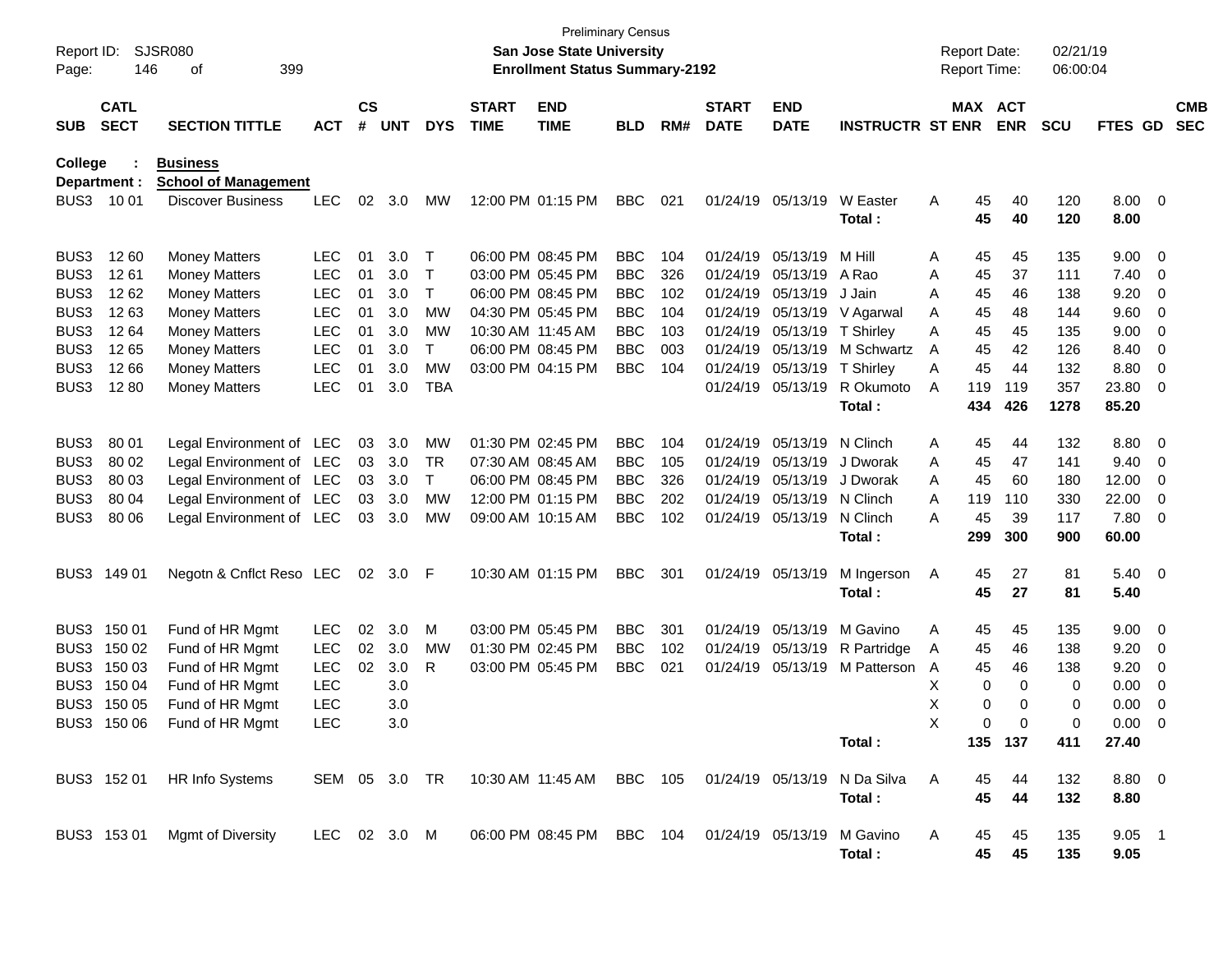| Report ID:<br>Page:                                                                          | <b>SJSR080</b><br>147                                                                                               | 399<br>οf                                                                                                                                                                                                                                                                                                                        |                                  |                                                          |                                                                                  |                                                                            |                           | <b>Preliminary Census</b><br>San Jose State University<br><b>Enrollment Status Summary-2192</b>                                                                                           |                                                                                                                            |                                                             |                           |                                                                                                                                                                                                                      |                                                                                                         | <b>Report Date:</b><br>Report Time:                              |                                                                        |                                                                                                | 02/21/19<br>06:00:04                                                                 |                                                                                                                                     |                                                                                                                                                                     |  |
|----------------------------------------------------------------------------------------------|---------------------------------------------------------------------------------------------------------------------|----------------------------------------------------------------------------------------------------------------------------------------------------------------------------------------------------------------------------------------------------------------------------------------------------------------------------------|----------------------------------|----------------------------------------------------------|----------------------------------------------------------------------------------|----------------------------------------------------------------------------|---------------------------|-------------------------------------------------------------------------------------------------------------------------------------------------------------------------------------------|----------------------------------------------------------------------------------------------------------------------------|-------------------------------------------------------------|---------------------------|----------------------------------------------------------------------------------------------------------------------------------------------------------------------------------------------------------------------|---------------------------------------------------------------------------------------------------------|------------------------------------------------------------------|------------------------------------------------------------------------|------------------------------------------------------------------------------------------------|--------------------------------------------------------------------------------------|-------------------------------------------------------------------------------------------------------------------------------------|---------------------------------------------------------------------------------------------------------------------------------------------------------------------|--|
| <b>SUB</b>                                                                                   | <b>CATL</b><br><b>SECT</b>                                                                                          | <b>ACT</b>                                                                                                                                                                                                                                                                                                                       | $\mathsf{cs}$<br>#               | <b>UNT</b>                                               | <b>DYS</b>                                                                       | <b>START</b><br><b>TIME</b>                                                | <b>END</b><br><b>TIME</b> | <b>BLD</b>                                                                                                                                                                                | RM#                                                                                                                        | <b>START</b><br><b>DATE</b>                                 | <b>END</b><br><b>DATE</b> | <b>INSTRUCTR ST ENR</b>                                                                                                                                                                                              |                                                                                                         | MAX ACT<br><b>ENR</b>                                            |                                                                        | <b>SCU</b>                                                                                     | <b>FTES GD</b>                                                                       |                                                                                                                                     | <b>CMB</b><br><b>SEC</b>                                                                                                                                            |  |
|                                                                                              | BUS3 154 01                                                                                                         | Wkfrce Plan Staff &                                                                                                                                                                                                                                                                                                              | <b>LEC</b>                       | 02                                                       | 3.0                                                                              | MW                                                                         |                           | 03:00 PM 04:15 PM                                                                                                                                                                         | <b>BBC</b>                                                                                                                 | 102                                                         |                           | 01/24/19 05/13/19                                                                                                                                                                                                    | R Partridge<br>Total:                                                                                   | A                                                                | 40<br>40                                                               | 48<br>48                                                                                       | 144<br>144                                                                           | 9.60 0<br>9.60                                                                                                                      |                                                                                                                                                                     |  |
|                                                                                              | BUS3 157 01<br>BUS3 157 02                                                                                          | Legal Issues in Hrm<br>Legal Issues in Hrm                                                                                                                                                                                                                                                                                       | <b>LEC</b><br><b>LEC</b>         | 02<br>02                                                 | 3.0<br>3.0                                                                       | M<br>W                                                                     |                           | 06:00 PM 08:45 PM<br>06:00 PM 08:45 PM                                                                                                                                                    | <b>BBC</b><br><b>BBC</b>                                                                                                   | 003<br>104                                                  |                           | 01/24/19 05/13/19<br>01/24/19 05/13/19                                                                                                                                                                               | A Casey<br>A Casey<br>Total:                                                                            | A<br>A                                                           | 45<br>45<br>90                                                         | 35<br>29<br>64                                                                                 | 105<br>87<br>192                                                                     | $7.00 \t 0$<br>5.80 0<br>12.80                                                                                                      |                                                                                                                                                                     |  |
| BUS3                                                                                         | 158 01                                                                                                              | Compensatn & Rewd SyEC                                                                                                                                                                                                                                                                                                           |                                  | 02                                                       | 3.0                                                                              | R                                                                          |                           | 03:00 PM 05:45 PM                                                                                                                                                                         | <b>BBC</b>                                                                                                                 | 104                                                         |                           | 01/24/19 05/13/19                                                                                                                                                                                                    | J Cleveland<br>Total:                                                                                   | A                                                                | 45<br>45                                                               | 46<br>46                                                                                       | 138<br>138                                                                           | $9.20 \ 0$<br>9.20                                                                                                                  |                                                                                                                                                                     |  |
| BUS3<br>BUS3                                                                                 | 159 01<br>159 02                                                                                                    | Senior Sem in HRM<br>Senior Sem in HRM                                                                                                                                                                                                                                                                                           | <b>SEM</b><br><b>SEM</b>         | 05<br>05                                                 | 3.0<br>3.0                                                                       | W<br>$\top$                                                                |                           | 06:00 PM 08:45 PM<br>03:00 PM 05:45 PM                                                                                                                                                    | <b>BBC</b><br><b>BBC</b>                                                                                                   | 003<br>301                                                  |                           | 01/24/19 05/13/19<br>01/24/19 05/13/19                                                                                                                                                                               | S Malos<br>M Gavino<br>Total:                                                                           | Α<br>Α                                                           | 40<br>35<br>75                                                         | 20<br>40<br>60                                                                                 | 60<br>120<br>180                                                                     | $4.00 \ 0$<br>$8.00 \t 0$<br>12.00                                                                                                  |                                                                                                                                                                     |  |
| BUS3<br>BUS3<br>BUS3<br>BUS3<br>BUS3<br>BUS3<br>BUS3<br>BUS3<br>BUS3<br>BUS3<br>BUS3<br>BUS3 | 160 01<br>160 02<br>160 03<br>160 04<br>160 05<br>160 06<br>160 07<br>160 08<br>160 09<br>160 10<br>160 11<br>16080 | Fund Mgmt & Org Beh LEC<br>Fund Mgmt & Org Beh LEC<br>Fund Mgmt & Org Beh LEC<br>Fund Mgmt & Org Beh LEC<br>Fund Mgmt & Org Beh LEC<br>Fund Mgmt & Org Beh LEC<br>Fund Mgmt & Org Beh LEC<br>Fund Mgmt & Org Beh LEC<br>Fund Mgmt & Org Beh LEC<br>Fund Mgmt & Org Beh LEC<br>Fund Mgmt & Org Beh LEC<br>Fund Mgmt & Org Beh LEC |                                  | 02<br>02<br>02<br>02<br>02<br>02<br>02<br>02<br>02<br>02 | 3.0<br>3.0<br>3.0<br>3.0<br>3.0<br>3.0<br>3.0<br>3.0<br>3.0<br>3.0<br>3.0<br>3.0 | TR<br>М<br>W<br>MW<br><b>TR</b><br><b>TR</b><br><b>TR</b><br>W<br>R<br>TBA |                           | 12:00 PM 01:15 PM<br>06:00 PM 08:45 PM<br>06:00 PM 08:45 PM<br>03:00 PM 04:15 PM<br>12:00 PM 01:15 PM<br>01:30 PM 02:45 PM<br>12:00 PM 01:15 PM<br>03:00 PM 05:45 PM<br>06:00 PM 08:45 PM | <b>BBC</b><br><b>BBC</b><br><b>BBC</b><br><b>BBC</b><br><b>BBC</b><br><b>BBC</b><br><b>BBC</b><br><b>BBC</b><br><b>BBC</b> | 202<br>320<br>202<br>326<br>204<br>301<br>021<br>226<br>205 |                           | 01/24/19 05/13/19<br>01/24/19 05/13/19<br>01/24/19 05/13/19<br>01/24/19 05/13/19 R Pollard<br>01/24/19 05/13/19<br>01/24/19 05/13/19 E Mullen<br>01/24/19 05/13/19 P Wells<br>01/24/19 05/13/19<br>01/24/19 05/13/19 | N Da Silva<br>C Van<br>P Wells<br>01/24/19 05/13/19 S Francis<br>E Mullen<br>A Gomez<br>A Rao<br>Total: | Α<br>A<br>A<br>A<br>A<br>Α<br>A<br>X.<br>A<br>X<br>A<br>A<br>741 | 119<br>45<br>119<br>45<br>119<br>45<br>45<br>0<br>45<br>0<br>40<br>119 | 118<br>46<br>118<br>48<br>118<br>46<br>45<br>$\mathbf 0$<br>52<br>$\Omega$<br>37<br>118<br>746 | 354<br>138<br>354<br>144<br>354<br>138<br>135<br>0<br>156<br>0<br>111<br>354<br>2238 | 23.60 0<br>$9.20 \ 0$<br>23.60 0<br>$9.60 \quad 0$<br>23.60 0<br>9.20<br>9.00<br>0.00<br>10.40<br>0.00<br>7.40<br>23.60 0<br>149.20 | $\overline{\phantom{0}}$<br>$\overline{\phantom{0}}$<br>$\overline{\mathbf{0}}$<br>$\overline{\phantom{0}}$<br>$\overline{\phantom{0}}$<br>$\overline{\phantom{0}}$ |  |
| BUS3<br>BUS3                                                                                 | 161A 01                                                                                                             | <b>Applied Org Behavr</b><br>161A 03 Applied Org Behavr                                                                                                                                                                                                                                                                          | <b>SEM</b><br><b>SEM</b>         | 05<br>05                                                 | 3.0<br>3.0                                                                       | W<br>T                                                                     |                           | 06:00 PM 08:45 PM<br>03:00 PM 05:45 PM                                                                                                                                                    | <b>BBC</b><br><b>BBC</b>                                                                                                   | 205<br>021                                                  |                           | 01/24/19 05/13/19<br>01/24/19 05/13/19                                                                                                                                                                               | <b>G</b> Lester<br>A Stillwell<br>Total:                                                                | A<br>A                                                           | 40<br>45<br>85                                                         | 36<br>43<br>79                                                                                 | 108<br>129<br>237                                                                    | 7.20<br>$8.60 \quad 0$<br>15.80                                                                                                     | $\overline{\phantom{0}}$                                                                                                                                            |  |
|                                                                                              |                                                                                                                     | BUS3 161B 01 Org Theory<br>BUS3 161B 02 Org Theory<br>BUS3 161B 03 Org Theory                                                                                                                                                                                                                                                    | LEC.<br><b>LEC</b><br>LEC 02 3.0 |                                                          | 02 3.0<br>02 3.0                                                                 | TR<br>MW<br>MW                                                             |                           | 10:30 AM 11:45 AM<br>10:30 AM 11:45 AM<br>01:30 PM 02:45 PM                                                                                                                               | <b>BBC</b> 104<br><b>BBC</b><br><b>BBC</b>                                                                                 | 105<br>326                                                  |                           | 01/24/19 05/13/19 T Altura                                                                                                                                                                                           | 01/24/19 05/13/19 R Pollard<br>01/24/19 05/13/19 R Pollard<br>Total:                                    | A<br>A<br>A                                                      | 45<br>45<br>45<br>135                                                  | 45<br>31<br>35<br>111                                                                          | 135<br>93<br>105<br>333                                                              | $9.00 \t 0$<br>$6.20\ 0$<br>$7.00 \t 0$<br>22.20                                                                                    |                                                                                                                                                                     |  |
|                                                                                              | BUS3 166 01<br>BUS3 166 02                                                                                          | Bus, Govt, Society<br>Bus, Govt, Society                                                                                                                                                                                                                                                                                         | LEC 02 3.0 MW<br>LEC 02 3.0 MW   |                                                          |                                                                                  |                                                                            |                           | 10:30 AM 11:45 AM<br>12:00 PM 01:15 PM                                                                                                                                                    | BBC 102<br><b>BBC</b>                                                                                                      | 326                                                         |                           |                                                                                                                                                                                                                      | 01/24/19 05/13/19 M Maguire<br>01/24/19 05/13/19 M Maguire                                              | A<br>A                                                           | 45<br>45                                                               | 45<br>43                                                                                       | 135<br>129                                                                           | $9.00 \t 0$<br>$8.60 \t 0$                                                                                                          |                                                                                                                                                                     |  |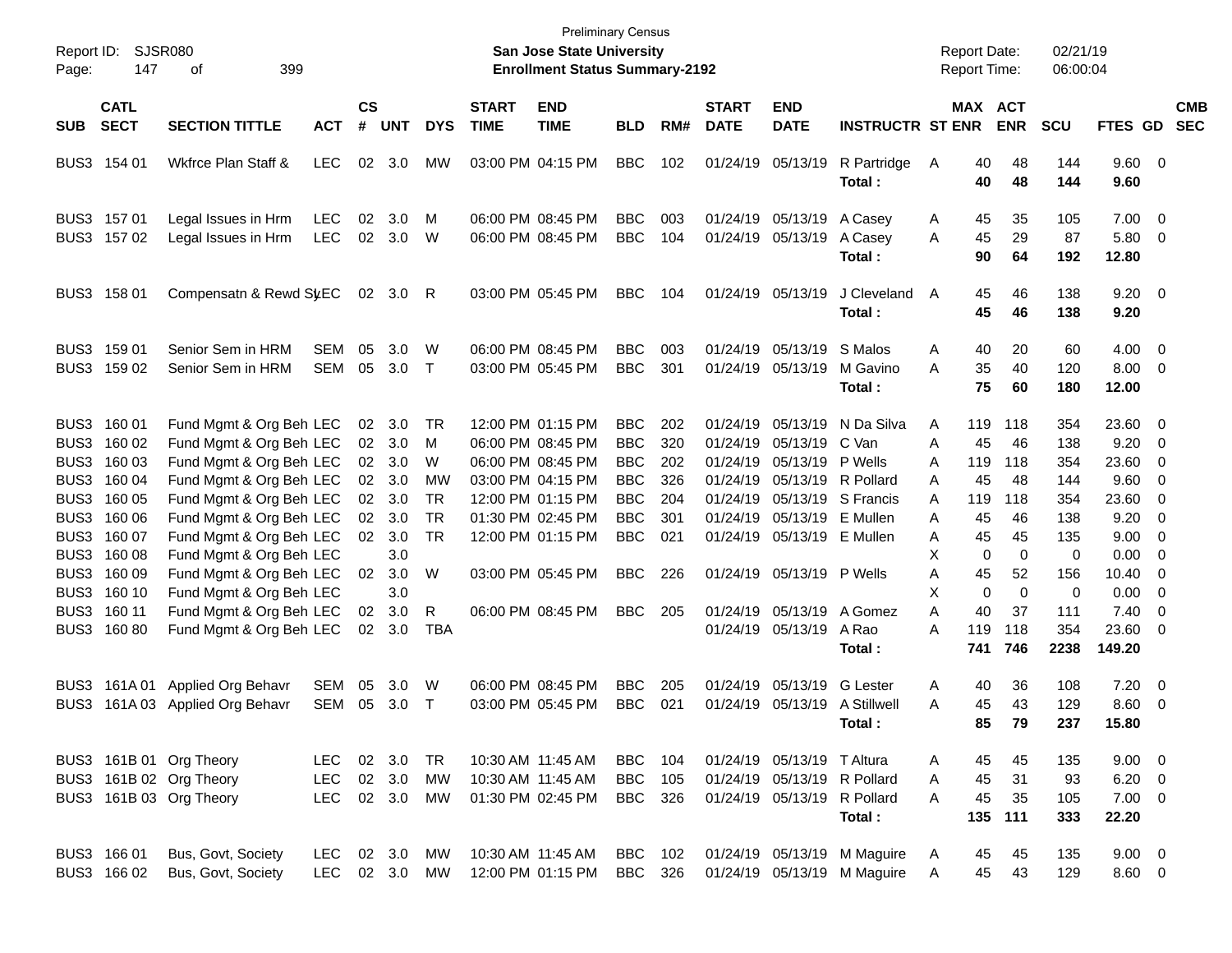| <b>SJSR080</b><br><b>San Jose State University</b><br><b>Report Date:</b><br>02/21/19<br>Report ID:<br>148<br>399<br>οf<br><b>Enrollment Status Summary-2192</b><br><b>Report Time:</b><br>06:00:04<br>Page:<br>$\mathsf{cs}$<br><b>CATL</b><br><b>START</b><br><b>END</b><br><b>START</b><br><b>END</b><br><b>ACT</b><br><b>CMB</b><br>MAX<br><b>SECT</b><br><b>SECTION TITTLE</b><br>#<br><b>UNT</b><br><b>DYS</b><br><b>TIME</b><br><b>TIME</b><br><b>DATE</b><br><b>DATE</b><br><b>INSTRUCTR ST ENR</b><br><b>ENR</b><br><b>SCU</b><br>FTES GD<br><b>SEC</b><br><b>SUB</b><br><b>ACT</b><br><b>BLD</b><br>RM#<br>R Roman<br>BUS3<br>166 03<br><b>LEC</b><br>02<br>3.0<br>TR<br>03:00 PM 04:15 PM<br>BBC<br>102<br>01/24/19<br>05/13/19<br>45<br>42<br>126<br>8.40<br>- 0<br>Bus, Govt, Society<br>A<br>135<br>130<br>390<br>26.00<br>Total:<br>3.0<br><b>TBA</b><br>BUS3<br>180D 01 Indiv St Org Mgmt<br><b>SUP</b><br>36<br>01/24/19<br>05/13/19<br>0<br>0.00<br>-0<br>0<br>0<br>A<br><b>SUP</b><br>36<br>1.0<br><b>TBA</b><br>01/24/19<br>05/13/19<br>0.00<br>BUS3<br>180D 02 Indiv St Org Mgmt<br>10<br>0<br>0<br>Α<br>0<br><b>SUP</b><br>36<br>1.0<br><b>TBA</b><br>05/13/19<br>0<br>0.00<br>BUS3<br>180D 03 Indiv St Org Mgmt<br>01/24/19<br>10<br>0<br>-0<br>Α<br><b>SUP</b><br><b>TBA</b><br>05/13/19<br>0.00<br>BUS3<br>180D 04 Indiv St Org Mgmt<br>36<br>1.0<br>01/24/19<br>10<br>0<br>-0<br>A<br>0<br><b>SUP</b><br><b>TBA</b><br>05/13/19<br>$\mathbf 0$<br>0.00<br>BUS3<br>180D 05 Indiv St Org Mgmt<br>36<br>1.0<br>01/24/19<br>10<br>0<br>0<br>A<br>180D 06 Indiv St Org Mgmt<br><b>SUP</b><br>36<br>3.0<br><b>TBA</b><br>05/13/19<br>7<br>1.40<br>BUS3<br>01/24/19<br>S Rodan<br>A<br>10<br>21<br>0<br>3<br>180D 07 Indiv St Org Mgmt<br><b>SUP</b><br>36<br>3.0<br><b>TBA</b><br>01/24/19<br>05/13/19<br>C Johnson<br>$\mathbf 1$<br>0.20<br>BUS3<br>Α<br>10<br>- 0<br>60<br>8<br>24<br>1.60<br>Total:<br>3.0<br>06:00 PM 08:45 PM<br>6.60<br>BUS3<br>18901<br><b>Strategic Mgmt</b><br><b>SEM</b><br>05<br>M<br><b>BBC</b><br>108<br>01/24/19<br>05/13/19<br>S Chou<br>30<br>33<br>99<br>0<br>A<br>05<br>3.0<br><b>TR</b><br><b>BBC</b><br>103<br><b>G</b> Mathur<br>6.20<br>BUS3<br>18902<br><b>Strategic Mgmt</b><br><b>SEM</b><br>09:00 AM 10:15 AM<br>01/24/19<br>05/13/19<br>30<br>31<br>93<br>0<br>A<br>05<br>3.0<br><b>TR</b><br>5.80<br>BUS3<br>18903<br><b>Strategic Mgmt</b><br><b>SEM</b><br>07:30 AM 08:45 AM<br><b>BBC</b><br>103<br>01/24/19<br>05/13/19<br><b>G</b> Mathur<br>30<br>29<br>87<br>0<br>A<br>05<br>3.0<br><b>TR</b><br>102<br>05/13/19<br>99<br>6.60<br>BUS3<br>18904<br><b>Strategic Mgmt</b><br>SEM<br>10:30 AM 11:45 AM<br><b>BBC</b><br>01/24/19<br>R Roman<br>30<br>33<br>-0<br>Α<br><b>SEM</b><br>05<br>3.0<br>R<br>06:00 PM 08:45 PM<br><b>BBC</b><br>104<br>05/13/19<br>42<br>126<br>BUS3<br>18905<br><b>Strategic Mgmt</b><br>01/24/19<br>G Radine<br>30<br>8.40<br>-0<br>A<br>05<br>3.0<br><b>TR</b><br>12:00 PM 01:15 PM<br><b>BBC</b><br>30<br>32<br>6.40<br>BUS3<br>18906<br><b>Strategic Mgmt</b><br><b>SEM</b><br>104<br>01/24/19<br>05/13/19<br>C Wang<br>96<br>0<br>A<br>BUS3<br>05<br>3.0<br><b>TR</b><br>01:30 PM 02:45 PM<br><b>BBC</b><br>225<br>01/24/19<br>05/13/19<br>30<br>32<br>6.40<br>18907<br><b>Strategic Mgmt</b><br>SEM<br>96<br>-0<br>C Wang<br>Α<br>BUS3<br><b>SEM</b><br>05<br>3.0<br>R<br>06:00 PM 08:45 PM<br><b>BBC</b><br>102<br>01/24/19<br>05/13/19<br>30<br>31<br>6.20<br>18908<br><b>Strategic Mgmt</b><br>L Gee<br>93<br>-0<br>A<br>05<br>3.0<br><b>MW</b><br><b>BBC</b><br>05/13/19<br>31<br>6.20<br>BUS3<br>18909<br><b>Strategic Mgmt</b><br><b>SEM</b><br>09:00 AM 10:15 AM<br>105<br>01/24/19<br>J Tan<br>30<br>93<br>-0<br>A<br>BUS3<br>05<br>3.0<br><b>MW</b><br><b>BBC</b><br>104<br>01/24/19<br>05/13/19<br>31<br>6.20<br>189 10<br><b>Strategic Mgmt</b><br><b>SEM</b><br>10:30 AM 11:45 AM<br>Y No<br>30<br>93<br>-0<br>A<br>BUS3<br>05<br>3.0<br>F<br><b>BBC</b><br>102<br>01/24/19<br>05/13/19<br>30<br>33<br>99<br>6.60<br>189 11<br><b>Strategic Mgmt</b><br><b>SEM</b><br>10:00 AM 12:45 PM<br>S Chou<br>-0<br>Α<br><b>SEM</b><br>05<br>3.0<br>06:00 PM 08:45 PM<br><b>BBC</b><br>003<br>05/13/19<br>32<br>BUS3<br>189 12<br><b>Strategic Mgmt</b><br>R<br>01/24/19<br>S Chou<br>30<br>96<br>6.40<br>-0<br>A<br>05<br>3.0<br><b>MW</b><br>01:30 PM 02:45 PM<br>021<br>30<br>29<br>5.80<br>BUS3<br>189 13<br><b>Strategic Mgmt</b><br><b>SEM</b><br><b>BBC</b><br>01/24/19<br>05/13/19<br>K Chandy<br>87<br>0<br>A<br>BUS3<br>05<br>3.0<br><b>TR</b><br>31<br>6.20<br>189 14<br><b>Strategic Mgmt</b><br>SEM<br>09:00 AM 10:15 AM<br><b>BBC</b><br>105<br>01/24/19<br>05/13/19<br>C Wang<br>30<br>93<br>-0<br>Α |
|------------------------------------------------------------------------------------------------------------------------------------------------------------------------------------------------------------------------------------------------------------------------------------------------------------------------------------------------------------------------------------------------------------------------------------------------------------------------------------------------------------------------------------------------------------------------------------------------------------------------------------------------------------------------------------------------------------------------------------------------------------------------------------------------------------------------------------------------------------------------------------------------------------------------------------------------------------------------------------------------------------------------------------------------------------------------------------------------------------------------------------------------------------------------------------------------------------------------------------------------------------------------------------------------------------------------------------------------------------------------------------------------------------------------------------------------------------------------------------------------------------------------------------------------------------------------------------------------------------------------------------------------------------------------------------------------------------------------------------------------------------------------------------------------------------------------------------------------------------------------------------------------------------------------------------------------------------------------------------------------------------------------------------------------------------------------------------------------------------------------------------------------------------------------------------------------------------------------------------------------------------------------------------------------------------------------------------------------------------------------------------------------------------------------------------------------------------------------------------------------------------------------------------------------------------------------------------------------------------------------------------------------------------------------------------------------------------------------------------------------------------------------------------------------------------------------------------------------------------------------------------------------------------------------------------------------------------------------------------------------------------------------------------------------------------------------------------------------------------------------------------------------------------------------------------------------------------------------------------------------------------------------------------------------------------------------------------------------------------------------------------------------------------------------------------------------------------------------------------------------------------------------------------------------------------------------------------------------------------------------------------------------------------------------------------------------------------------------------------------------------------------------------------------------------------------------------------------------------------------------------------------------------------------------------------------------------------------------------------------------------------------------------------------------------------------------------------------------------------------------------------------------------------------------------------------------------------------------------------------------------------------------------------------------------------------------------------------------------------------------------------------------------------------------------------------------------------------------------------------------------------------------------------------------------------------------------------------------------------------------------------------------------------------------------------------------------------------------------|
|                                                                                                                                                                                                                                                                                                                                                                                                                                                                                                                                                                                                                                                                                                                                                                                                                                                                                                                                                                                                                                                                                                                                                                                                                                                                                                                                                                                                                                                                                                                                                                                                                                                                                                                                                                                                                                                                                                                                                                                                                                                                                                                                                                                                                                                                                                                                                                                                                                                                                                                                                                                                                                                                                                                                                                                                                                                                                                                                                                                                                                                                                                                                                                                                                                                                                                                                                                                                                                                                                                                                                                                                                                                                                                                                                                                                                                                                                                                                                                                                                                                                                                                                                                                                                                                                                                                                                                                                                                                                                                                                                                                                                                                                                                                              |
|                                                                                                                                                                                                                                                                                                                                                                                                                                                                                                                                                                                                                                                                                                                                                                                                                                                                                                                                                                                                                                                                                                                                                                                                                                                                                                                                                                                                                                                                                                                                                                                                                                                                                                                                                                                                                                                                                                                                                                                                                                                                                                                                                                                                                                                                                                                                                                                                                                                                                                                                                                                                                                                                                                                                                                                                                                                                                                                                                                                                                                                                                                                                                                                                                                                                                                                                                                                                                                                                                                                                                                                                                                                                                                                                                                                                                                                                                                                                                                                                                                                                                                                                                                                                                                                                                                                                                                                                                                                                                                                                                                                                                                                                                                                              |
|                                                                                                                                                                                                                                                                                                                                                                                                                                                                                                                                                                                                                                                                                                                                                                                                                                                                                                                                                                                                                                                                                                                                                                                                                                                                                                                                                                                                                                                                                                                                                                                                                                                                                                                                                                                                                                                                                                                                                                                                                                                                                                                                                                                                                                                                                                                                                                                                                                                                                                                                                                                                                                                                                                                                                                                                                                                                                                                                                                                                                                                                                                                                                                                                                                                                                                                                                                                                                                                                                                                                                                                                                                                                                                                                                                                                                                                                                                                                                                                                                                                                                                                                                                                                                                                                                                                                                                                                                                                                                                                                                                                                                                                                                                                              |
|                                                                                                                                                                                                                                                                                                                                                                                                                                                                                                                                                                                                                                                                                                                                                                                                                                                                                                                                                                                                                                                                                                                                                                                                                                                                                                                                                                                                                                                                                                                                                                                                                                                                                                                                                                                                                                                                                                                                                                                                                                                                                                                                                                                                                                                                                                                                                                                                                                                                                                                                                                                                                                                                                                                                                                                                                                                                                                                                                                                                                                                                                                                                                                                                                                                                                                                                                                                                                                                                                                                                                                                                                                                                                                                                                                                                                                                                                                                                                                                                                                                                                                                                                                                                                                                                                                                                                                                                                                                                                                                                                                                                                                                                                                                              |
|                                                                                                                                                                                                                                                                                                                                                                                                                                                                                                                                                                                                                                                                                                                                                                                                                                                                                                                                                                                                                                                                                                                                                                                                                                                                                                                                                                                                                                                                                                                                                                                                                                                                                                                                                                                                                                                                                                                                                                                                                                                                                                                                                                                                                                                                                                                                                                                                                                                                                                                                                                                                                                                                                                                                                                                                                                                                                                                                                                                                                                                                                                                                                                                                                                                                                                                                                                                                                                                                                                                                                                                                                                                                                                                                                                                                                                                                                                                                                                                                                                                                                                                                                                                                                                                                                                                                                                                                                                                                                                                                                                                                                                                                                                                              |
|                                                                                                                                                                                                                                                                                                                                                                                                                                                                                                                                                                                                                                                                                                                                                                                                                                                                                                                                                                                                                                                                                                                                                                                                                                                                                                                                                                                                                                                                                                                                                                                                                                                                                                                                                                                                                                                                                                                                                                                                                                                                                                                                                                                                                                                                                                                                                                                                                                                                                                                                                                                                                                                                                                                                                                                                                                                                                                                                                                                                                                                                                                                                                                                                                                                                                                                                                                                                                                                                                                                                                                                                                                                                                                                                                                                                                                                                                                                                                                                                                                                                                                                                                                                                                                                                                                                                                                                                                                                                                                                                                                                                                                                                                                                              |
|                                                                                                                                                                                                                                                                                                                                                                                                                                                                                                                                                                                                                                                                                                                                                                                                                                                                                                                                                                                                                                                                                                                                                                                                                                                                                                                                                                                                                                                                                                                                                                                                                                                                                                                                                                                                                                                                                                                                                                                                                                                                                                                                                                                                                                                                                                                                                                                                                                                                                                                                                                                                                                                                                                                                                                                                                                                                                                                                                                                                                                                                                                                                                                                                                                                                                                                                                                                                                                                                                                                                                                                                                                                                                                                                                                                                                                                                                                                                                                                                                                                                                                                                                                                                                                                                                                                                                                                                                                                                                                                                                                                                                                                                                                                              |
|                                                                                                                                                                                                                                                                                                                                                                                                                                                                                                                                                                                                                                                                                                                                                                                                                                                                                                                                                                                                                                                                                                                                                                                                                                                                                                                                                                                                                                                                                                                                                                                                                                                                                                                                                                                                                                                                                                                                                                                                                                                                                                                                                                                                                                                                                                                                                                                                                                                                                                                                                                                                                                                                                                                                                                                                                                                                                                                                                                                                                                                                                                                                                                                                                                                                                                                                                                                                                                                                                                                                                                                                                                                                                                                                                                                                                                                                                                                                                                                                                                                                                                                                                                                                                                                                                                                                                                                                                                                                                                                                                                                                                                                                                                                              |
|                                                                                                                                                                                                                                                                                                                                                                                                                                                                                                                                                                                                                                                                                                                                                                                                                                                                                                                                                                                                                                                                                                                                                                                                                                                                                                                                                                                                                                                                                                                                                                                                                                                                                                                                                                                                                                                                                                                                                                                                                                                                                                                                                                                                                                                                                                                                                                                                                                                                                                                                                                                                                                                                                                                                                                                                                                                                                                                                                                                                                                                                                                                                                                                                                                                                                                                                                                                                                                                                                                                                                                                                                                                                                                                                                                                                                                                                                                                                                                                                                                                                                                                                                                                                                                                                                                                                                                                                                                                                                                                                                                                                                                                                                                                              |
|                                                                                                                                                                                                                                                                                                                                                                                                                                                                                                                                                                                                                                                                                                                                                                                                                                                                                                                                                                                                                                                                                                                                                                                                                                                                                                                                                                                                                                                                                                                                                                                                                                                                                                                                                                                                                                                                                                                                                                                                                                                                                                                                                                                                                                                                                                                                                                                                                                                                                                                                                                                                                                                                                                                                                                                                                                                                                                                                                                                                                                                                                                                                                                                                                                                                                                                                                                                                                                                                                                                                                                                                                                                                                                                                                                                                                                                                                                                                                                                                                                                                                                                                                                                                                                                                                                                                                                                                                                                                                                                                                                                                                                                                                                                              |
|                                                                                                                                                                                                                                                                                                                                                                                                                                                                                                                                                                                                                                                                                                                                                                                                                                                                                                                                                                                                                                                                                                                                                                                                                                                                                                                                                                                                                                                                                                                                                                                                                                                                                                                                                                                                                                                                                                                                                                                                                                                                                                                                                                                                                                                                                                                                                                                                                                                                                                                                                                                                                                                                                                                                                                                                                                                                                                                                                                                                                                                                                                                                                                                                                                                                                                                                                                                                                                                                                                                                                                                                                                                                                                                                                                                                                                                                                                                                                                                                                                                                                                                                                                                                                                                                                                                                                                                                                                                                                                                                                                                                                                                                                                                              |
|                                                                                                                                                                                                                                                                                                                                                                                                                                                                                                                                                                                                                                                                                                                                                                                                                                                                                                                                                                                                                                                                                                                                                                                                                                                                                                                                                                                                                                                                                                                                                                                                                                                                                                                                                                                                                                                                                                                                                                                                                                                                                                                                                                                                                                                                                                                                                                                                                                                                                                                                                                                                                                                                                                                                                                                                                                                                                                                                                                                                                                                                                                                                                                                                                                                                                                                                                                                                                                                                                                                                                                                                                                                                                                                                                                                                                                                                                                                                                                                                                                                                                                                                                                                                                                                                                                                                                                                                                                                                                                                                                                                                                                                                                                                              |
|                                                                                                                                                                                                                                                                                                                                                                                                                                                                                                                                                                                                                                                                                                                                                                                                                                                                                                                                                                                                                                                                                                                                                                                                                                                                                                                                                                                                                                                                                                                                                                                                                                                                                                                                                                                                                                                                                                                                                                                                                                                                                                                                                                                                                                                                                                                                                                                                                                                                                                                                                                                                                                                                                                                                                                                                                                                                                                                                                                                                                                                                                                                                                                                                                                                                                                                                                                                                                                                                                                                                                                                                                                                                                                                                                                                                                                                                                                                                                                                                                                                                                                                                                                                                                                                                                                                                                                                                                                                                                                                                                                                                                                                                                                                              |
|                                                                                                                                                                                                                                                                                                                                                                                                                                                                                                                                                                                                                                                                                                                                                                                                                                                                                                                                                                                                                                                                                                                                                                                                                                                                                                                                                                                                                                                                                                                                                                                                                                                                                                                                                                                                                                                                                                                                                                                                                                                                                                                                                                                                                                                                                                                                                                                                                                                                                                                                                                                                                                                                                                                                                                                                                                                                                                                                                                                                                                                                                                                                                                                                                                                                                                                                                                                                                                                                                                                                                                                                                                                                                                                                                                                                                                                                                                                                                                                                                                                                                                                                                                                                                                                                                                                                                                                                                                                                                                                                                                                                                                                                                                                              |
|                                                                                                                                                                                                                                                                                                                                                                                                                                                                                                                                                                                                                                                                                                                                                                                                                                                                                                                                                                                                                                                                                                                                                                                                                                                                                                                                                                                                                                                                                                                                                                                                                                                                                                                                                                                                                                                                                                                                                                                                                                                                                                                                                                                                                                                                                                                                                                                                                                                                                                                                                                                                                                                                                                                                                                                                                                                                                                                                                                                                                                                                                                                                                                                                                                                                                                                                                                                                                                                                                                                                                                                                                                                                                                                                                                                                                                                                                                                                                                                                                                                                                                                                                                                                                                                                                                                                                                                                                                                                                                                                                                                                                                                                                                                              |
|                                                                                                                                                                                                                                                                                                                                                                                                                                                                                                                                                                                                                                                                                                                                                                                                                                                                                                                                                                                                                                                                                                                                                                                                                                                                                                                                                                                                                                                                                                                                                                                                                                                                                                                                                                                                                                                                                                                                                                                                                                                                                                                                                                                                                                                                                                                                                                                                                                                                                                                                                                                                                                                                                                                                                                                                                                                                                                                                                                                                                                                                                                                                                                                                                                                                                                                                                                                                                                                                                                                                                                                                                                                                                                                                                                                                                                                                                                                                                                                                                                                                                                                                                                                                                                                                                                                                                                                                                                                                                                                                                                                                                                                                                                                              |
|                                                                                                                                                                                                                                                                                                                                                                                                                                                                                                                                                                                                                                                                                                                                                                                                                                                                                                                                                                                                                                                                                                                                                                                                                                                                                                                                                                                                                                                                                                                                                                                                                                                                                                                                                                                                                                                                                                                                                                                                                                                                                                                                                                                                                                                                                                                                                                                                                                                                                                                                                                                                                                                                                                                                                                                                                                                                                                                                                                                                                                                                                                                                                                                                                                                                                                                                                                                                                                                                                                                                                                                                                                                                                                                                                                                                                                                                                                                                                                                                                                                                                                                                                                                                                                                                                                                                                                                                                                                                                                                                                                                                                                                                                                                              |
|                                                                                                                                                                                                                                                                                                                                                                                                                                                                                                                                                                                                                                                                                                                                                                                                                                                                                                                                                                                                                                                                                                                                                                                                                                                                                                                                                                                                                                                                                                                                                                                                                                                                                                                                                                                                                                                                                                                                                                                                                                                                                                                                                                                                                                                                                                                                                                                                                                                                                                                                                                                                                                                                                                                                                                                                                                                                                                                                                                                                                                                                                                                                                                                                                                                                                                                                                                                                                                                                                                                                                                                                                                                                                                                                                                                                                                                                                                                                                                                                                                                                                                                                                                                                                                                                                                                                                                                                                                                                                                                                                                                                                                                                                                                              |
|                                                                                                                                                                                                                                                                                                                                                                                                                                                                                                                                                                                                                                                                                                                                                                                                                                                                                                                                                                                                                                                                                                                                                                                                                                                                                                                                                                                                                                                                                                                                                                                                                                                                                                                                                                                                                                                                                                                                                                                                                                                                                                                                                                                                                                                                                                                                                                                                                                                                                                                                                                                                                                                                                                                                                                                                                                                                                                                                                                                                                                                                                                                                                                                                                                                                                                                                                                                                                                                                                                                                                                                                                                                                                                                                                                                                                                                                                                                                                                                                                                                                                                                                                                                                                                                                                                                                                                                                                                                                                                                                                                                                                                                                                                                              |
|                                                                                                                                                                                                                                                                                                                                                                                                                                                                                                                                                                                                                                                                                                                                                                                                                                                                                                                                                                                                                                                                                                                                                                                                                                                                                                                                                                                                                                                                                                                                                                                                                                                                                                                                                                                                                                                                                                                                                                                                                                                                                                                                                                                                                                                                                                                                                                                                                                                                                                                                                                                                                                                                                                                                                                                                                                                                                                                                                                                                                                                                                                                                                                                                                                                                                                                                                                                                                                                                                                                                                                                                                                                                                                                                                                                                                                                                                                                                                                                                                                                                                                                                                                                                                                                                                                                                                                                                                                                                                                                                                                                                                                                                                                                              |
|                                                                                                                                                                                                                                                                                                                                                                                                                                                                                                                                                                                                                                                                                                                                                                                                                                                                                                                                                                                                                                                                                                                                                                                                                                                                                                                                                                                                                                                                                                                                                                                                                                                                                                                                                                                                                                                                                                                                                                                                                                                                                                                                                                                                                                                                                                                                                                                                                                                                                                                                                                                                                                                                                                                                                                                                                                                                                                                                                                                                                                                                                                                                                                                                                                                                                                                                                                                                                                                                                                                                                                                                                                                                                                                                                                                                                                                                                                                                                                                                                                                                                                                                                                                                                                                                                                                                                                                                                                                                                                                                                                                                                                                                                                                              |
|                                                                                                                                                                                                                                                                                                                                                                                                                                                                                                                                                                                                                                                                                                                                                                                                                                                                                                                                                                                                                                                                                                                                                                                                                                                                                                                                                                                                                                                                                                                                                                                                                                                                                                                                                                                                                                                                                                                                                                                                                                                                                                                                                                                                                                                                                                                                                                                                                                                                                                                                                                                                                                                                                                                                                                                                                                                                                                                                                                                                                                                                                                                                                                                                                                                                                                                                                                                                                                                                                                                                                                                                                                                                                                                                                                                                                                                                                                                                                                                                                                                                                                                                                                                                                                                                                                                                                                                                                                                                                                                                                                                                                                                                                                                              |
|                                                                                                                                                                                                                                                                                                                                                                                                                                                                                                                                                                                                                                                                                                                                                                                                                                                                                                                                                                                                                                                                                                                                                                                                                                                                                                                                                                                                                                                                                                                                                                                                                                                                                                                                                                                                                                                                                                                                                                                                                                                                                                                                                                                                                                                                                                                                                                                                                                                                                                                                                                                                                                                                                                                                                                                                                                                                                                                                                                                                                                                                                                                                                                                                                                                                                                                                                                                                                                                                                                                                                                                                                                                                                                                                                                                                                                                                                                                                                                                                                                                                                                                                                                                                                                                                                                                                                                                                                                                                                                                                                                                                                                                                                                                              |
|                                                                                                                                                                                                                                                                                                                                                                                                                                                                                                                                                                                                                                                                                                                                                                                                                                                                                                                                                                                                                                                                                                                                                                                                                                                                                                                                                                                                                                                                                                                                                                                                                                                                                                                                                                                                                                                                                                                                                                                                                                                                                                                                                                                                                                                                                                                                                                                                                                                                                                                                                                                                                                                                                                                                                                                                                                                                                                                                                                                                                                                                                                                                                                                                                                                                                                                                                                                                                                                                                                                                                                                                                                                                                                                                                                                                                                                                                                                                                                                                                                                                                                                                                                                                                                                                                                                                                                                                                                                                                                                                                                                                                                                                                                                              |
|                                                                                                                                                                                                                                                                                                                                                                                                                                                                                                                                                                                                                                                                                                                                                                                                                                                                                                                                                                                                                                                                                                                                                                                                                                                                                                                                                                                                                                                                                                                                                                                                                                                                                                                                                                                                                                                                                                                                                                                                                                                                                                                                                                                                                                                                                                                                                                                                                                                                                                                                                                                                                                                                                                                                                                                                                                                                                                                                                                                                                                                                                                                                                                                                                                                                                                                                                                                                                                                                                                                                                                                                                                                                                                                                                                                                                                                                                                                                                                                                                                                                                                                                                                                                                                                                                                                                                                                                                                                                                                                                                                                                                                                                                                                              |
|                                                                                                                                                                                                                                                                                                                                                                                                                                                                                                                                                                                                                                                                                                                                                                                                                                                                                                                                                                                                                                                                                                                                                                                                                                                                                                                                                                                                                                                                                                                                                                                                                                                                                                                                                                                                                                                                                                                                                                                                                                                                                                                                                                                                                                                                                                                                                                                                                                                                                                                                                                                                                                                                                                                                                                                                                                                                                                                                                                                                                                                                                                                                                                                                                                                                                                                                                                                                                                                                                                                                                                                                                                                                                                                                                                                                                                                                                                                                                                                                                                                                                                                                                                                                                                                                                                                                                                                                                                                                                                                                                                                                                                                                                                                              |
|                                                                                                                                                                                                                                                                                                                                                                                                                                                                                                                                                                                                                                                                                                                                                                                                                                                                                                                                                                                                                                                                                                                                                                                                                                                                                                                                                                                                                                                                                                                                                                                                                                                                                                                                                                                                                                                                                                                                                                                                                                                                                                                                                                                                                                                                                                                                                                                                                                                                                                                                                                                                                                                                                                                                                                                                                                                                                                                                                                                                                                                                                                                                                                                                                                                                                                                                                                                                                                                                                                                                                                                                                                                                                                                                                                                                                                                                                                                                                                                                                                                                                                                                                                                                                                                                                                                                                                                                                                                                                                                                                                                                                                                                                                                              |
|                                                                                                                                                                                                                                                                                                                                                                                                                                                                                                                                                                                                                                                                                                                                                                                                                                                                                                                                                                                                                                                                                                                                                                                                                                                                                                                                                                                                                                                                                                                                                                                                                                                                                                                                                                                                                                                                                                                                                                                                                                                                                                                                                                                                                                                                                                                                                                                                                                                                                                                                                                                                                                                                                                                                                                                                                                                                                                                                                                                                                                                                                                                                                                                                                                                                                                                                                                                                                                                                                                                                                                                                                                                                                                                                                                                                                                                                                                                                                                                                                                                                                                                                                                                                                                                                                                                                                                                                                                                                                                                                                                                                                                                                                                                              |
|                                                                                                                                                                                                                                                                                                                                                                                                                                                                                                                                                                                                                                                                                                                                                                                                                                                                                                                                                                                                                                                                                                                                                                                                                                                                                                                                                                                                                                                                                                                                                                                                                                                                                                                                                                                                                                                                                                                                                                                                                                                                                                                                                                                                                                                                                                                                                                                                                                                                                                                                                                                                                                                                                                                                                                                                                                                                                                                                                                                                                                                                                                                                                                                                                                                                                                                                                                                                                                                                                                                                                                                                                                                                                                                                                                                                                                                                                                                                                                                                                                                                                                                                                                                                                                                                                                                                                                                                                                                                                                                                                                                                                                                                                                                              |
|                                                                                                                                                                                                                                                                                                                                                                                                                                                                                                                                                                                                                                                                                                                                                                                                                                                                                                                                                                                                                                                                                                                                                                                                                                                                                                                                                                                                                                                                                                                                                                                                                                                                                                                                                                                                                                                                                                                                                                                                                                                                                                                                                                                                                                                                                                                                                                                                                                                                                                                                                                                                                                                                                                                                                                                                                                                                                                                                                                                                                                                                                                                                                                                                                                                                                                                                                                                                                                                                                                                                                                                                                                                                                                                                                                                                                                                                                                                                                                                                                                                                                                                                                                                                                                                                                                                                                                                                                                                                                                                                                                                                                                                                                                                              |
| 05<br><b>MW</b><br>12:00 PM 01:15 PM<br><b>BBC</b><br>05/13/19<br>6.00<br>BUS3<br>189 15<br><b>Strategic Mgmt</b><br><b>SEM</b><br>3.0<br>104<br>01/24/19<br>Y No<br>30<br>30<br>90<br>-0<br>A                                                                                                                                                                                                                                                                                                                                                                                                                                                                                                                                                                                                                                                                                                                                                                                                                                                                                                                                                                                                                                                                                                                                                                                                                                                                                                                                                                                                                                                                                                                                                                                                                                                                                                                                                                                                                                                                                                                                                                                                                                                                                                                                                                                                                                                                                                                                                                                                                                                                                                                                                                                                                                                                                                                                                                                                                                                                                                                                                                                                                                                                                                                                                                                                                                                                                                                                                                                                                                                                                                                                                                                                                                                                                                                                                                                                                                                                                                                                                                                                                                                                                                                                                                                                                                                                                                                                                                                                                                                                                                                               |
| 06:00 PM 08:45 PM<br>05/13/19<br>5.80<br>BUS3<br>189 16<br><b>Strategic Mgmt</b><br>SEM<br>05<br>3.0<br>M<br><b>BBC</b><br>102<br>01/24/19<br>W Yuan<br>30<br>29<br>87<br>0<br>A                                                                                                                                                                                                                                                                                                                                                                                                                                                                                                                                                                                                                                                                                                                                                                                                                                                                                                                                                                                                                                                                                                                                                                                                                                                                                                                                                                                                                                                                                                                                                                                                                                                                                                                                                                                                                                                                                                                                                                                                                                                                                                                                                                                                                                                                                                                                                                                                                                                                                                                                                                                                                                                                                                                                                                                                                                                                                                                                                                                                                                                                                                                                                                                                                                                                                                                                                                                                                                                                                                                                                                                                                                                                                                                                                                                                                                                                                                                                                                                                                                                                                                                                                                                                                                                                                                                                                                                                                                                                                                                                             |
| BUS3<br>05<br>3.0<br>F<br>108<br>01/24/19<br>05/13/19<br>30<br>29<br>87<br>5.80<br>189 17<br><b>Strategic Mgmt</b><br><b>SEM</b><br>01:00 PM 03:45 PM<br><b>BBC</b><br>L Gee<br>0<br>A                                                                                                                                                                                                                                                                                                                                                                                                                                                                                                                                                                                                                                                                                                                                                                                                                                                                                                                                                                                                                                                                                                                                                                                                                                                                                                                                                                                                                                                                                                                                                                                                                                                                                                                                                                                                                                                                                                                                                                                                                                                                                                                                                                                                                                                                                                                                                                                                                                                                                                                                                                                                                                                                                                                                                                                                                                                                                                                                                                                                                                                                                                                                                                                                                                                                                                                                                                                                                                                                                                                                                                                                                                                                                                                                                                                                                                                                                                                                                                                                                                                                                                                                                                                                                                                                                                                                                                                                                                                                                                                                       |
| BUS3 189 18<br><b>SEM</b><br><b>TR</b><br><b>BBC</b><br>021<br>01/24/19<br>05/13/19 R Wood<br>30<br>35<br>105<br><b>Strategic Mgmt</b><br>05<br>3.0<br>01:30 PM 02:45 PM<br>7.00<br>0<br>A                                                                                                                                                                                                                                                                                                                                                                                                                                                                                                                                                                                                                                                                                                                                                                                                                                                                                                                                                                                                                                                                                                                                                                                                                                                                                                                                                                                                                                                                                                                                                                                                                                                                                                                                                                                                                                                                                                                                                                                                                                                                                                                                                                                                                                                                                                                                                                                                                                                                                                                                                                                                                                                                                                                                                                                                                                                                                                                                                                                                                                                                                                                                                                                                                                                                                                                                                                                                                                                                                                                                                                                                                                                                                                                                                                                                                                                                                                                                                                                                                                                                                                                                                                                                                                                                                                                                                                                                                                                                                                                                   |
| BUS3 189 19<br><b>SEM</b><br><b>TR</b><br><b>BBC</b><br>12:00 PM 01:15 PM<br>102<br>01/24/19 05/13/19 Y No<br>5.80<br>$\mathbf 0$<br><b>Strategic Mgmt</b><br>05<br>3.0<br>30<br>29<br>87<br>Α                                                                                                                                                                                                                                                                                                                                                                                                                                                                                                                                                                                                                                                                                                                                                                                                                                                                                                                                                                                                                                                                                                                                                                                                                                                                                                                                                                                                                                                                                                                                                                                                                                                                                                                                                                                                                                                                                                                                                                                                                                                                                                                                                                                                                                                                                                                                                                                                                                                                                                                                                                                                                                                                                                                                                                                                                                                                                                                                                                                                                                                                                                                                                                                                                                                                                                                                                                                                                                                                                                                                                                                                                                                                                                                                                                                                                                                                                                                                                                                                                                                                                                                                                                                                                                                                                                                                                                                                                                                                                                                               |
| 05<br>3.0<br><b>TR</b><br>30<br>33<br>99<br>6.60<br>BUS3 189 20<br><b>Strategic Mgmt</b><br>SEM<br>01:30 PM 02:45 PM<br><b>BBC</b><br>102<br>01/24/19 05/13/19 R Roman<br>0<br>Α                                                                                                                                                                                                                                                                                                                                                                                                                                                                                                                                                                                                                                                                                                                                                                                                                                                                                                                                                                                                                                                                                                                                                                                                                                                                                                                                                                                                                                                                                                                                                                                                                                                                                                                                                                                                                                                                                                                                                                                                                                                                                                                                                                                                                                                                                                                                                                                                                                                                                                                                                                                                                                                                                                                                                                                                                                                                                                                                                                                                                                                                                                                                                                                                                                                                                                                                                                                                                                                                                                                                                                                                                                                                                                                                                                                                                                                                                                                                                                                                                                                                                                                                                                                                                                                                                                                                                                                                                                                                                                                                             |
| BUS3 189 21<br><b>Strategic Mgmt</b><br><b>SEM</b><br>05<br>3.0<br><b>TR</b><br>102<br>01/24/19 05/13/19 G Radine<br>30<br>38<br>114<br>7.60<br>$\overline{0}$<br>04:30 PM 05:45 PM<br>BBC<br>Α                                                                                                                                                                                                                                                                                                                                                                                                                                                                                                                                                                                                                                                                                                                                                                                                                                                                                                                                                                                                                                                                                                                                                                                                                                                                                                                                                                                                                                                                                                                                                                                                                                                                                                                                                                                                                                                                                                                                                                                                                                                                                                                                                                                                                                                                                                                                                                                                                                                                                                                                                                                                                                                                                                                                                                                                                                                                                                                                                                                                                                                                                                                                                                                                                                                                                                                                                                                                                                                                                                                                                                                                                                                                                                                                                                                                                                                                                                                                                                                                                                                                                                                                                                                                                                                                                                                                                                                                                                                                                                                              |
| BUS3 189 22<br><b>Strategic Mgmt</b><br><b>SEM</b><br>05<br>3.0<br><b>TR</b><br>10:30 AM 11:45 AM<br><b>BBC</b><br>103<br>01/24/19 05/13/19 G Mathur<br>31<br>93<br>6.20<br>$\overline{0}$<br>Α<br>30                                                                                                                                                                                                                                                                                                                                                                                                                                                                                                                                                                                                                                                                                                                                                                                                                                                                                                                                                                                                                                                                                                                                                                                                                                                                                                                                                                                                                                                                                                                                                                                                                                                                                                                                                                                                                                                                                                                                                                                                                                                                                                                                                                                                                                                                                                                                                                                                                                                                                                                                                                                                                                                                                                                                                                                                                                                                                                                                                                                                                                                                                                                                                                                                                                                                                                                                                                                                                                                                                                                                                                                                                                                                                                                                                                                                                                                                                                                                                                                                                                                                                                                                                                                                                                                                                                                                                                                                                                                                                                                        |
| BUS3 189 23<br><b>Strategic Mgmt</b><br><b>SEM</b><br>05<br>3.0<br>MW<br>09:00 AM 10:15 AM<br><b>BBC</b><br>326<br>01/24/19<br>05/13/19 S Khavul<br>30<br>31<br>93<br>6.20<br>$\overline{0}$<br>Α                                                                                                                                                                                                                                                                                                                                                                                                                                                                                                                                                                                                                                                                                                                                                                                                                                                                                                                                                                                                                                                                                                                                                                                                                                                                                                                                                                                                                                                                                                                                                                                                                                                                                                                                                                                                                                                                                                                                                                                                                                                                                                                                                                                                                                                                                                                                                                                                                                                                                                                                                                                                                                                                                                                                                                                                                                                                                                                                                                                                                                                                                                                                                                                                                                                                                                                                                                                                                                                                                                                                                                                                                                                                                                                                                                                                                                                                                                                                                                                                                                                                                                                                                                                                                                                                                                                                                                                                                                                                                                                            |
| BUS3 189 24<br><b>Strategic Mgmt</b><br><b>SEM</b><br>05<br>3.0<br>W<br>03:00 PM 05:45 PM<br>021<br>01/24/19<br>05/13/19 G Lester<br>30<br>30<br>90<br>6.00<br>$\overline{0}$<br><b>BBC</b><br>Α                                                                                                                                                                                                                                                                                                                                                                                                                                                                                                                                                                                                                                                                                                                                                                                                                                                                                                                                                                                                                                                                                                                                                                                                                                                                                                                                                                                                                                                                                                                                                                                                                                                                                                                                                                                                                                                                                                                                                                                                                                                                                                                                                                                                                                                                                                                                                                                                                                                                                                                                                                                                                                                                                                                                                                                                                                                                                                                                                                                                                                                                                                                                                                                                                                                                                                                                                                                                                                                                                                                                                                                                                                                                                                                                                                                                                                                                                                                                                                                                                                                                                                                                                                                                                                                                                                                                                                                                                                                                                                                             |
| BUS3 189 25<br><b>SEM</b><br>05<br>3.0<br>W<br>06:00 PM 08:45 PM<br><b>BBC</b><br>108<br>01/24/19<br>05/13/19 R Wood<br>30<br>33<br>99<br>6.60<br>$\overline{0}$<br><b>Strategic Mgmt</b><br>Α                                                                                                                                                                                                                                                                                                                                                                                                                                                                                                                                                                                                                                                                                                                                                                                                                                                                                                                                                                                                                                                                                                                                                                                                                                                                                                                                                                                                                                                                                                                                                                                                                                                                                                                                                                                                                                                                                                                                                                                                                                                                                                                                                                                                                                                                                                                                                                                                                                                                                                                                                                                                                                                                                                                                                                                                                                                                                                                                                                                                                                                                                                                                                                                                                                                                                                                                                                                                                                                                                                                                                                                                                                                                                                                                                                                                                                                                                                                                                                                                                                                                                                                                                                                                                                                                                                                                                                                                                                                                                                                               |
| 32<br>BUS3 189 26<br><b>Strategic Mgmt</b><br>SEM<br>05<br>3.0<br>MW<br>10:30 AM 11:45 AM<br><b>BBC</b><br>326<br>01/24/19<br>05/13/19 S Khavul<br>30<br>96<br>6.40<br>$\overline{0}$<br>Α                                                                                                                                                                                                                                                                                                                                                                                                                                                                                                                                                                                                                                                                                                                                                                                                                                                                                                                                                                                                                                                                                                                                                                                                                                                                                                                                                                                                                                                                                                                                                                                                                                                                                                                                                                                                                                                                                                                                                                                                                                                                                                                                                                                                                                                                                                                                                                                                                                                                                                                                                                                                                                                                                                                                                                                                                                                                                                                                                                                                                                                                                                                                                                                                                                                                                                                                                                                                                                                                                                                                                                                                                                                                                                                                                                                                                                                                                                                                                                                                                                                                                                                                                                                                                                                                                                                                                                                                                                                                                                                                   |
| 30<br>31<br>BUS3 18980<br><b>Strategic Mgmt</b><br>SEM<br>05 3.0<br><b>TBA</b><br>01/24/19 05/13/19 G Lester<br>Α<br>93<br>$6.20 \t 0$                                                                                                                                                                                                                                                                                                                                                                                                                                                                                                                                                                                                                                                                                                                                                                                                                                                                                                                                                                                                                                                                                                                                                                                                                                                                                                                                                                                                                                                                                                                                                                                                                                                                                                                                                                                                                                                                                                                                                                                                                                                                                                                                                                                                                                                                                                                                                                                                                                                                                                                                                                                                                                                                                                                                                                                                                                                                                                                                                                                                                                                                                                                                                                                                                                                                                                                                                                                                                                                                                                                                                                                                                                                                                                                                                                                                                                                                                                                                                                                                                                                                                                                                                                                                                                                                                                                                                                                                                                                                                                                                                                                       |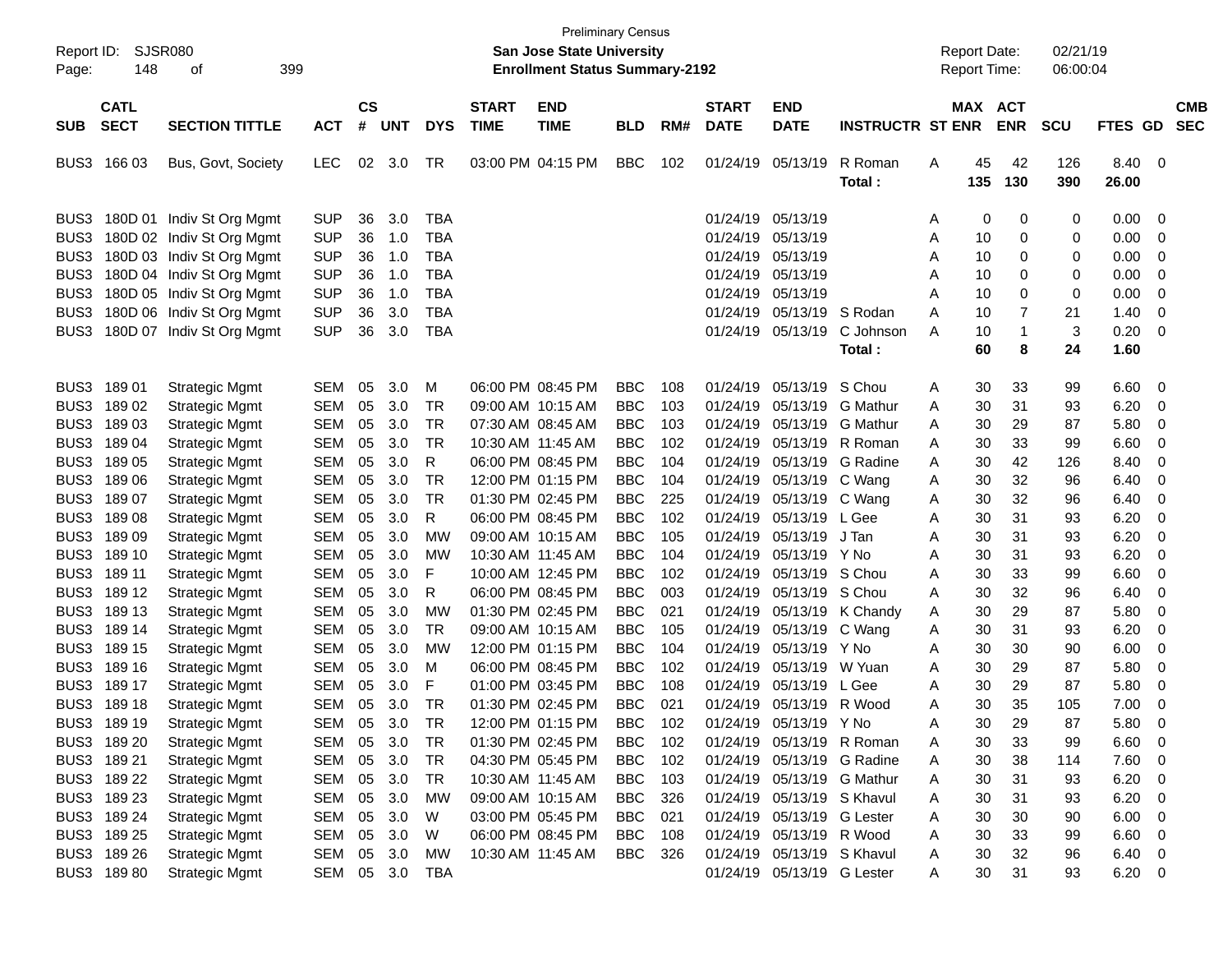| Report ID:<br>Page: |                            | 149 | SJSR080<br>οf               | 399        |         |     |            |                             | <b>San Jose State University</b><br><b>Enrollment Status Summary-2192</b> | <b>Preliminary Census</b> |     |                             |                           |                           | <b>Report Date:</b><br><b>Report Time:</b> |                          | 02/21/19<br>06:00:04 |                |                   |
|---------------------|----------------------------|-----|-----------------------------|------------|---------|-----|------------|-----------------------------|---------------------------------------------------------------------------|---------------------------|-----|-----------------------------|---------------------------|---------------------------|--------------------------------------------|--------------------------|----------------------|----------------|-------------------|
| <b>SUB</b>          | <b>CATL</b><br><b>SECT</b> |     | <b>SECTION TITTLE</b>       | <b>ACT</b> | CS<br># | UNT | <b>DYS</b> | <b>START</b><br><b>TIME</b> | <b>END</b><br><b>TIME</b>                                                 | <b>BLD</b>                | RM# | <b>START</b><br><b>DATE</b> | <b>END</b><br><b>DATE</b> | <b>INSTRUCTR ST ENR</b>   | <b>MAX</b>                                 | <b>ACT</b><br><b>ENR</b> | <b>SCU</b>           | <b>FTES GD</b> | <b>CMB</b><br>SEC |
|                     |                            |     |                             |            |         |     |            |                             |                                                                           |                           |     |                             |                           | Total:                    | 810                                        | 861                      | 2583                 | 172.20         |                   |
| Department :        |                            |     | <b>School of Management</b> |            |         |     |            |                             |                                                                           |                           |     |                             |                           | <b>Department Total:</b>  | 3264                                       | 3172                     | 9516                 | 634.45         |                   |
|                     |                            |     |                             |            |         |     |            |                             |                                                                           |                           |     |                             | <b>Lower Division:</b>    |                           | 778                                        | 766                      | 2298                 | 153.20         |                   |
|                     |                            |     |                             |            |         |     |            |                             |                                                                           |                           |     |                             | <b>Upper Division:</b>    |                           | 2486                                       | 2406                     | 7218                 | 481.25         |                   |
|                     |                            |     |                             |            |         |     |            |                             |                                                                           |                           |     |                             |                           | <b>Graduate Division:</b> | 0                                          | 0                        | 0                    | 0.00           |                   |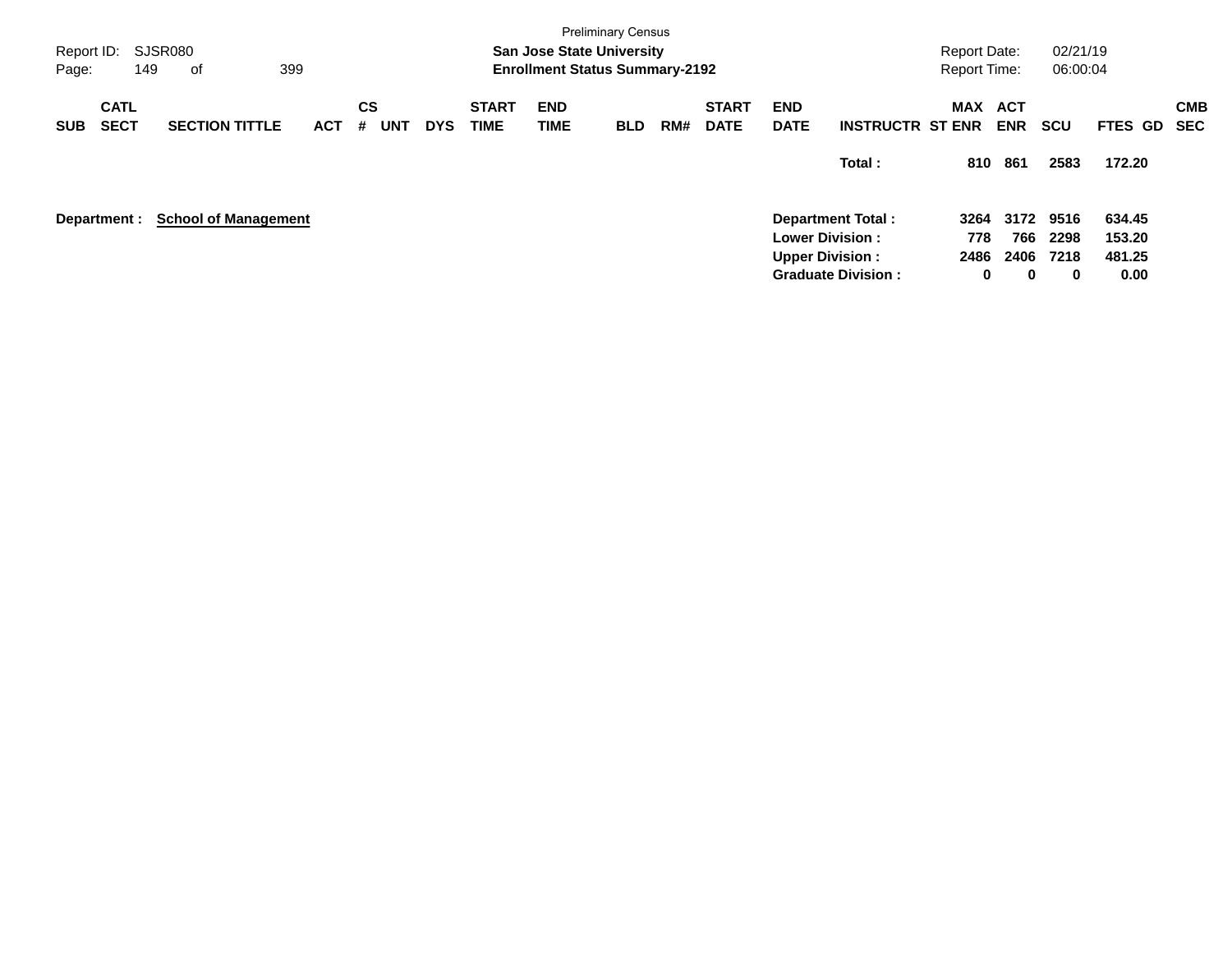| Report ID:<br>Page: | 150                        | SJSR080<br>399<br>οf                                                      |            |                    |            |            |                             | <b>Preliminary Census</b><br><b>San Jose State University</b><br><b>Enrollment Status Summary-2192</b> |            |     |                             |                           |                                |              | <b>Report Date:</b><br>Report Time: |                | 02/21/19<br>06:00:04 |                |                         |                          |
|---------------------|----------------------------|---------------------------------------------------------------------------|------------|--------------------|------------|------------|-----------------------------|--------------------------------------------------------------------------------------------------------|------------|-----|-----------------------------|---------------------------|--------------------------------|--------------|-------------------------------------|----------------|----------------------|----------------|-------------------------|--------------------------|
| <b>SUB</b>          | <b>CATL</b><br><b>SECT</b> | <b>SECTION TITTLE</b>                                                     | <b>ACT</b> | $\mathsf{cs}$<br># | <b>UNT</b> | <b>DYS</b> | <b>START</b><br><b>TIME</b> | <b>END</b><br><b>TIME</b>                                                                              | <b>BLD</b> | RM# | <b>START</b><br><b>DATE</b> | <b>END</b><br><b>DATE</b> | <b>INSTRUCTR ST ENR</b>        |              | MAX ACT                             | <b>ENR</b>     | <b>SCU</b>           | <b>FTES GD</b> |                         | <b>CMB</b><br><b>SEC</b> |
| College             |                            | <b>Business</b>                                                           |            |                    |            |            |                             |                                                                                                        |            |     |                             |                           |                                |              |                                     |                |                      |                |                         |                          |
|                     | Department :               | <b>School of Information Systems &amp; Technology</b>                     |            |                    |            |            |                             |                                                                                                        |            |     |                             |                           |                                |              |                                     |                |                      |                |                         |                          |
| BUS4                | 91A 01                     | Adv Comp Tools Bus LEC                                                    |            |                    | 01 1.0     | M          |                             | 04:30 PM 05:45 PM                                                                                      | <b>BBC</b> | 305 |                             | 01/28/19 04/08/19         | M Splane                       | Α            | 40                                  | 13             | 13                   | $0.87 \ 0$     |                         |                          |
|                     |                            |                                                                           |            |                    |            |            |                             |                                                                                                        |            |     |                             |                           | Total:                         |              | 40                                  | 13             | 13                   | 0.87           |                         |                          |
| BUS4                | 91L01                      | Comp Tools for Bus                                                        | <b>LEC</b> | 01                 | 1.0        | T          |                             | 06:00 PM 07:15 PM                                                                                      | <b>BBC</b> | 305 |                             | 01/29/19 04/09/19         | P Kwan                         | Α            | 40                                  | 38             | 38                   | 2.53           | $\overline{\mathbf{0}}$ |                          |
| BUS4                | 91L02                      | Comp Tools for Bus                                                        | <b>LEC</b> | 01                 | 1.0        | $\top$     |                             | 07:30 PM 08:45 PM                                                                                      | <b>BBC</b> | 305 |                             | 01/29/19 04/09/19         | P Kwan                         | Α            | 40                                  | 19             | 19                   | 1.27           | - 0                     |                          |
| BUS4                | 91L03                      | Comp Tools for Bus                                                        | <b>LEC</b> | 01                 | 1.0        | M          |                             | 06:00 PM 07:15 PM                                                                                      | <b>BBC</b> | 305 | 01/28/19                    | 04/08/19                  | U Andra                        | Α            | 40                                  | 40             | 40                   | 2.67           | 0                       |                          |
| BUS4                | 91L04                      | Comp Tools for Bus                                                        | <b>LEC</b> | 01                 | 1.0        | м          |                             | 07:30 PM 08:45 PM                                                                                      | <b>BBC</b> | 305 | 01/28/19                    | 04/08/19                  | U Andra                        | A            | 40                                  | 40             | 40                   | 2.67           | 0                       |                          |
| BUS4                | 91L05                      | Comp Tools for Bus                                                        | <b>LEC</b> | 01                 | 1.0        | м          |                             | 01:30 PM 02:45 PM                                                                                      | <b>BBC</b> | 305 | 01/28/19                    | 04/08/19                  | M Splane                       | Α            | 40                                  | 44             | 44                   | 2.93           | 0                       |                          |
| BUS4                | 91L06                      | Comp Tools for Bus                                                        | <b>LEC</b> | 01                 | 1.0        | м          |                             | 03:00 PM 04:15 PM                                                                                      | <b>BBC</b> | 305 | 01/28/19                    | 04/08/19                  | M Splane                       | Α            | 40                                  | 43             | 43                   | 2.87           | 0                       |                          |
| BUS4                | 91L07                      | Comp Tools for Bus                                                        | <b>LEC</b> | 01                 | 1.0        | Т          |                             | 01:30 PM 02:45 PM                                                                                      | <b>BBC</b> | 305 | 01/29/19                    | 04/09/19                  | M Splane                       | Α            | 40                                  | 43             | 43                   | 2.87           | 0                       |                          |
| BUS4                | 91L08                      | Comp Tools for Bus                                                        | <b>LEC</b> | 01                 | 1.0        | $\top$     |                             | 03:00 PM 04:15 PM                                                                                      | <b>BBC</b> | 305 | 01/29/19                    | 04/09/19                  | M Splane                       | Α            | 40                                  | 41             | 41                   | 2.73           | 0                       |                          |
| BUS4                | 91L09                      | Comp Tools for Bus                                                        | <b>LEC</b> | 01                 | 1.0        | W          |                             | 01:30 PM 02:45 PM                                                                                      | <b>BBC</b> | 305 | 01/30/19                    | 04/10/19                  | M Splane                       | Α            | 40                                  | 45             | 45                   | 3.00           | $\mathbf 0$             |                          |
| BUS4                | 91L 10                     | Comp Tools for Bus                                                        | <b>LEC</b> | 01                 | 1.0        | W          |                             | 03:00 PM 04:15 PM                                                                                      | <b>BBC</b> | 305 |                             | 01/30/19 04/10/19         | M Splane                       | A            | 40                                  | 47             | 47                   | 3.13           | $\mathbf 0$             |                          |
| BUS4                | 91L 11                     | Comp Tools for Bus                                                        | <b>LEC</b> | 01                 | 1.0        | R          |                             | 01:30 PM 02:45 PM                                                                                      | <b>BBC</b> | 305 | 01/24/19                    | 03/28/19                  | M Splane                       | A            | 40                                  | 43             | 43                   | 2.87           | $\mathbf 0$             |                          |
| BUS4                | 91L 12                     | Comp Tools for Bus                                                        | <b>LEC</b> | 01                 | 1.0        | R          |                             | 03:00 PM 04:15 PM                                                                                      | <b>BBC</b> | 305 |                             | 01/24/19 03/28/19         | M Splane                       | A            | 40                                  | 41             | 41                   | 2.73           | 0                       |                          |
|                     |                            |                                                                           |            |                    |            |            |                             |                                                                                                        |            |     |                             |                           | Total:                         |              | 480                                 | 484            | 484                  | 32.27          |                         |                          |
| BUS4                | 92 01                      | Intro Bus Prog                                                            | <b>SEM</b> | 04                 | 3.0        | MW         |                             | 10:30 AM 11:45 AM                                                                                      | <b>BBC</b> | 302 | 01/24/19                    | 05/13/19                  | M Roldan                       | Α            | 45                                  | 38             | 114                  | 7.60           | $\overline{\mathbf{0}}$ |                          |
| BUS4                | 92 02                      | Intro Bus Prog                                                            | <b>SEM</b> | 04                 | 3.0        | MW         |                             | 01:30 PM 02:45 PM                                                                                      | <b>BBC</b> | 302 |                             | 01/24/19 05/13/19         | M Roldan                       | A            | 45                                  | 40             | 120                  | 8.00           | $\overline{\mathbf{0}}$ |                          |
| BUS4                | 92 03                      | Intro Bus Prog                                                            | SEM        | 04                 | 3.0        | TR         |                             | 10:30 AM 11:45 AM                                                                                      | <b>BBC</b> | 302 |                             | 01/24/19 05/13/19         | M Roldan                       | A            | 45                                  | 42             | 126                  | 8.40           | 0                       |                          |
|                     |                            |                                                                           |            |                    |            |            |                             |                                                                                                        |            |     |                             |                           | Total:                         |              | 135                                 | 120            | 360                  | 24.00          |                         |                          |
| BUS4                | 110A01                     | Fund Mgmt Info Sys                                                        | SEM        | 04                 | 3.0        | TR         |                             | 09:00 AM 10:15 AM                                                                                      | <b>BBC</b> | 304 | 01/24/19                    | 05/13/19                  | L Albert                       | A            | 45                                  | 37             | 111                  | 7.50           | $\overline{2}$          |                          |
| BUS4                | 110A 02                    | Fund Mgmt Info Sys                                                        | SEM        | 04                 | 3.0        | TR         | 10:30 AM 11:45 AM           |                                                                                                        | <b>BBC</b> | 304 | 01/24/19                    | 05/13/19                  | L Albert                       | A            | 45                                  | 43             | 129                  | 8.60           | 0                       |                          |
| BUS4                | 110A03                     | Fund Mgmt Info Sys                                                        | <b>SEM</b> | 04                 | 3.0        | TR         |                             | 12:00 PM 01:15 PM                                                                                      | <b>BBC</b> | 304 | 01/24/19                    | 05/13/19                  | L Albert                       | A            | 45                                  | 45             | 135                  | 9.00           | $\mathbf 0$             |                          |
| BUS4                |                            | 110A 04 Fund Mgmt Info Sys                                                | SEM        | 04                 | 3.0        | W          |                             | 06:00 PM 08:45 PM                                                                                      | <b>BBC</b> | 304 |                             | 01/24/19 05/13/19         | R Sessions                     | A            | 45                                  | 21             | 63                   | 4.20           | $\mathbf 0$             |                          |
|                     |                            |                                                                           |            |                    |            |            |                             |                                                                                                        |            |     |                             |                           | Total:                         |              | 180                                 | 146            | 438                  | 29.30          |                         |                          |
| BUS4                | 110B 01                    | Sys Analysis & Desig SEM 04 3.0                                           |            |                    |            | MW         |                             | 07:30 AM 08:45 AM                                                                                      | BBC        | 021 |                             | 01/24/19 05/13/19         | R Burkhard                     | A            | 45                                  | 26             | 78                   | 5.20           | - 0                     |                          |
|                     |                            | BUS4 110B 02 Sys Analysis & Desig SEM 04 3.0 MW 09:00 AM 10:15 AM BBC 204 |            |                    |            |            |                             |                                                                                                        |            |     |                             |                           | 01/24/19 05/13/19 R Burkhard   | $\mathsf{A}$ |                                     | 119 102        | 306                  | 20.40 0        |                         |                          |
|                     |                            | BUS4 110B 03 Sys Analysis & Desig SEM                                     |            |                    | 3.0        |            |                             |                                                                                                        |            |     |                             |                           |                                | X            | 0                                   | $\overline{0}$ | 0                    | $0.00 \t 0$    |                         |                          |
|                     |                            |                                                                           |            |                    |            |            |                             |                                                                                                        |            |     |                             |                           | Total:                         |              |                                     | 164 128        | 384                  | 25.60          |                         |                          |
|                     | BUS4 111 01                | Networking & Data Co SEM 04 3.0                                           |            |                    |            | MW         |                             | 10:30 AM 11:45 AM                                                                                      | BBC 304    |     |                             |                           | 01/24/19 05/13/19 N Aggarwal A |              | 45                                  | 45             | 135                  | $9.00 \quad 0$ |                         |                          |
|                     | BUS4 111 02                | Networking & Data Co SEM 04 3.0                                           |            |                    |            | MW         |                             | 12:00 PM 01:15 PM                                                                                      | BBC 304    |     |                             | 01/24/19 05/13/19         | N Aggarwal A                   |              | 45                                  | 42             | 126                  | 8.45 1         |                         |                          |
|                     | BUS4 111 03                | Networking & Data Co SEM 04 3.0                                           |            |                    |            | MW         |                             | 01:30 PM 02:45 PM                                                                                      | BBC 304    |     |                             | 01/24/19 05/13/19         | N Aggarwal A                   |              | 45                                  | 43             | 129                  | 8.60 0         |                         |                          |
|                     |                            |                                                                           |            |                    |            |            |                             |                                                                                                        |            |     |                             |                           | Total:                         |              |                                     | 135 130        | 390                  | 26.05          |                         |                          |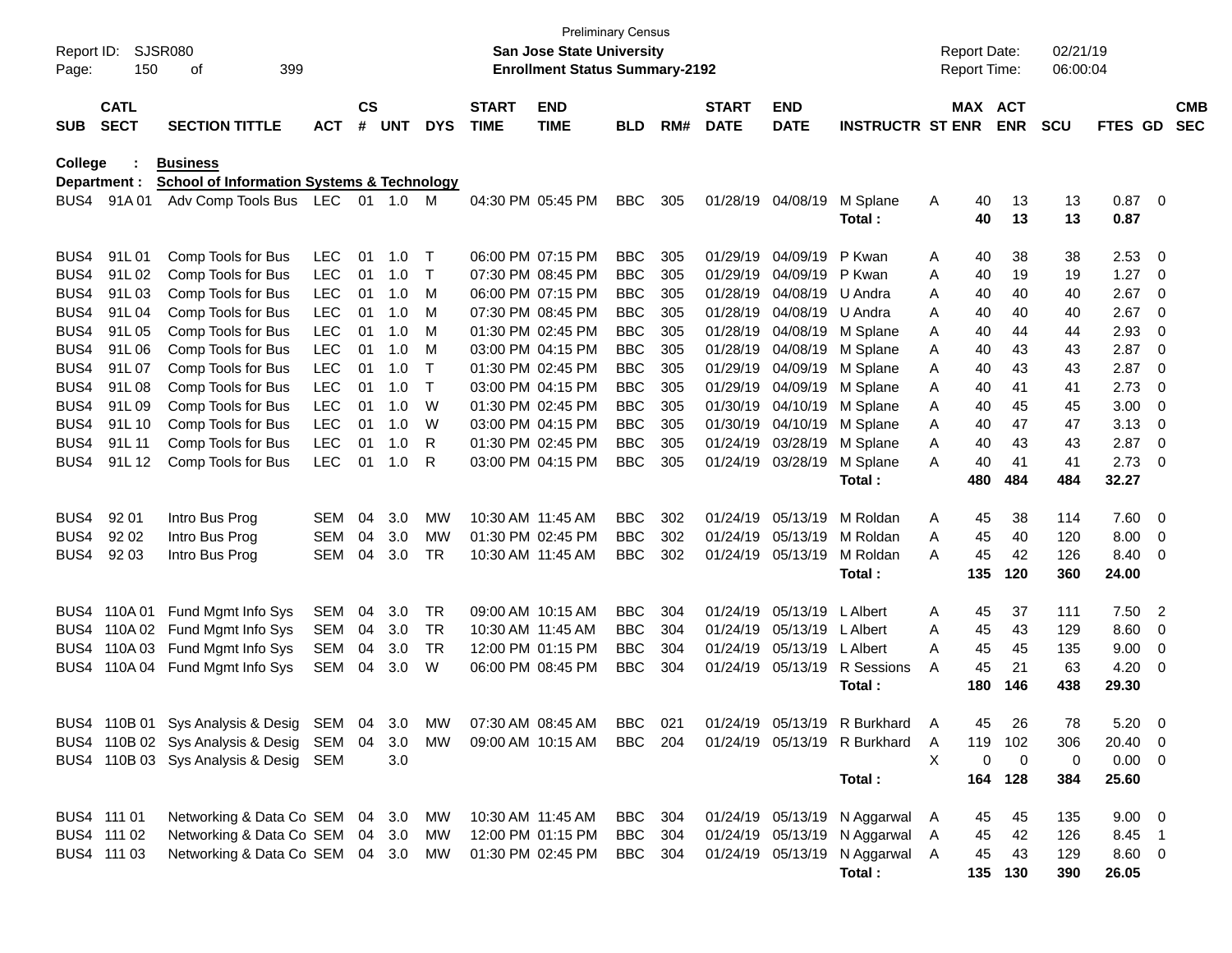| Report ID:<br>Page: | 151                        | <b>SJSR080</b><br>399<br>οf              |              |                             |                |            |                             | <b>Preliminary Census</b><br><b>San Jose State University</b><br><b>Enrollment Status Summary-2192</b> |            |     |                             |                            |                         |   | <b>Report Date:</b><br><b>Report Time:</b> |            | 02/21/19<br>06:00:04 |                |                         |                          |
|---------------------|----------------------------|------------------------------------------|--------------|-----------------------------|----------------|------------|-----------------------------|--------------------------------------------------------------------------------------------------------|------------|-----|-----------------------------|----------------------------|-------------------------|---|--------------------------------------------|------------|----------------------|----------------|-------------------------|--------------------------|
| <b>SUB</b>          | <b>CATL</b><br><b>SECT</b> | <b>SECTION TITTLE</b>                    | <b>ACT</b>   | $\mathbf{c}\mathbf{s}$<br># | <b>UNT</b>     | <b>DYS</b> | <b>START</b><br><b>TIME</b> | <b>END</b><br><b>TIME</b>                                                                              | <b>BLD</b> | RM# | <b>START</b><br><b>DATE</b> | <b>END</b><br><b>DATE</b>  | <b>INSTRUCTR ST ENR</b> |   | MAX ACT                                    | <b>ENR</b> | <b>SCU</b>           | FTES GD        |                         | <b>CMB</b><br><b>SEC</b> |
|                     |                            |                                          |              |                             |                |            |                             |                                                                                                        |            |     |                             |                            |                         |   |                                            |            |                      |                |                         |                          |
|                     | BUS4 112 01                | Database Mgmt Syst                       | LEC          | 02                          | 3.0            | TR         |                             | 03:00 PM 04:15 PM                                                                                      | <b>BBC</b> | 320 | 01/24/19                    | 05/13/19                   | A Shirani               | Α | 45                                         | 51         | 153                  | 10.20          | - 0                     |                          |
|                     | BUS4 112 02                | Database Mgmt Syst                       | LEC          |                             | 02 3.0         | $\top$     |                             | 06:00 PM 08:45 PM                                                                                      | <b>BBC</b> | 201 | 01/24/19                    | 05/13/19                   | A Shirani               | A | 45                                         | 47         | 141                  | 9.40           | $\overline{0}$          |                          |
|                     | BUS4 112 03                | Database Mgmt Syst                       | LEC          |                             | $02 \quad 3.0$ | M          |                             | 03:00 PM 05:45 PM                                                                                      | <b>BBC</b> | 324 |                             | 01/24/19 05/13/19          | S Dhar                  | A | 45                                         | 44         | 132                  | 8.80           | $\overline{0}$          |                          |
|                     |                            |                                          |              |                             |                |            |                             |                                                                                                        |            |     |                             |                            | Total:                  |   | 135                                        | 142        | 426                  | 28.40          |                         |                          |
|                     | BUS4 116 01                | Adv DB Mgmt Sys                          | <b>LEC</b>   | 02                          | 3.0            | R          |                             | 06:00 PM 08:45 PM                                                                                      | <b>BBC</b> | 304 |                             | 01/24/19 05/13/19          | A Shirani               | A | 45                                         | 48         | 144                  | $9.60 \quad 0$ |                         |                          |
|                     |                            |                                          |              |                             |                |            |                             |                                                                                                        |            |     |                             |                            | Total:                  |   | 45                                         | 48         | 144                  | 9.60           |                         |                          |
| BUS4                | 118D 01 Big Data           |                                          | <b>LEC</b>   | 02                          | 3.0            | МW         |                             | 12:00 PM 01:15 PM                                                                                      | <b>BBC</b> | 320 | 01/24/19                    | 05/13/19                   | S Jensen                | A | 45                                         | 46         | 138                  | 9.20           | $\overline{\mathbf{0}}$ |                          |
| BUS4                | 118D 02 Big Data           |                                          | <b>LEC</b>   | 02                          | 3.0            | MW         |                             | 03:00 PM 04:15 PM                                                                                      | <b>BBC</b> | 003 |                             | 01/24/19 05/13/19          | S Jensen                | A | 45                                         | 23         | 69                   | 4.60           | $\overline{0}$          |                          |
|                     |                            |                                          |              |                             |                |            |                             |                                                                                                        |            |     |                             |                            | Total:                  |   | 90                                         | 69         | 207                  | 13.80          |                         |                          |
| BUS4                |                            | 118W 01 Web Based Computing SEM          |              | 04                          | 3.0            | MW         |                             | 10:30 AM 11:45 AM                                                                                      | <b>BBC</b> | 305 |                             | 01/24/19 05/13/19          | S Dhar                  | A | 45                                         | 43         | 129                  | 8.60           | $\overline{\mathbf{0}}$ |                          |
| BUS4                |                            | 118W 02 Web Based Computing SEM 04 3.0 W |              |                             |                |            |                             | 03:00 PM 05:45 PM                                                                                      | <b>BBC</b> | 304 |                             | 01/24/19 05/13/19          | S Dhar                  | A | 45                                         | 45         | 135                  | 9.00           | $\overline{0}$          |                          |
|                     |                            |                                          |              |                             |                |            |                             |                                                                                                        |            |     |                             |                            | Total:                  |   | 90                                         | 88         | 264                  | 17.60          |                         |                          |
| BUS4                | 119A 01                    | <b>MIS Practicum</b>                     | <b>LEC</b>   | 02                          | 3.0            | MW         |                             | 01:30 PM 02:45 PM                                                                                      | <b>BBC</b> | 103 | 01/24/19                    | 05/13/19                   | R Sridar                | A | 45                                         | 48         | 144                  | 9.60           | $\overline{\mathbf{0}}$ |                          |
| BUS4                | 119A 02                    | <b>MIS Practicum</b>                     | <b>LEC</b>   | 02                          | 3.0            | TR         |                             | 12:00 PM 01:15 PM                                                                                      | <b>BBC</b> | 320 | 01/24/19                    | 05/13/19                   | R Sridar                | A | 45                                         | 45         | 135                  | 9.00           | $\overline{0}$          |                          |
| BUS4                |                            | 119A 03 MIS Practicum                    | <b>LEC</b>   | 02                          | 3.0            | $\top$     |                             | 06:00 PM 08:45 PM                                                                                      | <b>BBC</b> | 103 |                             | 01/24/19 05/13/19          | L Gee                   | А | 45                                         | 32         | 96                   | 6.40           | $\overline{0}$          |                          |
|                     |                            |                                          |              |                             |                |            |                             |                                                                                                        |            |     |                             |                            | Total:                  |   | 135                                        | 125        | 375                  | 25.00          |                         |                          |
| BUS4                | 119B 01                    | <b>Bus Strat Info Sys</b>                | <b>LEC</b>   | 02                          | 3.0            | TR         |                             | 09:00 AM 10:15 AM                                                                                      | <b>BBC</b> | 021 | 01/24/19                    | 05/13/19                   | R Sessions              | A | 45                                         | 49         | 147                  | 9.80           | $\overline{\mathbf{0}}$ |                          |
| BUS4                |                            | 119B 02 Bus Strat Info Sys               | <b>LEC</b>   | 02                          | 3.0            | TR         |                             | 10:30 AM 11:45 AM                                                                                      | <b>BBC</b> | 021 | 01/24/19                    | 05/13/19                   | R Sessions              | A | 45                                         | 50         | 150                  | 10.00          | $\overline{0}$          |                          |
| BUS4                |                            | 119B 03 Bus Strat Info Sys               | <b>LEC</b>   | 02                          | 3.0            | TR         |                             | 01:30 PM 02:45 PM                                                                                      | <b>BBC</b> | 103 |                             | 01/24/19 05/13/19          | R Sessions              | A | 45                                         | 48         | 144                  | 9.60           | $\overline{0}$          |                          |
|                     |                            |                                          |              |                             |                |            |                             |                                                                                                        |            |     |                             |                            | Total:                  |   | 135                                        | 147        | 441                  | 29.40          |                         |                          |
| BUS4                |                            | 119H 01 Honors Prac in MIS I             | SEM 05 3.0   |                             |                | M          |                             | 03:00 PM 05:45 PM                                                                                      | <b>BBC</b> | 103 |                             | 01/24/19 05/13/19          | J Sawyer                | A | 20                                         | 15         | 45                   | $3.00 \ 0$     |                         |                          |
|                     |                            |                                          |              |                             |                |            |                             |                                                                                                        |            |     |                             |                            | Total:                  |   | 20                                         | 15         | 45                   | 3.00           |                         |                          |
|                     | BUS4 180 01                | Ind Studies MIS                          | <b>SUP</b>   |                             | 36 3.0         | TBA        |                             |                                                                                                        |            |     |                             | 01/24/19 05/13/19          |                         | A | $\Omega$                                   | $\Omega$   | $\Omega$             | $0.00 \quad 0$ |                         |                          |
|                     | BUS4 180102                | Ind Studies MIS                          | <b>SUP</b>   |                             | 36 1.0         | TBA        |                             |                                                                                                        |            |     |                             | 01/24/19 05/13/19 T Hill   |                         | A | 10                                         | 2          | 2                    | $0.13 \quad 0$ |                         |                          |
|                     | BUS4 180103                | Ind Studies MIS                          | <b>SUP</b>   | 36                          | 2.0            | <b>TBA</b> |                             |                                                                                                        |            |     |                             | 01/24/19 05/13/19          | T Hill                  | A | 10                                         | 0          | 0                    | $0.00 \t 0$    |                         |                          |
|                     | BUS4 180104                | Ind Studies MIS                          | <b>SUP</b>   |                             | 36 3.0         | TBA        |                             |                                                                                                        |            |     |                             | 01/24/19 05/13/19 T Hill   |                         | Α | 10                                         |            | 3                    | $0.20 \t 0$    |                         |                          |
|                     |                            |                                          |              |                             |                |            |                             |                                                                                                        |            |     |                             |                            | Total:                  |   | 30                                         | 3          | 5                    | 0.33           |                         |                          |
|                     | BUS4 188 01                | <b>Business Systems</b>                  | LEC          |                             | 02 3.0         | МW         |                             | 12:00 PM 01:15 PM                                                                                      | BBC        | 103 |                             | 01/24/19 05/13/19 R Sridar |                         | A | 45                                         | 49         | 147                  | $9.80\quad 0$  |                         |                          |
|                     | BUS4 188 02                | <b>Business Systems</b>                  | <b>LEC</b>   |                             | 02 3.0         | M          |                             | 03:00 PM 05:45 PM                                                                                      | <b>BBC</b> | 304 |                             | 01/24/19 05/13/19 S Wilde  |                         | A | 45                                         | 45         | 135                  | $9.00 \t 0$    |                         |                          |
|                     | BUS4 188 03                | <b>Business Systems</b>                  | LEC 02 3.0 M |                             |                |            |                             | 06:00 PM 08:45 PM                                                                                      | BBC 103    |     |                             | 01/24/19 05/13/19 L Gee    |                         | A | 45                                         | 45         | 135                  | $9.00 \t 0$    |                         |                          |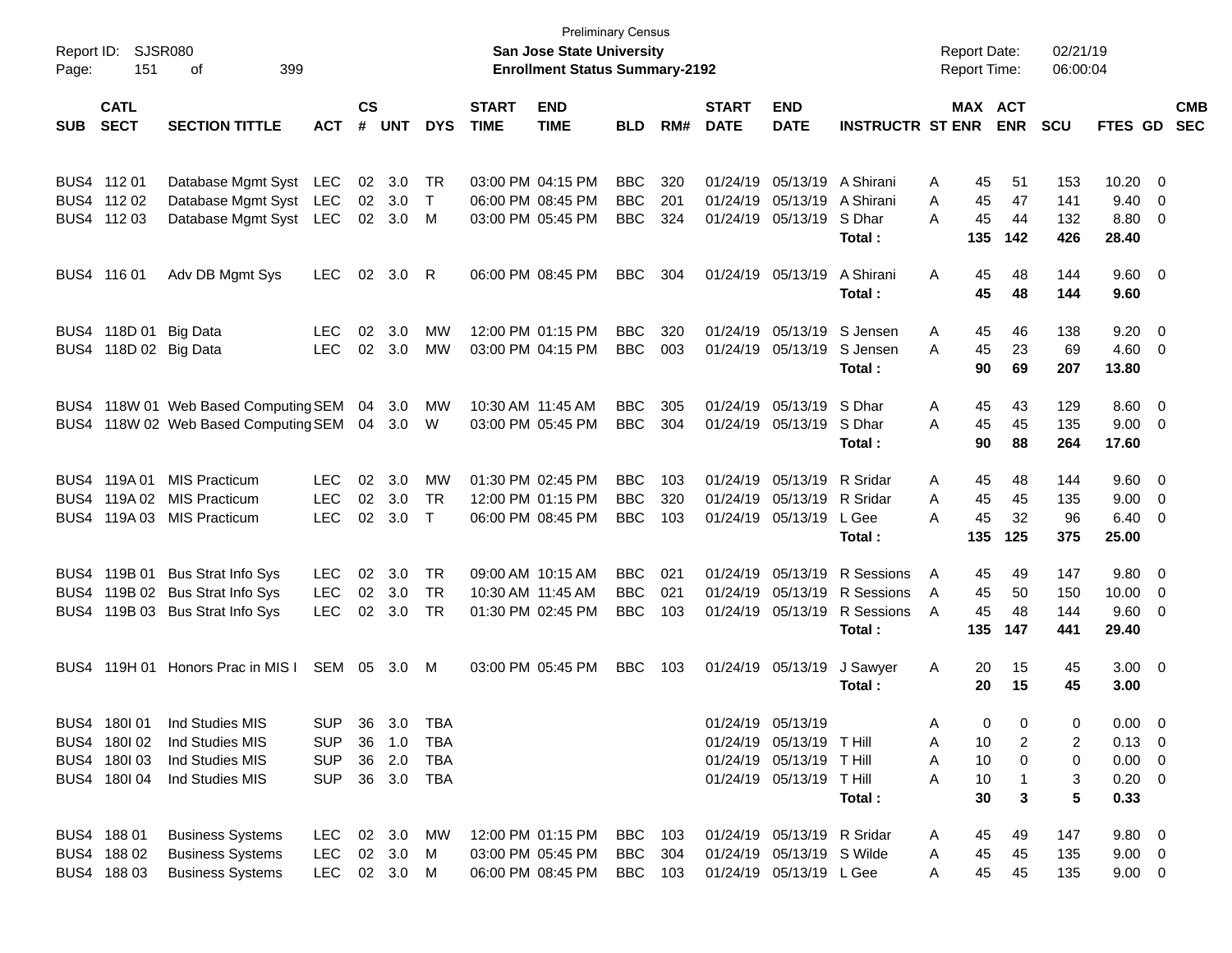| Report ID:<br>Page: | 152         | SJSR080<br>399<br>οf    |            |           |            |            |                   | <b>Preliminary Census</b><br><b>San Jose State University</b><br><b>Enrollment Status Summary-2192</b> |            |     |              |             |                         |   | Report Date:<br><b>Report Time:</b> |            | 02/21/19<br>06:00:04 |         |            |
|---------------------|-------------|-------------------------|------------|-----------|------------|------------|-------------------|--------------------------------------------------------------------------------------------------------|------------|-----|--------------|-------------|-------------------------|---|-------------------------------------|------------|----------------------|---------|------------|
|                     | <b>CATL</b> |                         |            | <b>CS</b> |            |            | <b>START</b>      | <b>END</b>                                                                                             |            |     | <b>START</b> | <b>END</b>  |                         |   | <b>MAX</b>                          | <b>ACT</b> |                      |         | <b>CMB</b> |
| <b>SUB</b>          | <b>SECT</b> | <b>SECTION TITTLE</b>   | <b>ACT</b> | #         | <b>UNT</b> | <b>DYS</b> | <b>TIME</b>       | <b>TIME</b>                                                                                            | <b>BLD</b> | RM# | <b>DATE</b>  | <b>DATE</b> | <b>INSTRUCTR ST ENR</b> |   |                                     | <b>ENR</b> | <b>SCU</b>           | FTES GD | <b>SEC</b> |
| BUS4                | 18804       | <b>Business Systems</b> | <b>LEC</b> | 02        | 3.0        | м          | 06:00 PM 08:45 PM |                                                                                                        | <b>BBC</b> | 304 | 01/24/19     | 05/13/19    | S Wilde                 | A | 45                                  | 45         | 135                  | 9.00    | - 0        |
| BUS4                | 188 05      | <b>Business Systems</b> | <b>LEC</b> | 02        | 3.0        | TR         |                   | 09:00 AM 10:15 AM                                                                                      | <b>BBC</b> | 320 | 01/24/19     | 05/13/19    | Y Chen                  | A | 45                                  | 48         | 144                  | 9.60    | 0          |
| BUS4                | 18806       | <b>Business Systems</b> | <b>LEC</b> | 02        | 3.0        | TR         | 10:30 AM 11:45 AM |                                                                                                        | <b>BBC</b> | 320 | 01/24/19     | 05/13/19    | Y Chen                  | A | 45                                  | 48         | 144                  | 9.60    | -0         |
| BUS4                | 18807       | <b>Business Systems</b> | <b>LEC</b> | 02        | 3.0        | ТR         |                   | 12:00 PM 01:15 PM                                                                                      | <b>BBC</b> | 103 | 01/24/19     | 05/13/19    | R Sessions              | A | 45                                  | 50         | 150                  | 10.00   | - 0        |
| BUS4                | 18808       | <b>Business Systems</b> | <b>LEC</b> | 02        | 3.0        | <b>TR</b>  | 01:30 PM 02:45 PM |                                                                                                        | BBC.       | 320 | 01/24/19     | 05/13/19    | R Sridar                | A | 45                                  | 46         | 138                  | 9.20    | - 0        |
| BUS4                | 18809       | <b>Business Systems</b> | <b>LEC</b> | 02        | 3.0        |            |                   | 03:00 PM 05:45 PM                                                                                      | <b>BBC</b> | 304 | 01/24/19     | 05/13/19    | H Nguyen                | A | 45                                  | 45         | 135                  | 9.00    | - 0        |
| BUS4                | 188 10      | <b>Business Systems</b> | <b>LEC</b> | 02        | 3.0        |            | 06:00 PM 08:45 PM |                                                                                                        | <b>BBC</b> | 304 | 01/24/19     | 05/13/19    | H Nguyen                | Α | 45                                  | 44         | 132                  | 8.80    | -0         |
| BUS4                | 188 11      | <b>Business Systems</b> | <b>LEC</b> | 02        | 3.0        | W          | 03:00 PM 05:45 PM |                                                                                                        | BBC.       | 204 | 01/24/19     | 05/13/19    | G Webb                  | A | 119                                 | 118        | 354                  | 23.60   | -0         |
| BUS4                | 188 12      | <b>Business Systems</b> | <b>LEC</b> | 02        | 3.0        | W          |                   | 06:00 PM 08:45 PM                                                                                      | <b>BBC</b> | 103 | 01/24/19     | 05/13/19    | L Gee                   | A | 45                                  | 47         | 141                  | 9.40    | 0          |
| BUS4                | 188 13      | <b>Business Systems</b> | <b>LEC</b> | 02        | 3.0        | R          | 03:00 PM 05:45 PM |                                                                                                        | <b>BBC</b> | 103 | 01/24/19     | 05/13/19    | G Webb                  | A | 45                                  | 44         | 132                  | 8.80    | 0          |
| BUS4                | 188 14      | <b>Business Systems</b> | LEC.       | 02        | 3.0        | R          | 06:00 PM 08:45 PM |                                                                                                        | <b>BBC</b> | 320 | 01/24/19     | 05/13/19    | K Soohoo                | A | 45                                  | 50         | 150                  | 10.00   | - 0        |
| BUS4                | 188 15      | <b>Business Systems</b> | <b>LEC</b> | 02        | 3.0        | R          | 06:00 PM 08:45 PM |                                                                                                        | <b>BBC</b> | 103 | 01/24/19     | 05/13/19    | R Thadani               | A | 45                                  | 42         | 126                  | 8.40    | -0         |
| BUS4                | 188 16      | <b>Business Systems</b> | <b>LEC</b> | 02        | 3.0        | м          | 03:00 PM 05:45 PM |                                                                                                        | CL         | 117 | 01/24/19     | 05/13/19    | R Sha                   | A | 45                                  | 45         | 135                  | 9.00    | 0          |
|                     |             |                         |            |           |            |            |                   |                                                                                                        |            |     |              |             | Total :                 |   | 794                                 | 811        | 2433                 | 162.20  |            |

**Department : School of Information Systems & Technology and School School of Information Systems & Technology Compartment Total : 2608 2469 6409 427.42<br>Lower Division : 265 617 857 57.13 Lower Division : 655 617 857 57.13 Upper Division : 1953 1852 5552 370.28<br>
Graduate Division : 0 0 0 0 0.00** Graduate Division : 0 0 0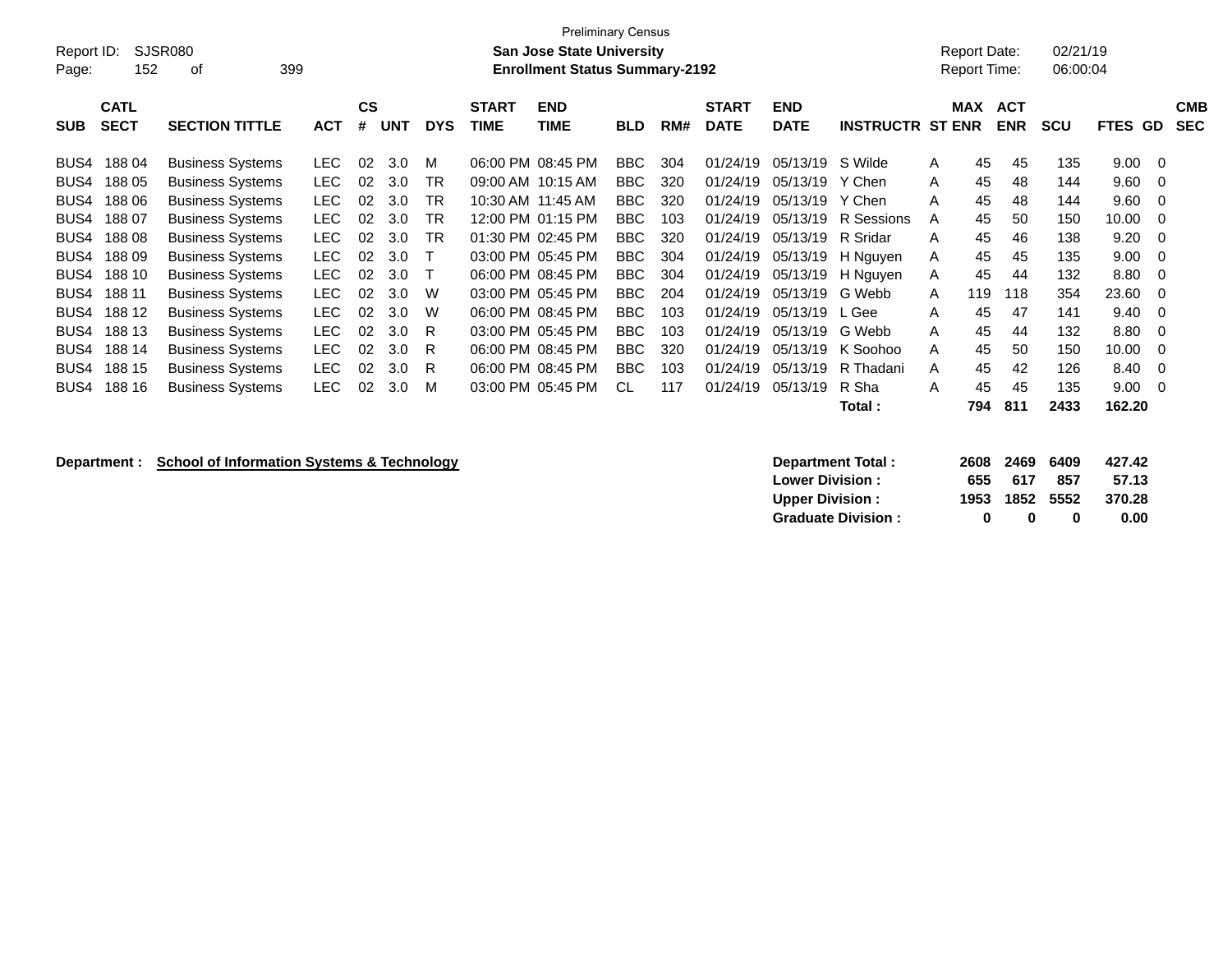| Report ID:<br>Page: | 153                        | SJSR080<br>399<br>οf                |            |                    |            |            |                             | <b>Preliminary Census</b><br><b>San Jose State University</b><br><b>Enrollment Status Summary-2192</b> |            |     |                             |                           |                             |   | <b>Report Date:</b><br><b>Report Time:</b> |            | 02/21/19<br>06:00:04 |                |                          |                          |
|---------------------|----------------------------|-------------------------------------|------------|--------------------|------------|------------|-----------------------------|--------------------------------------------------------------------------------------------------------|------------|-----|-----------------------------|---------------------------|-----------------------------|---|--------------------------------------------|------------|----------------------|----------------|--------------------------|--------------------------|
| <b>SUB</b>          | <b>CATL</b><br><b>SECT</b> | <b>SECTION TITTLE</b>               | <b>ACT</b> | $\mathsf{cs}$<br># | <b>UNT</b> | <b>DYS</b> | <b>START</b><br><b>TIME</b> | <b>END</b><br><b>TIME</b>                                                                              | <b>BLD</b> | RM# | <b>START</b><br><b>DATE</b> | <b>END</b><br><b>DATE</b> | <b>INSTRUCTR ST ENR</b>     |   | MAX ACT                                    | <b>ENR</b> | <b>SCU</b>           | FTES GD        |                          | <b>CMB</b><br><b>SEC</b> |
| College             | Department :               | <b>Business</b><br><b>Marketing</b> |            |                    |            |            |                             |                                                                                                        |            |     |                             |                           |                             |   |                                            |            |                      |                |                          |                          |
| BUS <sub>2</sub>    | 90 01                      | <b>Bus Statistics</b>               | <b>SEM</b> | 04                 | 3.0        | МW         | 09:00 AM 10:15 AM           |                                                                                                        | <b>BBC</b> | 021 | 01/24/19                    | 05/13/19                  | D McFeely                   | Α | 45                                         | 45         | 135                  | 9.00           | 0                        |                          |
| BUS <sub>2</sub>    | 90 02                      | <b>Bus Statistics</b>               | <b>SEM</b> | 04                 | 3.0        | МW         | 10:30 AM 11:45 AM           |                                                                                                        | <b>BBC</b> | 021 | 01/24/19                    | 05/13/19                  | D McFeely                   | Α | 45                                         | 47         | 141                  | 9.40           | 0                        |                          |
| BUS <sub>2</sub>    | 90 03                      | <b>Bus Statistics</b>               | <b>SEM</b> | 04                 | 3.0        | W          |                             | 06:00 PM 08:45 PM                                                                                      | <b>BBC</b> | 320 | 01/24/19                    | 05/13/19                  | J Johnson                   | A | 45                                         | 59         | 177                  | 11.80          | 0                        |                          |
| BUS <sub>2</sub>    | 90 04                      | <b>Bus Statistics</b>               | <b>SEM</b> | 04                 | 3.0        | <b>TR</b>  |                             | 03:00 PM 04:15 PM                                                                                      | <b>BBC</b> | 022 | 01/24/19                    | 05/13/19                  | H Eisips                    | A | 45                                         | 47         | 141                  | 9.40           | 0                        |                          |
| BUS <sub>2</sub>    | 90 80                      | <b>Bus Statistics</b>               | <b>SEM</b> | 04                 | 3.0        | <b>TBA</b> |                             |                                                                                                        |            |     | 01/24/19                    | 05/13/19                  | S Silver                    | A | 45                                         | 38         | 114                  | 7.60           | 0                        |                          |
| BUS <sub>2</sub>    | 90 81                      | <b>Bus Statistics</b>               | SEM        | 04                 | 3.0        | <b>TBA</b> |                             |                                                                                                        |            |     | 01/24/19                    | 05/13/19                  | S Silver                    | A | 45                                         | 41         | 123                  | 8.20           | 0                        |                          |
|                     |                            |                                     |            |                    |            |            |                             |                                                                                                        |            |     |                             |                           | Total:                      |   | 270                                        | 277        | 831                  | 55.40          |                          |                          |
| BUS <sub>2</sub>    | 130 01                     | Intro to Marketing                  | <b>LEC</b> | 02                 | 3.0        | МW         | 09:00 AM 10:15 AM           |                                                                                                        | <b>BBC</b> | 324 | 01/24/19                    | 05/13/19                  | S Lilienthal                | Α | 45                                         | 51         | 153                  | 10.20          | 0                        |                          |
| BUS <sub>2</sub>    | 130 02                     | Intro to Marketing                  | <b>LEC</b> | 02                 | 3.0        | MW         | 09:00 AM 10:15 AM           |                                                                                                        | <b>BBC</b> | 022 | 01/24/19                    | 05/13/19                  | T Louie                     | A | 45                                         | 44         | 132                  | 8.80           | 0                        |                          |
| BUS <sub>2</sub>    | 130 03                     | Intro to Marketing                  | LEC        | 02                 | 3.0        | МW         |                             | 10:30 AM 11:45 AM                                                                                      | <b>BBC</b> | 022 | 01/24/19                    | 05/13/19                  | T Louie                     | A | 45                                         | 45         | 135                  | 9.00           | 0                        |                          |
| BUS <sub>2</sub>    | 130 04                     | Intro to Marketing                  | LEC        | 02                 | 3.0        | МW         |                             | 12:00 PM 01:15 PM                                                                                      | <b>BBC</b> | 022 | 01/24/19                    | 05/13/19                  | T Louie                     | A | 45                                         | 41         | 123                  | 8.20           | 0                        |                          |
| BUS <sub>2</sub>    | 130 05                     | Intro to Marketing                  | LEC        | 02                 | 3.0        | <b>TR</b>  |                             | 12:00 PM 01:15 PM                                                                                      | <b>BBC</b> | 224 | 01/24/19                    | 05/13/19                  | <b>B</b> Makani             | A | 45                                         | 45         | 135                  | 9.00           | 0                        |                          |
| BUS <sub>2</sub>    | 130 06                     | Intro to Marketing                  | LEC        | 02                 | 3.0        | т          |                             | 06:00 PM 08:45 PM                                                                                      | <b>BBC</b> | 224 | 01/24/19                    | 05/13/19                  | <b>B</b> Boveda             | A | 45                                         | 48         | 144                  | 9.60           | 0                        |                          |
| BUS <sub>2</sub>    | 130 07                     | Intro to Marketing                  | LEC        | 02                 | 3.0        | Т          |                             | 06:00 PM 08:45 PM                                                                                      | <b>BBC</b> | 204 | 01/24/19                    | 05/13/19                  | R Reed                      | A | 119                                        | 120        | 360                  | 24.00          | 0                        |                          |
| BUS <sub>2</sub>    | 130 08                     | Intro to Marketing                  | LEC        | 02                 | 3.0        | R          |                             | 06:00 PM 08:45 PM                                                                                      | <b>BBC</b> | 204 | 01/24/19                    | 05/13/19                  | G Castro                    | A | 119                                        | 118        | 354                  | 23.60          | 0                        |                          |
| BUS <sub>2</sub>    | 130 80                     | Intro to Marketing                  | LEC        | 02                 | 3.0        | <b>TBA</b> |                             |                                                                                                        |            |     | 01/24/19                    | 05/13/19                  | M Easter                    | A | 45                                         | 42         | 126                  | 8.40           | 0                        |                          |
| BUS <sub>2</sub>    | 13081                      | Intro to Marketing                  | LEC        | 02                 | 3.0        | <b>TBA</b> |                             |                                                                                                        |            |     | 01/24/19                    | 05/13/19                  | M Easter                    | A | 45                                         | 34         | 102                  | 6.85           | -1                       |                          |
| BUS <sub>2</sub>    | 130 82                     | Intro to Marketing                  | LEC        | 02                 | 3.0        | <b>TBA</b> |                             |                                                                                                        |            |     | 01/24/19                    | 05/13/19                  | M Easter                    | A | 45                                         | 29         | 87                   | 5.80           | 0                        |                          |
| BUS <sub>2</sub>    | 13083                      | Intro to Marketing                  | <b>LEC</b> | 02                 | 3.0        | <b>TBA</b> |                             |                                                                                                        |            |     | 01/24/19                    | 05/13/19                  | M Rajan                     | A | 45                                         | 45         | 135                  | 9.05           | $\overline{\mathbf{1}}$  |                          |
| BUS <sub>2</sub>    | 130 84                     | Intro to Marketing                  | <b>LEC</b> | 02                 | 3.0        | <b>TBA</b> |                             |                                                                                                        |            |     | 01/24/19                    | 05/13/19                  | M Rajan<br>Total:           | A | 45<br>733                                  | 44<br>706  | 132<br>2118          | 8.80<br>141.30 | 0                        |                          |
| BUS <sub>2</sub>    | 131A 01                    | Bus-to-Bus Mktg                     | <b>LEC</b> | 02                 | 3.0        | TR         | 09:00 AM 10:15 AM           |                                                                                                        | <b>BBC</b> | 324 | 01/24/19                    | 05/13/19                  | R Vitale                    | A | 45                                         | 45         | 135                  | 9.00           | - 0                      |                          |
|                     |                            |                                     |            |                    |            |            |                             |                                                                                                        |            |     |                             |                           | Total:                      |   | 45                                         | 45         | 135                  | 9.00           |                          |                          |
| BUS <sub>2</sub>    |                            | 131B 01 Retail Mktg Mgmt            | <b>LEC</b> | 02                 | 3.0        | Т          |                             | 06:00 PM 08:45 PM                                                                                      | <b>BBC</b> | 105 | 01/24/19                    | 05/13/19                  | <b>G</b> Castro             | A | 45                                         | 49         | 147                  | 9.80           | $\overline{\mathbf{0}}$  |                          |
|                     |                            |                                     |            |                    |            |            |                             |                                                                                                        |            |     |                             |                           | Total:                      |   | 45                                         | 49         | 147                  | 9.80           |                          |                          |
|                     |                            | BUS2 131D 01 Mkt in New Ventures    | LEC        | 01                 | 3.0        | MW         |                             | 12:00 PM 01:15 PM                                                                                      | BBC        | 105 |                             |                           | 01/24/19 05/13/19 D McFeely | A | 40                                         | 44         | 132                  | 8.80           | $\overline{\phantom{0}}$ |                          |
|                     |                            | BUS2 131D 02 Mkt in New Ventures    | LEC 01 3.0 |                    |            | MW         |                             | 01:30 PM 02:45 PM                                                                                      | <b>BBC</b> | 105 |                             | 01/24/19 05/13/19         | D McFeely                   | A | 40                                         | 31         | 93                   | $6.20 \ 0$     |                          |                          |
|                     |                            |                                     |            |                    |            |            |                             |                                                                                                        |            |     |                             |                           | Total:                      |   | 80                                         | 75         | 225                  | 15.00          |                          |                          |
|                     |                            | BUS2 133A 01 Interntl Marketing     | SEM 04 3.0 |                    |            | TR         |                             | 09:00 AM 10:15 AM                                                                                      | BBC        | 224 |                             | 01/24/19 05/13/19         | R Murray                    | A | 45                                         | 47         | 141                  | $9.40 \quad 0$ |                          |                          |
|                     |                            | BUS2 133A 02 Interntl Marketing     | SEM 04     |                    | 3.0        | TR         |                             | 01:30 PM 02:45 PM                                                                                      | BBC        | 105 |                             | 01/24/19 05/13/19         | J Fadiman                   | A | 45                                         | 45         | 135                  | $9.00 \t 0$    |                          |                          |
|                     |                            |                                     |            |                    |            |            |                             |                                                                                                        |            |     |                             |                           | Total:                      |   | 90                                         | 92         | 276                  | 18.40          |                          |                          |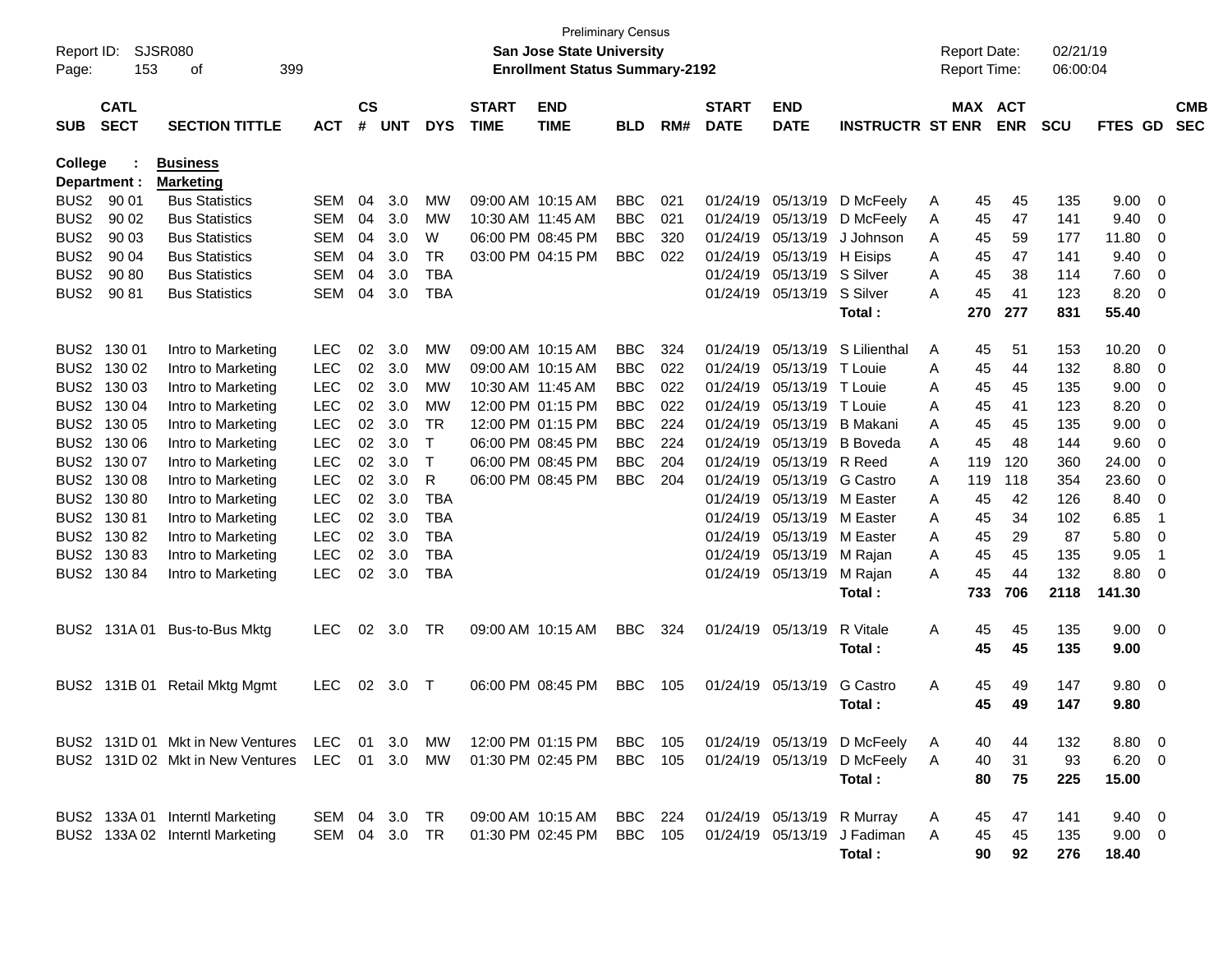| Report ID:<br>Page:                  | 154                                                                     | SJSR080<br>399<br>οf                                                                                                      |                                                      |                      |                                 |                                                    |                             | <b>San Jose State University</b><br><b>Enrollment Status Summary-2192</b>        | <b>Preliminary Census</b>                            |                          |                             |                                                                                                             |                                                       | <b>Report Date:</b><br><b>Report Time:</b> |                             |                                     | 02/21/19<br>06:00:04               |                                                                             |                          |
|--------------------------------------|-------------------------------------------------------------------------|---------------------------------------------------------------------------------------------------------------------------|------------------------------------------------------|----------------------|---------------------------------|----------------------------------------------------|-----------------------------|----------------------------------------------------------------------------------|------------------------------------------------------|--------------------------|-----------------------------|-------------------------------------------------------------------------------------------------------------|-------------------------------------------------------|--------------------------------------------|-----------------------------|-------------------------------------|------------------------------------|-----------------------------------------------------------------------------|--------------------------|
| <b>SUB</b>                           | <b>CATL</b><br><b>SECT</b>                                              | <b>SECTION TITTLE</b>                                                                                                     | <b>ACT</b>                                           | <b>CS</b><br>#       | <b>UNT</b>                      | <b>DYS</b>                                         | <b>START</b><br><b>TIME</b> | <b>END</b><br><b>TIME</b>                                                        | <b>BLD</b>                                           | RM#                      | <b>START</b><br><b>DATE</b> | <b>END</b><br><b>DATE</b>                                                                                   | <b>INSTRUCTR ST ENR</b>                               |                                            |                             | MAX ACT<br><b>ENR</b>               | <b>SCU</b>                         | FTES GD                                                                     | <b>CMB</b><br><b>SEC</b> |
|                                      |                                                                         | BUS2 133C 01 Int Mktg: Dev Nat                                                                                            | <b>LEC</b>                                           |                      | 02 3.0                          | W                                                  |                             | 06:00 PM 08:45 PM                                                                | <b>BBC</b>                                           | 105                      |                             | 01/24/19 05/13/19                                                                                           | J Fadiman<br>Total :                                  | A                                          | 45<br>45                    | 44<br>44                            | 132<br>132                         | $8.80\ 0$<br>8.80                                                           |                          |
| BUS <sub>2</sub>                     | BUS2 134A 01                                                            | <b>Consumer Behavior</b><br>BUS2 134A 02 Consumer Behavior<br>BUS2 134A 80 Consumer Behavior<br>134A 81 Consumer Behavior | SEM<br>SEM<br>SEM<br>SEM                             | 04<br>04<br>04<br>04 | 3.0<br>3.0<br>3.0<br>3.0        | <b>TR</b><br><b>TR</b><br><b>TBA</b><br><b>TBA</b> |                             | 10:30 AM 11:45 AM<br>12:00 PM 01:15 PM                                           | <b>BBC</b><br><b>BBC</b>                             | 324<br>324               |                             | 01/24/19 05/13/19 B Makani<br>01/24/19 05/13/19 J Zhang<br>01/24/19 05/13/19                                | 01/24/19 05/13/19 J Bechkoff<br>J Bechkoff<br>Total : | A<br>A<br>A<br>Α                           | 45<br>45<br>45<br>45<br>180 | 45<br>44<br>46<br>44<br>179         | 135<br>132<br>138<br>132<br>537    | $9.00 \quad 0$<br>8.80 0<br>$9.20 \ 0$<br>8.80 0<br>35.80                   |                          |
| BUS <sub>2</sub><br>BUS <sub>2</sub> |                                                                         | BUS2 134B 01 Marketing Com<br>BUS2 134B 02 Marketing Com<br>134B 03 Marketing Com<br>134B 04 Marketing Com                | SEM<br>SEM<br><b>SEM</b><br>SEM                      | 04<br>04<br>04<br>04 | 3.0<br>3.0<br>3.0<br>3.0        | <b>TR</b><br>TR<br>W<br>R                          |                             | 12:00 PM 01:15 PM<br>01:30 PM 02:45 PM<br>06:00 PM 08:45 PM<br>03:00 PM 05:45 PM | <b>BBC</b><br><b>BBC</b><br><b>BBC</b><br><b>BBC</b> | 022<br>022<br>324<br>324 |                             | 01/24/19 05/13/19 R Vitale<br>01/24/19 05/13/19 R Vitale<br>01/24/19 05/13/19 G Castro<br>01/24/19 05/13/19 | B Makani<br>Total :                                   | Α<br>A<br>A<br>A                           | 45<br>45<br>45<br>45<br>180 | 30<br>23<br>47<br>44<br>144         | 90<br>69<br>141<br>132<br>432      | $6.00 \quad 0$<br>$4.60$ 0<br>$9.40 \quad 0$<br>$8.80\ 0$<br>28.80          |                          |
|                                      | BUS2 134C 01 SMM<br>BUS2 134C 02 SMM<br>BUS2 134C 03 SMM                |                                                                                                                           | <b>LEC</b><br><b>LEC</b><br><b>LEC</b>               | 02<br>02             | 3.0<br>3.0<br>02 3.0            | МW<br>MW<br>МW                                     |                             | 10:30 AM 11:45 AM<br>12:00 PM 01:15 PM<br>03:00 PM 04:15 PM                      | <b>BBC</b><br><b>BBC</b><br><b>BBC</b>               | 224<br>224<br>022        |                             | 01/24/19 05/13/19 D Abbott<br>01/24/19 05/13/19                                                             | 01/24/19 05/13/19 R Durstenfel<br>H Lee<br>Total :    | A<br>A<br>A                                | 45<br>45<br>45<br>135       | 47<br>45<br>43<br>135               | 141<br>135<br>129<br>405           | $9.40 \quad 0$<br>$9.00 \t 0$<br>8.60 0<br>27.00                            |                          |
|                                      | BUS2 135 01                                                             | Sales Management                                                                                                          | SEM 04                                               |                      | 3.0                             | R                                                  |                             | 06:00 PM 08:45 PM                                                                | <b>BBC</b>                                           | 224                      |                             | 01/24/19 05/13/19                                                                                           | <b>B</b> Boveda<br>Total :                            | A                                          | 45<br>45                    | 45<br>45                            | 135<br>135                         | $9.00 \quad 0$<br>9.00                                                      |                          |
|                                      | BUS2 136 01                                                             | Product Development SEM 04 3.0                                                                                            |                                                      |                      |                                 | МW                                                 |                             | 03:00 PM 04:15 PM                                                                | <b>BBC</b>                                           | 105                      |                             |                                                                                                             | 01/24/19 05/13/19 V Agarwal<br>Total:                 | A                                          | 45<br>45                    | 49<br>49                            | 147<br>147                         | $9.80\quad 0$<br>9.80                                                       |                          |
|                                      |                                                                         | BUS2 137H 01 Mkt Honors Practicum LEC                                                                                     |                                                      |                      | 02 3.0 M                        |                                                    |                             | 06:00 PM 08:45 PM                                                                | <b>BBC</b>                                           | 324                      |                             | 01/24/19 05/13/19                                                                                           | R Vitale<br>Total :                                   | A                                          | 30<br>30                    | 25<br>25                            | 75<br>75                           | $5.00 \t 0$<br>5.00                                                         |                          |
|                                      |                                                                         | BUS2 137S 80 Mkt Special Topics                                                                                           | <b>LEC</b>                                           |                      | 02 3.0                          | TBA                                                |                             |                                                                                  |                                                      |                          |                             | 01/24/19 05/13/19                                                                                           | J Bechkoff<br>Total:                                  | A                                          | 45<br>45                    | 41<br>41                            | 123<br>123                         | $8.20 \ 0$<br>8.20                                                          |                          |
|                                      | BUS2 138 01<br>BUS2 138 02<br>BUS2 138 03<br>BUS2 138 04<br>BUS2 138 80 | Mktg Research<br>Mktg Research<br>Mktg Research<br>Mktg Research<br>Mktg Research                                         | <b>SEM</b><br><b>SEM</b><br>SEM<br><b>SEM</b><br>SEM | 04<br>04<br>04       | 3.0<br>3.0<br>3.0<br>3.0<br>3.0 | W<br>MW<br>TBA                                     |                             | 03:00 PM 05:45 PM<br>09:00 AM 10:15 AM                                           | <b>BBC</b><br><b>BBC</b>                             | 324<br>104               |                             | 01/24/19 05/13/19 R Sibley<br>01/24/19 05/13/19 J Zhang                                                     | 01/24/19 05/13/19 A Kalinowski<br>Total:              | X.<br>X<br>A<br>A<br>A                     | 0<br>0<br>40<br>45<br>40    | 0<br>0<br>46<br>49<br>50<br>125 145 | 0<br>0<br>138<br>147<br>150<br>435 | $0.00 \t 0$<br>$0.00 \t 0$<br>$9.20 \ 0$<br>9.80 0<br>$10.00 \t 0$<br>29.00 |                          |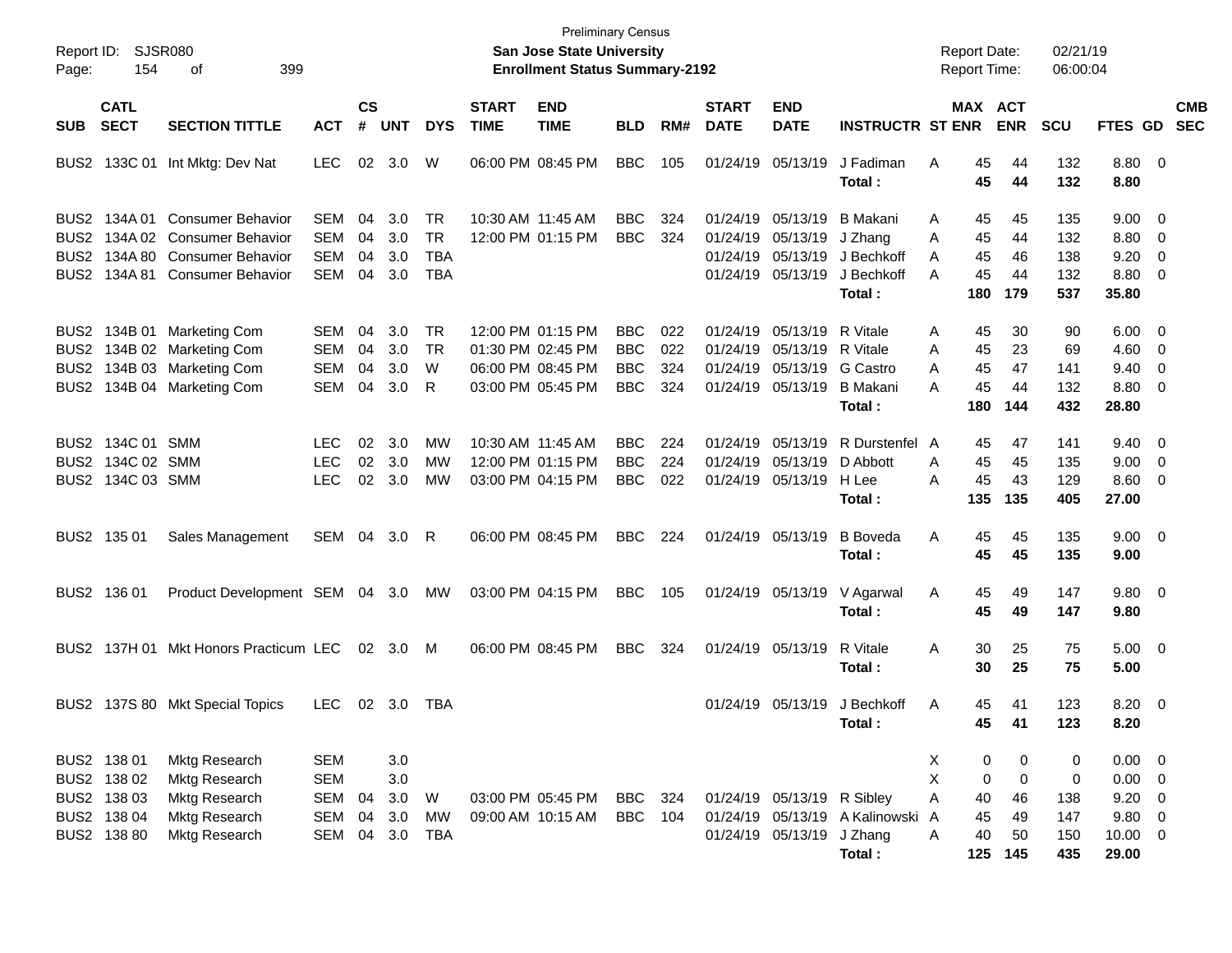| Report ID:<br>Page: | SJSR080<br>155                                                    | 399<br>οf                                     |            |    |                             |            |                             | <b>Preliminary Census</b><br><b>San Jose State University</b><br><b>Enrollment Status Summary-2192</b> |            |     |                             |                           |                            |   | <b>Report Date:</b><br><b>Report Time:</b> |                | 02/21/19<br>06:00:04 |                |          |                          |
|---------------------|-------------------------------------------------------------------|-----------------------------------------------|------------|----|-----------------------------|------------|-----------------------------|--------------------------------------------------------------------------------------------------------|------------|-----|-----------------------------|---------------------------|----------------------------|---|--------------------------------------------|----------------|----------------------|----------------|----------|--------------------------|
| <b>SUB</b>          | <b>CATL</b><br><b>SECT</b><br><b>SECTION TITTLE</b><br><b>ACT</b> |                                               |            |    | $\mathsf{cs}$<br><b>UNT</b> | <b>DYS</b> | <b>START</b><br><b>TIME</b> | <b>END</b><br><b>TIME</b>                                                                              | <b>BLD</b> | RM# | <b>START</b><br><b>DATE</b> | <b>END</b><br><b>DATE</b> | <b>INSTRUCTR ST ENR</b>    |   | MAX ACT                                    | <b>ENR</b>     | <b>SCU</b>           | <b>FTES</b>    | GD       | <b>CMB</b><br><b>SEC</b> |
| BUS <sub>2</sub>    | 139 01                                                            | <b>Marketing Manage</b>                       | <b>SEM</b> | 04 | 3.0                         | <b>TR</b>  | 10:30 AM 11:45 AM           |                                                                                                        | <b>BBC</b> | 022 | 01/24/19                    | 05/13/19                  | K Gehrt                    | A | 40                                         | 34             | 102                  | 6.80           | 0        |                          |
| BUS <sub>2</sub>    | 139 02                                                            | <b>Marketing Manage</b>                       | <b>SEM</b> | 04 | 3.0                         | <b>TR</b>  |                             | 12:00 PM 01:15 PM                                                                                      | <b>BBC</b> | 105 | 01/24/19                    | 05/13/19                  | K Gehrt                    | A | 40                                         | 38             | 114                  | 7.60           | 0        |                          |
| BUS <sub>2</sub>    | 139 03                                                            | <b>Marketing Manage</b>                       | <b>SEM</b> | 04 | 3.0                         | T          |                             | 03:00 PM 05:45 PM                                                                                      | <b>BBC</b> | 324 | 01/24/19                    | 05/13/19                  | R Sibley                   | A | 35                                         | 40             | 120                  | 8.00           | 0        |                          |
| BUS <sub>2</sub>    | 139 04                                                            | <b>Marketing Manage</b>                       | <b>SEM</b> | 04 | 3.0                         | Т          |                             | 06:00 PM 08:45 PM                                                                                      | <b>BBC</b> | 324 | 01/24/19                    | 05/13/19                  | R Sibley                   | A | 35                                         | 39             | 117                  | 7.80           | 0        |                          |
|                     |                                                                   |                                               |            |    |                             |            |                             |                                                                                                        |            |     |                             |                           | Total:                     |   | 150                                        | 151            | 453                  | 30.20          |          |                          |
| BUS <sub>2</sub>    | 180F 01                                                           | Indiv Study Mktg                              | <b>SUP</b> | 36 | 3.0                         | <b>TBA</b> |                             |                                                                                                        |            |     | 01/24/19                    | 05/13/19                  | J Zhang                    | A | 0                                          | 0              | 0                    | 0.00           | 0        |                          |
| BUS <sub>2</sub>    |                                                                   | 180F 02 Indiv Study Mktg                      | <b>SUP</b> | 36 | 1.0                         | <b>TBA</b> |                             |                                                                                                        |            |     | 01/24/19                    | 05/13/19                  | J Zhang                    | A | 10                                         | $\overline{c}$ | 2                    | 0.13           | 0        |                          |
| BUS <sub>2</sub>    | 180F03                                                            | Indiv Study Mktg                              | <b>SUP</b> | 36 | 1.0                         | <b>TBA</b> |                             |                                                                                                        |            |     | 01/24/19                    | 05/13/19                  | J Zhang                    | A | 10                                         | 0              | 0                    | 0.00           | 0        |                          |
| BUS <sub>2</sub>    |                                                                   | 180F 04 Indiv Study Mktg                      | <b>SUP</b> | 36 | 1.0                         | <b>TBA</b> |                             |                                                                                                        |            |     | 01/24/19                    | 05/13/19                  | J Zhang                    | A | 10                                         | 0              | 0                    | 0.00           | 0        |                          |
| BUS <sub>2</sub>    |                                                                   | 180F 05 Indiv Study Mktg                      | <b>SUP</b> | 36 | 2.0                         | <b>TBA</b> |                             |                                                                                                        |            |     | 01/24/19                    | 05/13/19                  | J Zhang                    | A | 10                                         | 0              | 0                    | 0.00           | 0        |                          |
| BUS <sub>2</sub>    |                                                                   | 180F 06 Indiv Study Mktg                      | <b>SUP</b> | 36 | 2.0                         | <b>TBA</b> |                             |                                                                                                        |            |     | 01/24/19                    | 05/13/19                  | J Zhang                    | A | 10                                         | 0              | 0                    | 0.00           | 0        |                          |
| BUS <sub>2</sub>    |                                                                   | 180F 07 Indiv Study Mktg                      | <b>SUP</b> | 36 | 2.0                         | <b>TBA</b> |                             |                                                                                                        |            |     | 01/24/19                    | 05/13/19                  | J Zhang                    | A | 10                                         | 0              | 0                    | 0.00           | 0        |                          |
| BUS <sub>2</sub>    |                                                                   | 180F 08 Indiv Study Mktg                      | <b>SUP</b> | 36 | 3.0                         | <b>TBA</b> |                             |                                                                                                        |            |     | 01/24/19                    | 05/13/19                  | J Zhang                    | A | 10                                         | 0              | 0                    | 0.00           | 0        |                          |
| BUS <sub>2</sub>    | 180F 09                                                           | Indiv Study Mktg                              | <b>SUP</b> | 36 | 3.0                         | <b>TBA</b> |                             |                                                                                                        |            |     | 01/24/19                    | 05/13/19                  | J Zhang                    | A | 10                                         | 0              | 0                    | 0.00           | 0        |                          |
| BUS <sub>2</sub>    |                                                                   | 180F 10 Indiv Study Mktg                      | <b>SUP</b> | 36 | 3.0                         | <b>TBA</b> |                             |                                                                                                        |            |     | 01/24/19                    | 05/13/19                  | J Zhang                    | A | 10                                         | 0              | 0                    | 0.00           | 0        |                          |
|                     |                                                                   |                                               |            |    |                             |            |                             |                                                                                                        |            |     |                             |                           | Total:                     |   | 90                                         | $\mathbf{2}$   | 2                    | 0.13           |          |                          |
| BUS <sub>2</sub>    | 190 01                                                            | <b>Quant Bus Analysis</b>                     | <b>SEM</b> | 04 | 3.0                         | <b>MW</b>  | 09:00 AM 10:15 AM           |                                                                                                        | <b>BBC</b> | 224 | 01/24/19                    | 05/13/19                  | O Yu                       | Α | 45                                         | 50             | 150                  | 10.00          | 0        |                          |
| BUS <sub>2</sub>    | 190 02                                                            | <b>Quant Bus Analysis</b>                     | <b>SEM</b> | 04 | 3.0                         | <b>MW</b>  | 10:30 AM 11:45 AM           |                                                                                                        | <b>BBC</b> | 202 | 01/24/19                    | 05/13/19                  | O Yu                       | A | 119                                        | 116            | 348                  | 23.20          | 0        |                          |
| BUS <sub>2</sub>    | 190 03                                                            | <b>Quant Bus Analysis</b>                     | <b>SEM</b> | 04 | 3.0                         | <b>MW</b>  |                             | 12:00 PM 01:15 PM                                                                                      | <b>BBC</b> | 204 | 01/24/19                    | 05/13/19                  | A Kalinowski A             |   | 119                                        | 111            | 333                  | 22.20          | 0        |                          |
| BUS <sub>2</sub>    | 190 04                                                            | <b>Quant Bus Analysis</b>                     | <b>SEM</b> | 04 | 3.0                         | <b>MW</b>  |                             | 01:30 PM 02:45 PM                                                                                      | <b>BBC</b> | 224 | 01/24/19                    | 05/13/19                  | O Yu                       | A | 45                                         | 49             | 147                  | 9.80           | 0        |                          |
| BUS <sub>2</sub>    | 190 05                                                            | <b>Quant Bus Analysis</b>                     | <b>SEM</b> | 04 | 3.0                         | <b>MW</b>  |                             | 01:30 PM 02:45 PM                                                                                      | <b>BBC</b> | 320 | 01/24/19                    | 05/13/19                  | A Kalinowski A             |   | 45                                         | 44             | 132                  | 8.80           | 0        |                          |
| BUS <sub>2</sub>    | 190 06                                                            | <b>Quant Bus Analysis</b>                     | <b>SEM</b> | 04 | 3.0                         | <b>MW</b>  |                             | 03:00 PM 04:15 PM                                                                                      | <b>BBC</b> | 224 | 01/24/19                    | 05/13/19                  | M Klein                    | A | 45                                         | 45             | 135                  | 9.00           | 0        |                          |
| BUS <sub>2</sub>    | 190 07                                                            | <b>Quant Bus Analysis</b>                     | <b>SEM</b> | 04 | 3.0                         | <b>TR</b>  | 10:30 AM 11:45 AM           |                                                                                                        | <b>BBC</b> | 202 | 01/24/19                    | 05/13/19                  | R Murray                   | A | 119                                        | 125            | 375                  | 25.00          | 0        |                          |
| BUS <sub>2</sub>    | 190 08                                                            | <b>Quant Bus Analysis</b>                     | <b>SEM</b> | 04 | 3.0                         | <b>TR</b>  |                             | 01:30 PM 02:45 PM                                                                                      | <b>BBC</b> | 224 | 01/24/19                    | 05/13/19                  | R Murray                   | A | 45                                         | 48             | 144                  | 9.60           | 0        |                          |
| BUS <sub>2</sub>    | 190 09                                                            | <b>Quant Bus Analysis</b>                     | <b>SEM</b> | 04 | 3.0                         | <b>TR</b>  |                             | 03:00 PM 04:15 PM                                                                                      | <b>BBC</b> | 224 | 01/24/19                    | 05/13/19                  | R Murray                   | A | 45                                         | 51             | 153                  | 10.20          | 0        |                          |
| BUS <sub>2</sub>    | 190 10                                                            | <b>Quant Bus Analysis</b>                     | <b>SEM</b> | 04 | 3.0                         | Τ          |                             | 06:00 PM 08:45 PM                                                                                      | <b>BBC</b> | 220 | 01/24/19                    | 05/13/19                  | N Chugh                    | A | 40                                         | 45             | 135                  | 9.00           | 0        |                          |
| BUS <sub>2</sub>    | 190 11                                                            | <b>Quant Bus Analysis</b>                     | <b>SEM</b> | 04 | 3.0                         | <b>MW</b>  |                             | 07:30 AM 08:45 AM                                                                                      | <b>BBC</b> | 320 | 01/24/19                    | 05/13/19                  | A Kalinowski A             |   | 45                                         | 30             | 90                   | 6.00           | 0        |                          |
| BUS <sub>2</sub>    | 190 80                                                            | <b>Quant Bus Analysis</b>                     | <b>SEM</b> | 04 | 3.0                         | <b>TBA</b> |                             |                                                                                                        |            |     | 01/24/19                    | 05/13/19                  | <b>B</b> Boveda            | A | 45                                         | 48             | 144                  | 9.60           | 0        |                          |
|                     |                                                                   | BUS2 190 81 Quant Bus Analysis SEM 04 3.0 TBA |            |    |                             |            |                             |                                                                                                        |            |     |                             |                           | 01/24/19 05/13/19 B Boveda | A | 45                                         | 49             | 147                  | 9.80           | $\Omega$ |                          |
|                     |                                                                   | BUS2 190 82 Quant Bus Analysis SEM 04 3.0 TBA |            |    |                             |            |                             |                                                                                                        |            |     |                             |                           | 01/24/19 05/13/19 B Boveda | A | 45                                         | 48             | 144                  | $9.60 \quad 0$ |          |                          |
|                     |                                                                   |                                               |            |    |                             |            |                             |                                                                                                        |            |     |                             |                           | Total:                     |   |                                            | 847 859        | 2577                 | 171.80         |          |                          |
|                     |                                                                   | BUS2 193 01 Data Mining                       |            |    |                             |            |                             | LEC 02 3.0 TR  01:30 PM 02:45 PM BBC 302  01/24/19  05/13/19  STian                                    |            |     |                             |                           |                            | A | 45                                         | 44             | 132                  | $8.80\ 0$      |          |                          |
|                     |                                                                   |                                               |            |    |                             |            |                             |                                                                                                        |            |     |                             |                           | Total:                     |   | 45                                         | 44             | 132                  | 8.80           |          |                          |
|                     |                                                                   | BUS2 194A 01 Statistical Analysis             |            |    |                             |            |                             | LEC 02 3.0 TR  10:30 AM  11:45 AM  BBC  224  01/24/19  05/13/19  S  Tian                               |            |     |                             |                           |                            | A | 35                                         | 19             | 57                   | $3.80 \ 0$     |          |                          |
|                     |                                                                   |                                               |            |    |                             |            |                             |                                                                                                        |            |     |                             |                           | Total:                     |   | 35                                         | 19             | 57                   | 3.80           |          |                          |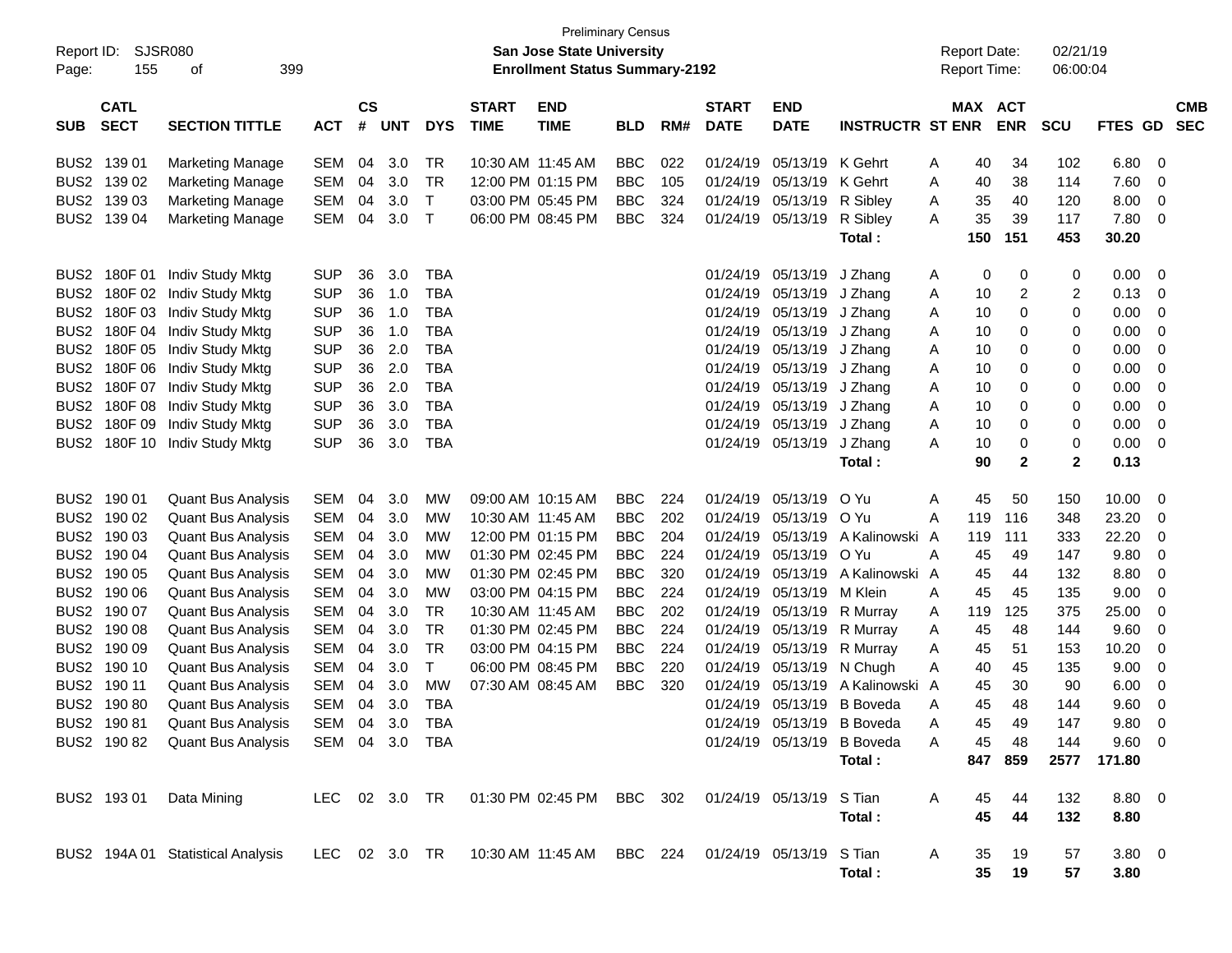| Report ID:<br>Page:      | 156                        | <b>SJSR080</b><br>399<br>оf                            |              |                    |            |                 |                             | <b>Preliminary Census</b><br><b>San Jose State University</b><br><b>Enrollment Status Summary-2192</b> |                   |            |                             |                                                  |                                                       | <b>Report Date:</b><br><b>Report Time:</b> |                                  | 02/21/19<br>06:00:04     |                                   |     |                          |
|--------------------------|----------------------------|--------------------------------------------------------|--------------|--------------------|------------|-----------------|-----------------------------|--------------------------------------------------------------------------------------------------------|-------------------|------------|-----------------------------|--------------------------------------------------|-------------------------------------------------------|--------------------------------------------|----------------------------------|--------------------------|-----------------------------------|-----|--------------------------|
| <b>SUB</b>               | <b>CATL</b><br><b>SECT</b> | <b>SECTION TITTLE</b>                                  | <b>ACT</b>   | $\mathsf{cs}$<br># | <b>UNT</b> | <b>DYS</b>      | <b>START</b><br><b>TIME</b> | <b>END</b><br><b>TIME</b>                                                                              | <b>BLD</b>        | RM#        | <b>START</b><br><b>DATE</b> | <b>END</b><br><b>DATE</b>                        | <b>INSTRUCTR ST ENR</b>                               |                                            | MAX ACT<br><b>ENR</b>            | <b>SCU</b>               | <b>FTES GD</b>                    |     | <b>CMB</b><br><b>SEC</b> |
| BUS <sub>2</sub><br>BUS2 | 194B 01<br>194B 02         | <b>Business Analytics</b><br><b>Business Analytics</b> | LEC.<br>LEC. | 02<br>02           | 3.0<br>3.0 | MW<br><b>TR</b> |                             | 10:30 AM 11:45 AM<br>01:30 PM 02:45 PM                                                                 | BBC<br><b>BBC</b> | 324<br>220 | 01/24/19<br>01/24/19        | 05/13/19<br>05/13/19                             | D Czerwinski A<br>H Eisips<br>Total:                  | A                                          | 45<br>44<br>45<br>17<br>61<br>90 | 132<br>51<br>183         | 8.80 0<br>3.40<br>12.20           | - 0 |                          |
| BUS2                     | 195B 01                    | Data Viz                                               | LEC.         | 02                 | 3.0        | <b>TR</b>       |                             | 07:30 AM 08:45 AM                                                                                      | <b>BBC</b>        | 324        | 01/24/19                    | 05/13/19                                         | H Patel<br>Total:                                     | $\mathsf{A}$                               | 45<br>41<br>45<br>41             | 123<br>123               | 8.30 2<br>8.30                    |     |                          |
| BUS2                     |                            | 195D 01 Analytic Strategy                              | <b>LEC</b>   | 02                 | 3.0        | <b>TR</b>       |                             | 09:00 AM 10:15 AM                                                                                      | BBC               | 022        | 01/24/19                    | 05/13/19                                         | K Gehrt<br>Total:                                     | $\mathsf{A}$                               | 19<br>45<br>45<br>19             | 57<br>57                 | $3.80 \ 0$<br>3.80                |     |                          |
|                          | Department :               | <u>Marketing</u>                                       |              |                    |            |                 |                             |                                                                                                        |                   |            |                             | <b>Lower Division:</b><br><b>Upper Division:</b> | <b>Department Total:</b><br><b>Graduate Division:</b> | 3440<br>270<br>3170                        | 3247<br>277<br>2970<br>0<br>0    | 9737<br>831<br>8906<br>0 | 649.33<br>55.40<br>593.93<br>0.00 |     |                          |